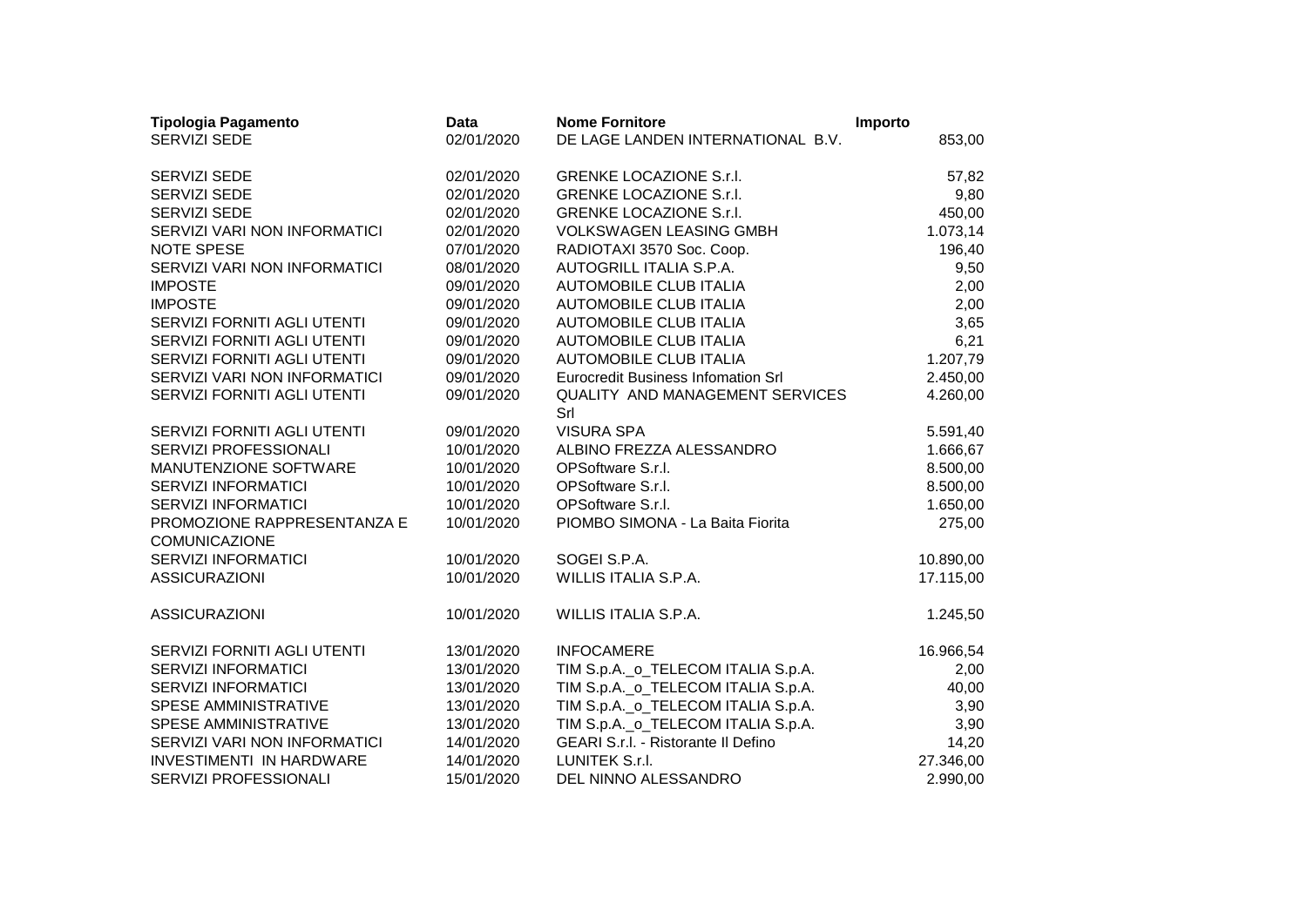| <b>IMPOSTE</b>               | 15/01/2020 | <b>ILDE VIAGGI SRL</b>                | 2,00      |
|------------------------------|------------|---------------------------------------|-----------|
| NOTE SPESE                   | 15/01/2020 | <b>ILDE VIAGGI SRL</b>                | 231,90    |
| NOTE SPESE                   | 15/01/2020 | <b>ILDE VIAGGI SRL</b>                | 73,77     |
| SERVIZI FORNITI AGLI UTENTI  | 15/01/2020 | <b>P-LEARNING SRL</b>                 | 587,60    |
| SERVIZI FORNITI AGLI UTENTI  | 15/01/2020 | <b>TECNICHE NUOVE SPA</b>             | 210,00    |
| SERVIZI FORNITI AGLI UTENTI  | 15/01/2020 | <b>TECNICHE NUOVE SPA</b>             | 175,00    |
| BENI E MATERIALI DI CONSUMO  | 16/01/2020 | ENI S.P.A.                            | 69,19     |
| SERVIZI VARI NON INFORMATICI | 17/01/2020 | INNOLVA S.p.A_ex_Assicom Ribes S.p.A. | 38,50     |
| SERVIZI VARI NON INFORMATICI | 17/01/2020 | INNOLVA S.p.A_ex_Assicom Ribes S.p.A. | 11,00     |
| <b>SERVIZI INFORMATICI</b>   | 17/01/2020 | TIM S.p.A._o_TELECOM ITALIA S.p.A.    | 15,98     |
| <b>SERVIZI INFORMATICI</b>   | 17/01/2020 | TIM S.p.A._o_TELECOM ITALIA S.p.A.    | 40,00     |
| <b>SPESE AMMINISTRATIVE</b>  | 17/01/2020 | TIM S.p.A._o_TELECOM ITALIA S.p.A.    | 3,90      |
| <b>SPESE AMMINISTRATIVE</b>  | 17/01/2020 | TIM S.p.A._o_TELECOM ITALIA S.p.A.    | 3,90      |
| <b>SPESE AMMINISTRATIVE</b>  | 17/01/2020 | TIM S.p.A._o_TELECOM ITALIA S.p.A.    | 3,90      |
| <b>UTENZE</b>                | 17/01/2020 | TIM S.p.A._o_TELECOM ITALIA S.p.A.    | 3.025,38  |
| PROMOZIONE RAPPRESENTANZA E  | 22/01/2020 | CHARLOTTE S.r.l.s.                    | 839,00    |
| COMUNICAZIONE                |            |                                       |           |
| BENI E MATERIALI DI CONSUMO  | 22/01/2020 | TECNOUFFICIO s.a.s. di Tempestini     | 33,61     |
|                              |            | Claudio & C.                          |           |
| <b>SPESE AMMINISTRATIVE</b>  | 23/01/2020 | TIM S.p.A._o_TELECOM ITALIA S.p.A.    | 4,33      |
| <b>UTENZE</b>                | 23/01/2020 | TIM S.p.A._o_TELECOM ITALIA S.p.A.    | 6,90      |
| <b>UTENZE</b>                | 23/01/2020 | TIM S.p.A._o_TELECOM ITALIA S.p.A.    | 56,08     |
| SERVIZI FORNITI AGLI UTENTI  | 24/01/2020 | <b>ALTAMURA PAOLA</b>                 | 107,64    |
| SERVIZI VARI NON INFORMATICI | 24/01/2020 | ARCHIVA S.R.L.                        | 356,68    |
| SERVIZI VARI NON INFORMATICI | 24/01/2020 | ARCHIVA S.R.L.                        | 1.226,65  |
| SERVIZI FORNITI AGLI UTENTI  | 24/01/2020 | ASSOCIAZIONE GEOMETRI DI GENOVA       | 412,50    |
|                              |            | ASSOC.&FORMAZIONE                     |           |
| SERVIZI FORNITI AGLI UTENTI  | 24/01/2020 | CERVED Group S.p.A.                   | 281,70    |
| SERVIZI FORNITI AGLI UTENTI  | 24/01/2020 | CERVED Group S.p.A.                   | 1,20      |
| SERVIZI FORNITI AGLI UTENTI  | 24/01/2020 | CGR SPA_EX_BLOM CGR SPA               | 4.625,79  |
| SERVIZI PROFESSIONALI        | 24/01/2020 | <b>DATAMATE SRL</b>                   | 1.120,00  |
| SERVIZI FORNITI AGLI UTENTI  | 24/01/2020 | DELTA DIGITAL LABS S.r.l.             | 5.130,00  |
| <b>SERVIZI INFORMATICI</b>   | 24/01/2020 | DOT1 S.R.L.                           | 5.000,00  |
| <b>SERVIZI INFORMATICI</b>   | 24/01/2020 | DOT1 S.R.L.                           | 5.000,00  |
| <b>LOCAZIONE</b>             | 24/01/2020 | FIN.GE s.r.l.                         | 49.222,29 |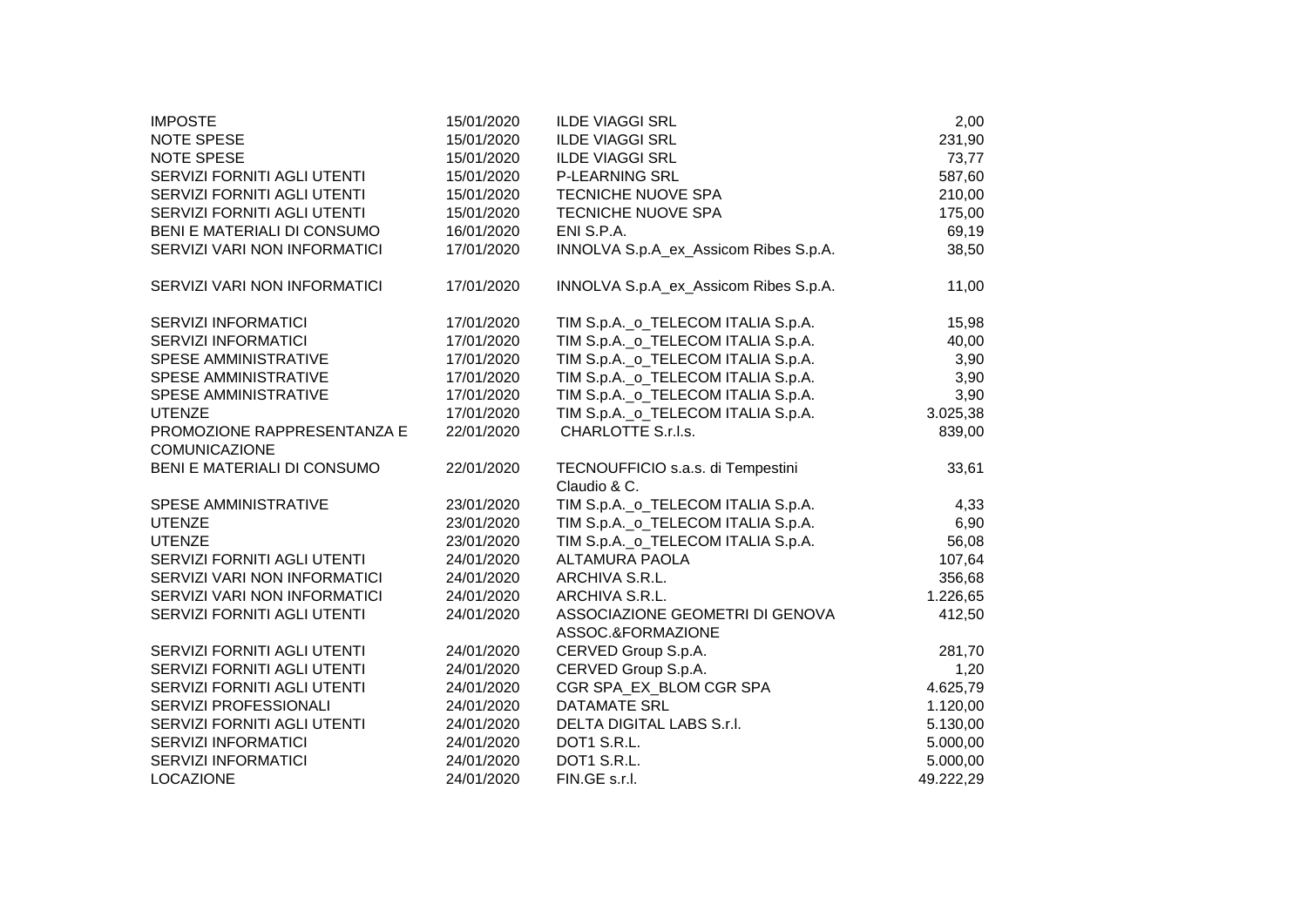| <b>LOCAZIONE</b>                                    | 24/01/2020 | FIN.GE s.r.l.                                 | 6.753,60  |
|-----------------------------------------------------|------------|-----------------------------------------------|-----------|
| SERVIZI FORNITI AGLI UTENTI                         | 24/01/2020 | GEO-C.A.M. ASS. NAZ. GEOM. CONS.<br>TEC.      | 44,00     |
| SERVIZI VARI NON INFORMATICI                        | 24/01/2020 | INNOLVA S.p.A_ex_Assicom Ribes S.p.A.         | 884,00    |
| SERVIZI VARI NON INFORMATICI                        | 24/01/2020 | INNOLVA S.p.A_ex_Assicom Ribes S.p.A.         | 715,62    |
| SERVIZI FORNITI AGLI UTENTI                         | 24/01/2020 | LEICA GEOSYSTEMS S.P.A.                       | 190,00    |
| SERVIZI FORNITI AGLI UTENTI                         | 24/01/2020 | LEICA GEOSYSTEMS S.P.A.                       | 190,00    |
| SERVIZI FORNITI AGLI UTENTI                         | 24/01/2020 | LEICA GEOSYSTEMS S.P.A.                       | 190,00    |
| SERVIZI FORNITI AGLI UTENTI                         | 24/01/2020 | LEICA GEOSYSTEMS S.P.A.                       | 190,00    |
| SERVIZI FORNITI AGLI UTENTI                         | 24/01/2020 | LEICA GEOSYSTEMS S.P.A.                       | 190,00    |
| SERVIZI FORNITI AGLI UTENTI                         | 24/01/2020 | LEICA GEOSYSTEMS S.P.A.                       | 190,00    |
| SERVIZI FORNITI AGLI UTENTI                         | 24/01/2020 | LEICA GEOSYSTEMS S.P.A.                       | 190,00    |
| SERVIZI VARI NON INFORMATICI                        | 24/01/2020 | LE MESSAGGERIE NAZIONALI SRL                  | 28,78     |
| <b>SERVIZI SEDE</b>                                 | 24/01/2020 | P. e B. SERVICE S.R.L. UNIPERSONALE           | 2.040,00  |
| SERVIZI FORNITI AGLI UTENTI                         | 24/01/2020 | PIXELFABRICA SRL                              | 390,00    |
| SERVIZI FORNITI AGLI UTENTI                         | 24/01/2020 | PROGETTO ULISSE Srl                           | 3.835,00  |
| SERVIZI FORNITI AGLI UTENTI                         | 24/01/2020 | QUALITY AND MANAGEMENT SERVICES<br>Srl        | 4.770,00  |
| SERVIZI FORNITI AGLI UTENTI                         | 24/01/2020 | <b>QUALITY AND MANAGEMENT SERVICES</b><br>Srl | 200,00    |
| <b>IMPOSTE</b>                                      | 24/01/2020 | RADIOTAXI 3570 Soc. Coop.                     | 2,00      |
| NOTE SPESE                                          | 24/01/2020 | RADIOTAXI 3570 Soc. Coop.                     | 422,39    |
| NOTE SPESE                                          | 24/01/2020 | RADIOTAXI 3570 Soc. Coop.                     | 15,32     |
| SERVIZI PROFESSIONALI                               | 24/01/2020 | STUDIO ASSOCIATO PETRANGELI                   | 15.251,60 |
| SERVIZI FORNITI AGLI UTENTI                         | 24/01/2020 | TOPOPROGRAM & SERVICE dl Mangione             | 119,00    |
|                                                     |            | Giuseppe & C. s.a.s.                          |           |
| PROMOZIONE RAPPRESENTANZA E<br>COMUNICAZIONE        | 24/01/2020 | WEFOR S.r.l.                                  | 95,20     |
| PROMOZIONE RAPPRESENTANZA E<br><b>COMUNICAZIONE</b> | 27/01/2020 | Ambrosini Gourmet Srl                         | 297,00    |
| FORMAZIONE E SELEZIONE DEL<br><b>PERSONALE</b>      | 27/01/2020 | CEGEKA S.p.A.                                 | 2.800,00  |
| SERVIZI VARI NON INFORMATICI                        | 27/01/2020 | INNOLVA S.p.A_ex_Assicom Ribes S.p.A.         | 851,00    |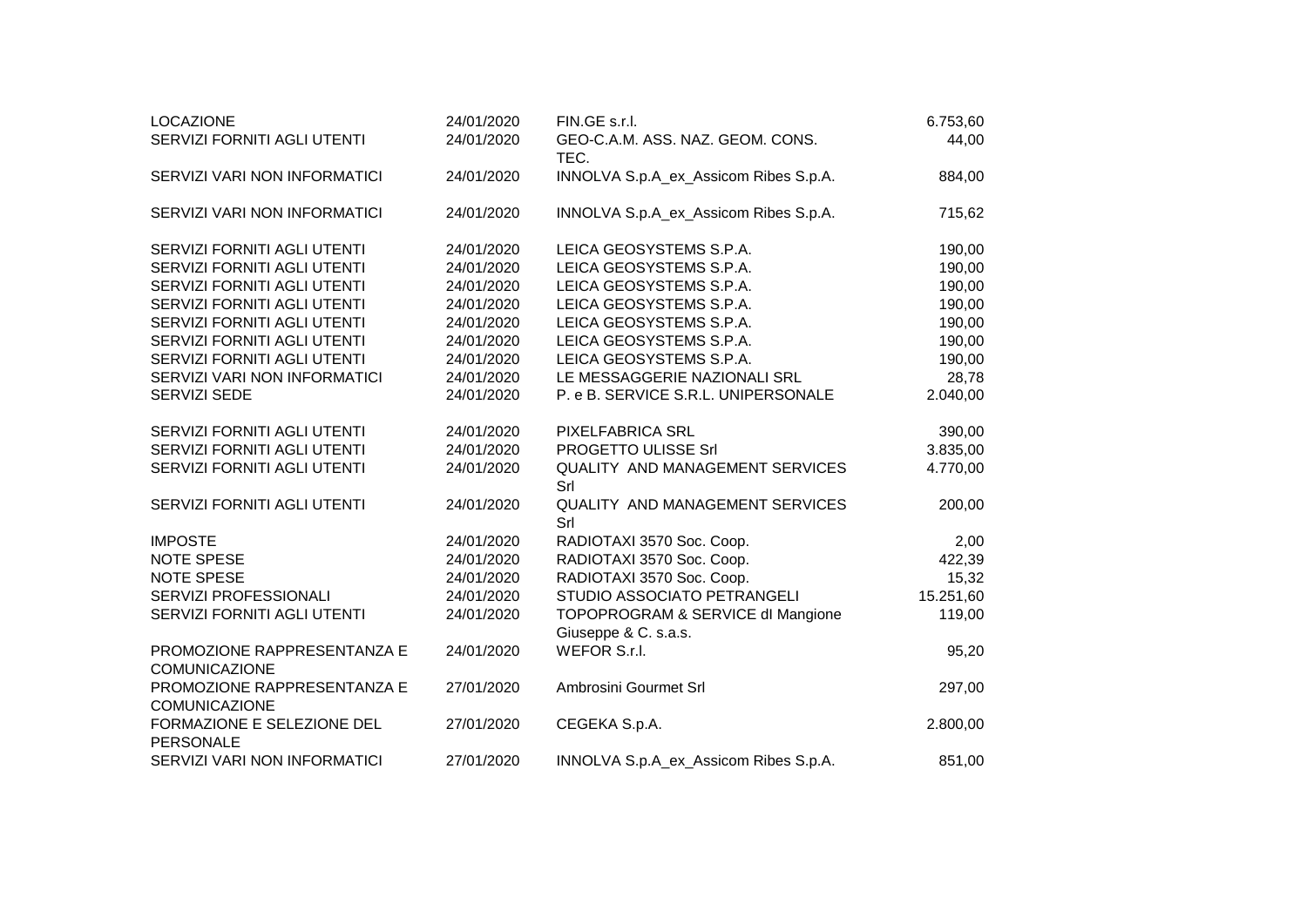| LICENZE D'USO                                       | 27/01/2020 | Mapp Digital Italy S.r.l. ex_MEME Italy Srl                  | 745,00 |
|-----------------------------------------------------|------------|--------------------------------------------------------------|--------|
| SERVIZI PROFESSIONALI                               | 27/01/2020 | <b>NEVIO BIANCHI &amp;</b><br>PARTNERS_ex_BIANCHI & PARTNERS | 957,00 |
| SERVIZI PROFESSIONALI                               | 27/01/2020 | <b>NEVIO BIANCHI &amp;</b><br>PARTNERS_ex_BIANCHI & PARTNERS | 38,28  |
| <b>CONTRIBUTI ASSOCIATIVI</b>                       | 27/01/2020 | Nexi Payments S.p.A.                                         | 37,17  |
| SERVIZI VARI NON INFORMATICI                        | 27/01/2020 | RAI - RADIOTELEVISIONE ITALIANA SPA                          | 15,67  |
| SERVIZI VARI NON INFORMATICI                        | 27/01/2020 | RAI - RADIOTELEVISIONE ITALIANA SPA                          | 391,68 |
| SERVIZI VARI NON INFORMATICI                        | 29/01/2020 | Limousine Roma service Srl                                   | 109,80 |
| PROMOZIONE RAPPRESENTANZA E<br><b>COMUNICAZIONE</b> | 29/01/2020 | MACINANTI S.r.l. - La Pizzeria                               | 133,99 |
| PROMOZIONE RAPPRESENTANZA E<br><b>COMUNICAZIONE</b> | 29/01/2020 | MACINANTI S.r.l. - La Pizzeria                               | 12,18  |
| PROMOZIONE RAPPRESENTANZA E<br><b>COMUNICAZIONE</b> | 29/01/2020 | <b>REBECCA SRL</b>                                           | 111,50 |
| SERVIZI VARI NON INFORMATICI                        | 30/01/2020 | AUTOSTRADE PER L'ITALIA S.P.A                                | 39,75  |
| SERVIZI VARI NON INFORMATICI                        | 30/01/2020 | AUTOSTRADE PER L'ITALIA S.P.A                                | 41,89  |
| BENI E MATERIALI DI CONSUMO                         | 30/01/2020 | ENI S.P.A.                                                   | 30,00  |
| BENI E MATERIALI DI CONSUMO                         | 30/01/2020 | ENI S.P.A.                                                   | 325,35 |
| SERVIZI VARI NON INFORMATICI                        | 30/01/2020 | TELEPASS S.P.A.                                              | 2,21   |
| SERVIZI SEDE                                        | 31/01/2020 | IFIS Rental Services S.r.I._EX_ GE<br><b>CAPITAL</b>         | 729,15 |
| SPESE AMMINISTRATIVE                                | 31/01/2020 | IFIS Rental Services S.r.I._EX_ GE<br><b>CAPITAL</b>         | 4,00   |
| <b>SPESE AMMINISTRATIVE</b>                         | 31/01/2020 | IFIS Rental Services S.r.I._EX_ GE<br><b>CAPITAL</b>         | 10,46  |
| SERVIZI VARI NON INFORMATICI                        | 31/01/2020 | INNOLVA S.p.A_ex_Assicom Ribes S.p.A.                        | 81,97  |
| SERVIZI PER IL PERSONALE<br><b>DIPENDENTE</b>       | 31/01/2020 | LEASYS S.P.A.                                                | 650,08 |
| <b>NOTE SPESE</b>                                   | 31/01/2020 | RADIOTAXI 3570 Soc. Coop.                                    | 350,00 |
| PROMOZIONE RAPPRESENTANZA E<br>COMUNICAZIONE        | 03/02/2020 | Ambrosini Gourmet Srl                                        | 112,53 |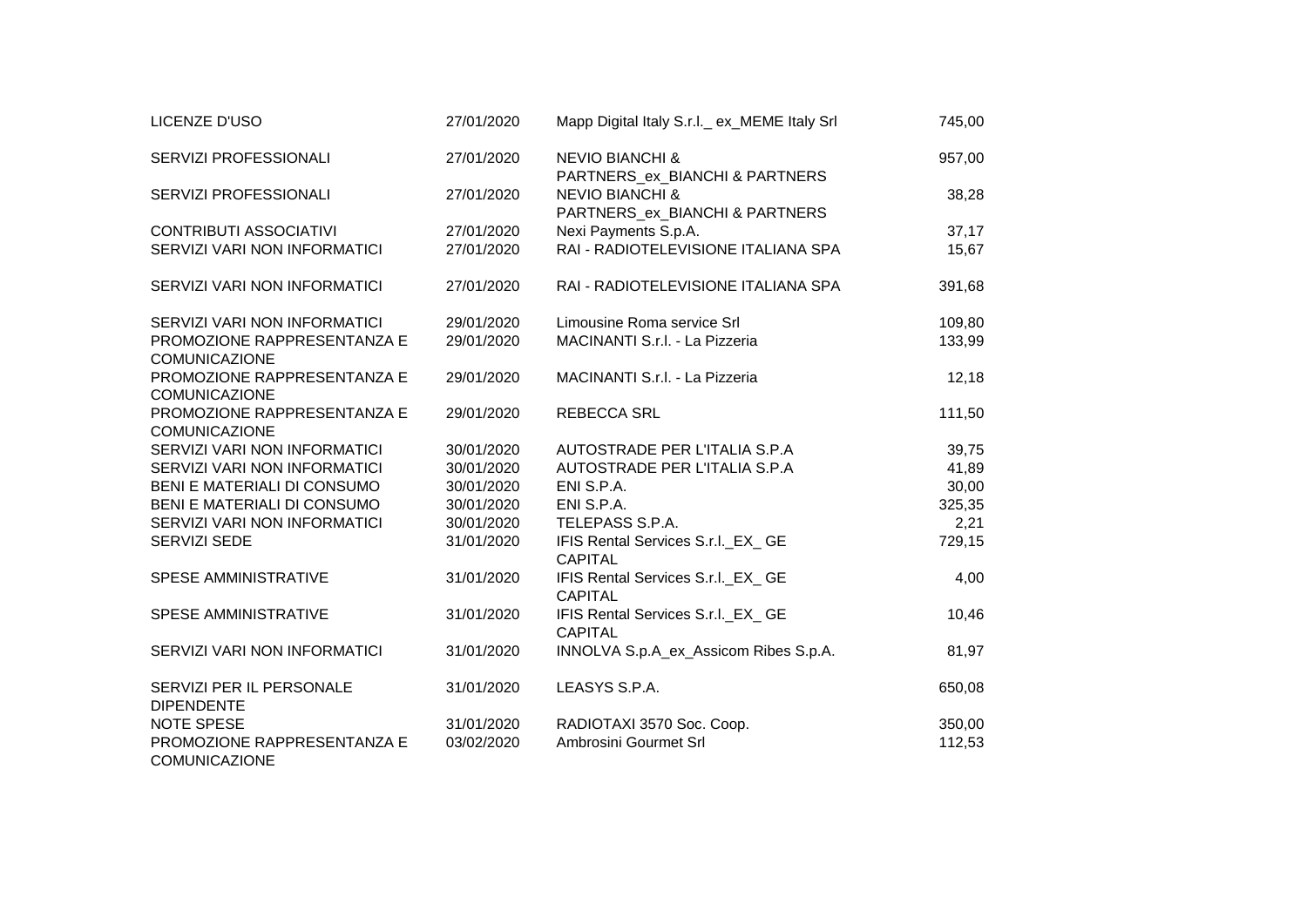| SERVIZI SEDE                                        | 03/02/2020 | DE LAGE LANDEN INTERNATIONAL B.V.                                  | 850,00    |
|-----------------------------------------------------|------------|--------------------------------------------------------------------|-----------|
| SPESE AMMINISTRATIVE                                | 03/02/2020 | DE LAGE LANDEN INTERNATIONAL B.V.                                  | 3,00      |
| <b>CONTRIBUTI ASSOCIATIVI</b>                       | 03/02/2020 | UNI ENTE ITALIANO<br>NORMAZIONE_ex_UNI Ente Naz. Ital. di<br>Unif. | 500,00    |
| <b>IMPOSTE</b>                                      | 03/02/2020 | UNI ENTE ITALIANO<br>NORMAZIONE_ex_UNI Ente Naz. Ital. di<br>Unif. | 2,00      |
| SERVIZI VARI NON INFORMATICI                        | 03/02/2020 | <b>VOLKSWAGEN LEASING GMBH</b>                                     | 247,56    |
| SERVIZI VARI NON INFORMATICI                        | 03/02/2020 | <b>VOLKSWAGEN LEASING GMBH</b>                                     | 825,58    |
| LICENZE D'USO                                       | 05/02/2020 | DOT1 S.R.L.                                                        | 3.064,92  |
| <b>SERVIZI INFORMATICI</b>                          | 05/02/2020 | DOT1 S.R.L.                                                        | 5.244,42  |
| SERVIZI FORNITI AGLI UTENTI                         | 05/02/2020 | GEO.VAL.ESPERTI                                                    | 42,00     |
| FORMAZIONE E SELEZIONE DEL<br>PERSONALE             | 05/02/2020 | MULCAHY DARRAGH                                                    | 1.419,60  |
| <b>UTENZE</b>                                       | 05/02/2020 | <b>VODAFONE ITALIA SPA</b>                                         | 531,21    |
| <b>UTENZE</b>                                       | 05/02/2020 | <b>VODAFONE ITALIA SPA</b>                                         | 877,67    |
| <b>INVESTIMENTI IN HARDWARE</b>                     | 05/02/2020 | <b>VODAFONE ITALIA SPA</b>                                         | 146,40    |
| SERVIZI VARI NON INFORMATICI                        | 07/02/2020 | BOLOGNACONGRESSI S.R.L.                                            | 25.020,60 |
| SERVIZI FORNITI AGLI UTENTI                         | 07/02/2020 | LINFA S.R.L.                                                       | 740,00    |
| <b>IMPOSTE</b>                                      | 07/02/2020 | <b>AUTOMOBILE CLUB ITALIA</b>                                      | 2,00      |
| <b>IMPOSTE</b>                                      | 07/02/2020 | <b>AUTOMOBILE CLUB ITALIA</b>                                      | 2,00      |
| SERVIZI FORNITI AGLI UTENTI                         | 07/02/2020 | <b>AUTOMOBILE CLUB ITALIA</b>                                      | 4,75      |
| SERVIZI FORNITI AGLI UTENTI                         | 07/02/2020 | <b>AUTOMOBILE CLUB ITALIA</b>                                      | 1,46      |
| SERVIZI FORNITI AGLI UTENTI                         | 07/02/2020 | <b>AUTOMOBILE CLUB ITALIA</b>                                      | 941,71    |
| PROMOZIONE RAPPRESENTANZA E<br><b>COMUNICAZIONE</b> | 07/02/2020 | CHARLOTTE S.r.l.s.                                                 | 1.400,00  |
| SERVIZI VARI NON INFORMATICI                        | 07/02/2020 | INNOLVA S.p.A_ex_Assicom Ribes S.p.A.                              | 11,00     |
| SERVIZI VARI NON INFORMATICI                        | 07/02/2020 | INNOLVA S.p.A_ex_Assicom Ribes S.p.A.                              | 245,90    |
| SERVIZI FORNITI AGLI UTENTI                         | 07/02/2020 | NAMIRIAL S.P.A.                                                    | 348,00    |
| LICENZE D'USO                                       | 07/02/2020 | <b>SEEWEB Srl</b>                                                  | 23,00     |
| SERVIZI VARI NON INFORMATICI                        | 07/02/2020 | <b>SEEWEB Srl</b>                                                  | 5,06      |
| <b>SERVIZI INFORMATICI</b>                          | 07/02/2020 | TIM S.p.A._o_TELECOM ITALIA S.p.A.                                 | 11.169,00 |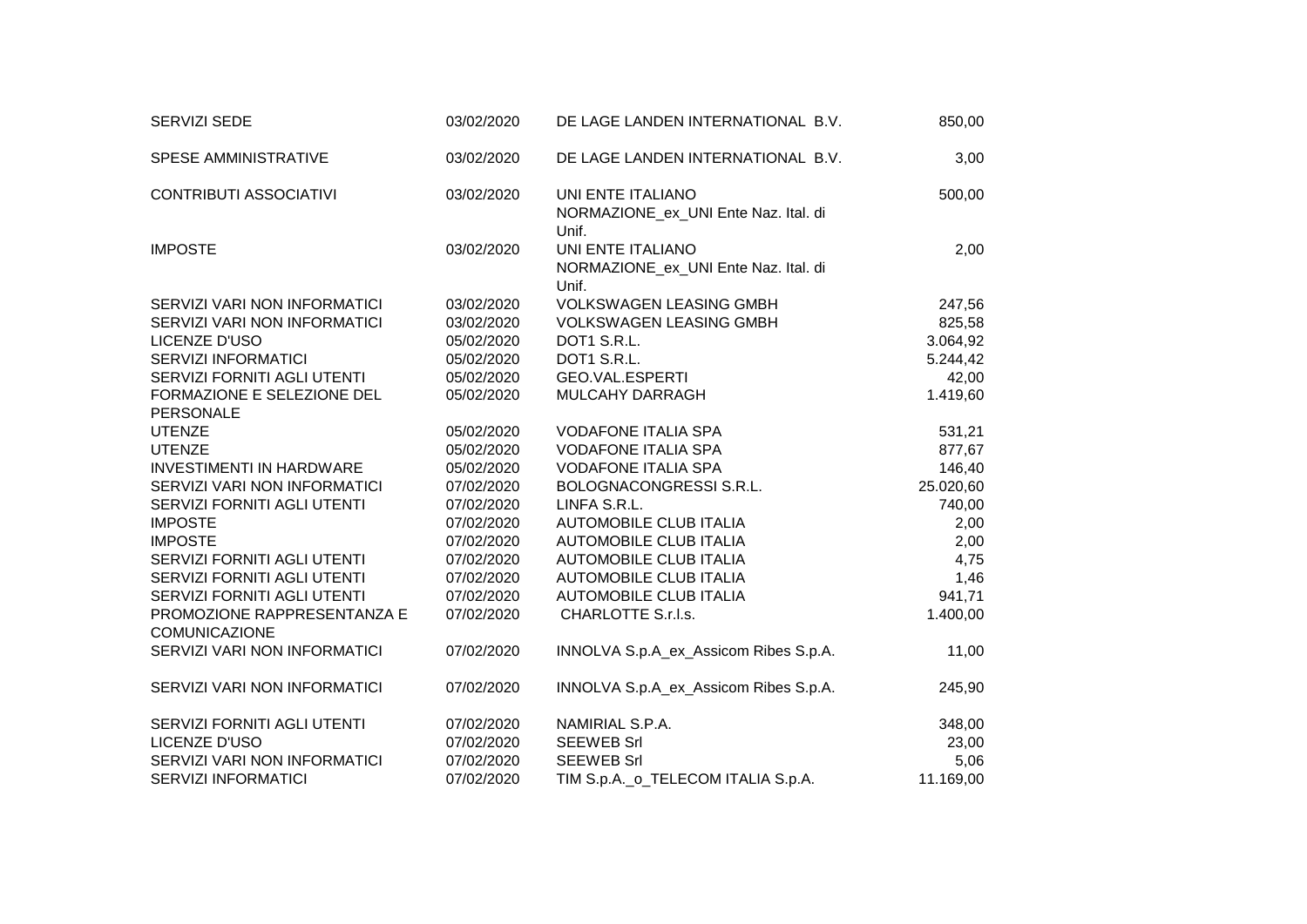| BENI E MATERIALI DI CONSUMO  | 07/02/2020 | TIPOGRAFIA LEGATORIA ROSSINI SRL       | 350,00    |  |
|------------------------------|------------|----------------------------------------|-----------|--|
| SERVIZI FORNITI AGLI UTENTI  | 12/02/2020 | <b>INFOCAMERE</b>                      | 14.238,37 |  |
| LICENZE D'USO                | 12/02/2020 | TIM S.p.A._o_TELECOM ITALIA S.p.A.     | 10,00     |  |
| SERVIZI VARI NON INFORMATICI | 12/02/2020 | TIM S.p.A._o_TELECOM ITALIA S.p.A.     | 2,20      |  |
| PROMOZIONE RAPPRESENTANZA E  | 13/02/2020 | ABCibo S.r.l.                          | 207,50    |  |
| COMUNICAZIONE                |            |                                        |           |  |
| SERVIZI PROFESSIONALI        | 13/02/2020 | <b>ACUNZO GIANLUCA</b>                 | 2.152,02  |  |
| SERVIZI SEDE                 | 13/02/2020 | BNP PARIBAS LEASE GROUP SA             | 769,01    |  |
| PROMOZIONE RAPPRESENTANZA E  | 13/02/2020 | <b>LADISA SRL</b>                      | 2.024,00  |  |
| <b>COMUNICAZIONE</b>         |            |                                        |           |  |
| SERVIZI FORNITI AGLI UTENTI  | 13/02/2020 | QUALITY AND MANAGEMENT SERVICES<br>Srl | 4.150,00  |  |
| SERVIZI FORNITI AGLI UTENTI  | 13/02/2020 | Tecnoacademy S.r.l.                    | 5.789,84  |  |
| SERVIZI FORNITI AGLI UTENTI  | 13/02/2020 | Tecnoacademy S.r.l.                    | 2.582,56  |  |
| SERVIZI VARI NON INFORMATICI | 14/02/2020 | INNOLVA S.p.A_ex_Assicom Ribes S.p.A.  | 38,50     |  |
| PROMOZIONE RAPPRESENTANZA E  | 17/02/2020 | DUE ARCHI SRL                          | 90,00     |  |
| <b>COMUNICAZIONE</b>         |            |                                        |           |  |
| BENI E MATERIALI DI CONSUMO  | 17/02/2020 | ENI S.P.A.                             | 58,11     |  |
| <b>IMPOSTE</b>               | 17/02/2020 | F <sub>24</sub>                        | 6.003,99  |  |
| PROMOZIONE RAPPRESENTANZA E  | 18/02/2020 | Ambrosini Gourmet Srl                  | 75,84     |  |
| <b>COMUNICAZIONE</b>         |            |                                        |           |  |
| BENI E MATERIALI DI CONSUMO  | 18/02/2020 | NOVA S.p.A.                            | 72,75     |  |
| SERVIZI FORNITI AGLI UTENTI  | 21/02/2020 | <b>EMME SRL</b>                        | 1.150,00  |  |
| SERVIZI FORNITI AGLI UTENTI  | 21/02/2020 | CERVED Group S.p.A.                    | 214,60    |  |
| LICENZE D'USO                | 21/02/2020 | CITIEMME INFORMATICA S.R.L.            | 163,36    |  |
| SERVIZI FORNITI AGLI UTENTI  | 21/02/2020 | LEICA GEOSYSTEMS S.P.A.                | 191,40    |  |
| SERVIZI FORNITI AGLI UTENTI  | 21/02/2020 | LEICA GEOSYSTEMS S.P.A.                | 1.458,50  |  |
| SERVIZI FORNITI AGLI UTENTI  | 21/02/2020 | LEICA GEOSYSTEMS S.P.A.                | 170,45    |  |
| SERVIZI FORNITI AGLI UTENTI  | 21/02/2020 | LEICA GEOSYSTEMS S.P.A.                | 1.162,23  |  |
| SERVIZI FORNITI AGLI UTENTI  | 21/02/2020 | LEICA GEOSYSTEMS S.P.A.                | 77,10     |  |
| SERVIZI FORNITI AGLI UTENTI  | 21/02/2020 | LEICA GEOSYSTEMS S.P.A.                | 21,50     |  |
| SERVIZI FORNITI AGLI UTENTI  | 21/02/2020 | LEICA GEOSYSTEMS S.P.A.                | 181,42    |  |
| SERVIZI FORNITI AGLI UTENTI  | 21/02/2020 | NAMIRIAL S.P.A.                        | 30,00     |  |
| <b>IMPOSTE</b>               | 21/02/2020 | RADIOTAXI 3570 Soc. Coop.              | 2,00      |  |
| <b>NOTE SPESE</b>            | 21/02/2020 | RADIOTAXI 3570 Soc. Coop.              | 260,07    |  |
| SERVIZI VARI NON INFORMATICI | 26/02/2020 | ARCHIVA S.R.L.                         | 1.583,33  |  |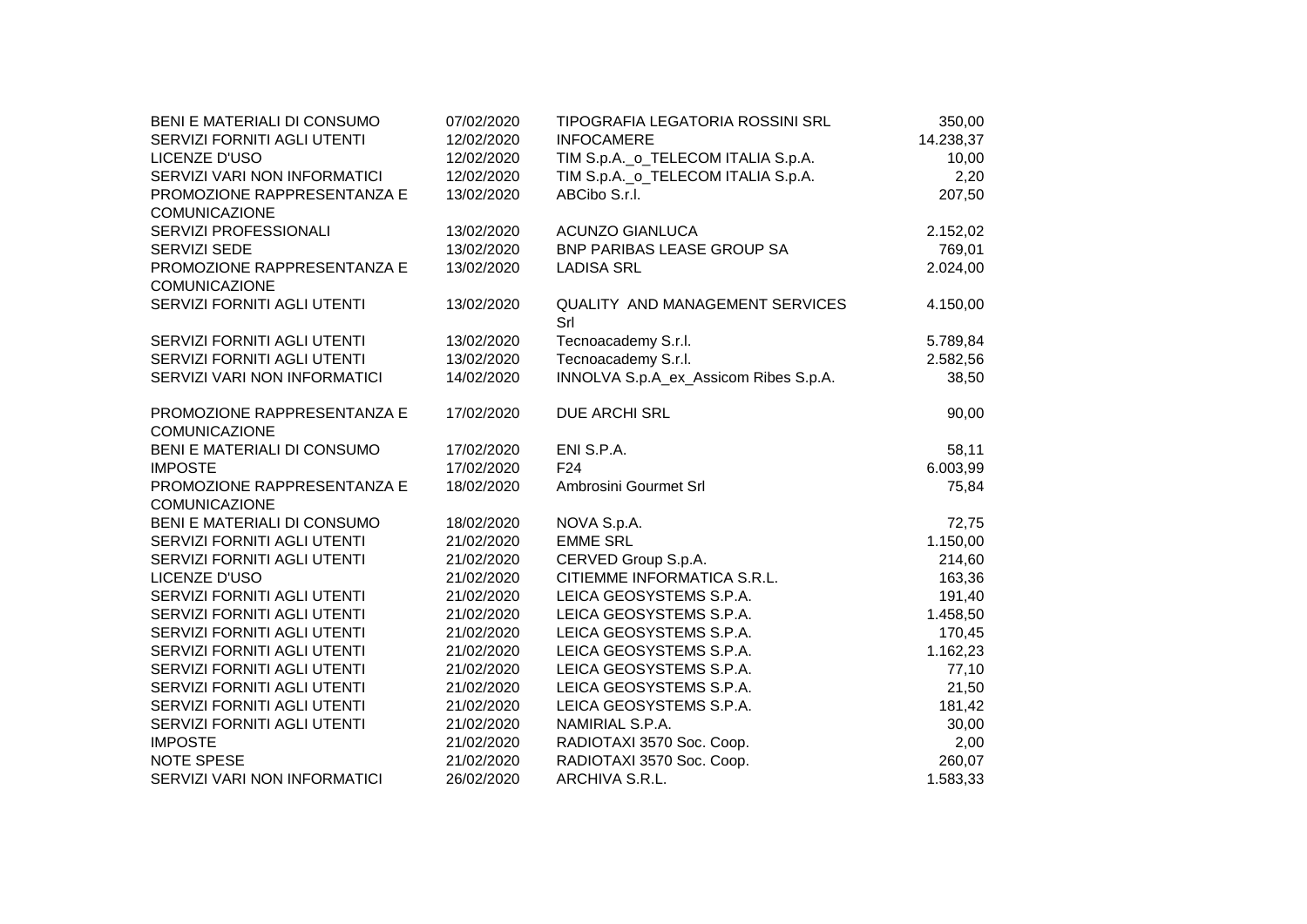| <b>SERVIZI FORNITI AGLI UTENTI</b>                  | 26/02/2020 | ASSOCIAZIONE GEOMETRI DI GENOVA<br>ASSOC.&FORMAZIONE | 165,00   |  |
|-----------------------------------------------------|------------|------------------------------------------------------|----------|--|
| <b>INVESTIMENTI IN SOFTWARE</b>                     | 26/02/2020 | <b>DATAMATE SRL</b>                                  | 3.950,05 |  |
| SERVIZI PROFESSIONALI                               | 26/02/2020 | DATAMATE SRL                                         | 1.120,00 |  |
| SPESE PER APPARECCHIATURE                           | 26/02/2020 | <b>DATAMATE SRL</b>                                  | 380,00   |  |
| ELETTRONICHE DI ELABORAZIONE                        |            |                                                      |          |  |
| SERVIZI PROFESSIONALI                               | 26/02/2020 | DEL NINNO ALESSANDRO                                 | 2.875,00 |  |
| SERVIZI PROFESSIONALI                               | 26/02/2020 | DEL NINNO ALESSANDRO                                 | 115,00   |  |
| SERVIZI FORNITI AGLI UTENTI                         | 26/02/2020 | DELTA DIGITAL LABS S.r.I.                            | 4.188,00 |  |
| <b>SERVIZI INFORMATICI</b>                          | 26/02/2020 | DOT1 S.R.L.                                          | 5.000,00 |  |
| SERVIZI VARI NON INFORMATICI                        | 26/02/2020 | INNOLVA S.p.A_ex_Assicom Ribes S.p.A.                | 489,00   |  |
| SERVIZI FORNITI AGLI UTENTI                         | 26/02/2020 | LEICA GEOSYSTEMS S.P.A.                              | 190,00   |  |
| SERVIZI FORNITI AGLI UTENTI                         | 26/02/2020 | LEICA GEOSYSTEMS S.P.A.                              | 191,40   |  |
| SERVIZI FORNITI AGLI UTENTI                         | 26/02/2020 | LEICA GEOSYSTEMS S.P.A.                              | 190,00   |  |
| SERVIZI FORNITI AGLI UTENTI                         | 26/02/2020 | LEICA GEOSYSTEMS S.P.A.                              | 190,00   |  |
| SERVIZI FORNITI AGLI UTENTI                         | 26/02/2020 | LEICA GEOSYSTEMS S.P.A.                              | 190,00   |  |
| SERVIZI FORNITI AGLI UTENTI                         | 26/02/2020 | LEICA GEOSYSTEMS S.P.A.                              | 190,00   |  |
| LICENZE D'USO                                       | 26/02/2020 | NAMIRIAL S.P.A.                                      | 3.000,00 |  |
| SERVIZI DI SEDE                                     | 26/02/2020 | P. e B. SERVICE S.R.L. UNIPERSONALE                  | 2.040,00 |  |
| SERVIZI FORNITI AGLI UTENTI                         | 26/02/2020 | <b>VISURA SPA</b>                                    | 3.158,80 |  |
| SERVIZI FORNITI AGLI UTENTI                         | 26/02/2020 | <b>VISURA SPA</b>                                    | 1.444,40 |  |
| SERVIZI VARI NON INFORMATICI                        | 27/02/2020 | <b>ATAC</b>                                          | 1,50     |  |
| SERVIZI VARI NON INFORMATICI                        | 28/02/2020 | 3F CENTRAL PARKING SRL                               | 3,61     |  |
| SERVIZI VARI NON INFORMATICI                        | 28/02/2020 | AUTOSTRADE PER L'ITALIA S.P.A                        | 41,85    |  |
| SERVIZI FORNITI AGLI UTENTI                         | 28/02/2020 | <b>BEEWARE SRL</b>                                   | 2.476,90 |  |
| SERVIZI FORNITI AGLI UTENTI                         | 28/02/2020 | <b>BEEWARE SRL</b>                                   | 2.912,40 |  |
| SERVIZI FORNITI AGLI UTENTI                         | 28/02/2020 | <b>BEEWARE SRL</b>                                   | 2.912,70 |  |
| PROMOZIONE RAPPRESENTANZA E<br><b>COMUNICAZIONE</b> | 28/02/2020 | <b>DUE ARCHI SRL</b>                                 | 199,50   |  |
| PROMOZIONE RAPPRESENTANZA E<br><b>COMUNICAZIONE</b> | 28/02/2020 | <b>DUE ARCHI SRL</b>                                 | 18,14    |  |
| SERVIZI FORNITI AGLI UTENTI                         | 28/02/2020 | <b>FREDIANI FORMAZIONE Srl</b>                       | 18,50    |  |
| SERVIZI VARI NON INFORMATICI                        | 28/02/2020 | INNOLVA S.p.A_ex_Assicom Ribes S.p.A.                | 32,50    |  |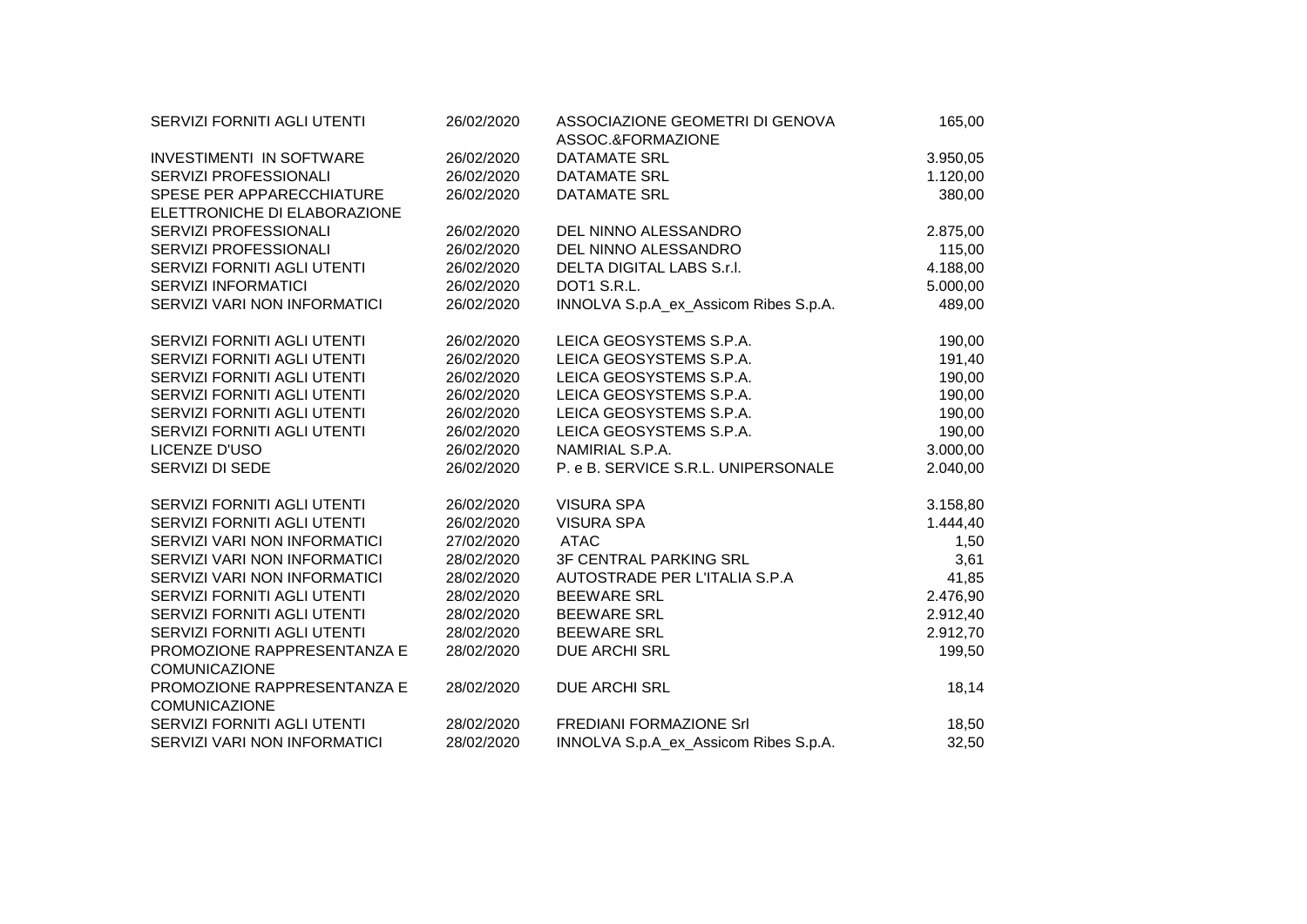| SERVIZI VARI NON INFORMATICI                  | 28/02/2020 | INNOLVA S.p.A_ex_Assicom Ribes S.p.A. | 81,97    |
|-----------------------------------------------|------------|---------------------------------------|----------|
| <b>SERVIZI INFORMATICI</b>                    | 28/02/2020 | SECLAN S.R.L.                         | 220,00   |
| BENI E MATERIALI DI CONSUMO                   | 28/02/2020 | TECNOUFFICIO s.a.s. di Tempestini     | 319,67   |
|                                               |            | Claudio & C.                          |          |
| BENI E MATERIALI DI CONSUMO                   | 28/02/2020 | TECNOUFFICIO s.a.s. di Tempestini     | 109,96   |
|                                               |            | Claudio & C.                          |          |
| <b>CONTRIBUTI ASSOCIATIVI</b>                 | 28/02/2020 | TELEPASS S.P.A.                       | 18,59    |
| SERVIZI VARI NON INFORMATICI                  | 28/02/2020 | TELEPASS S.P.A.                       | 2,21     |
| <b>SERVIZI INFORMATICI</b>                    | 28/02/2020 | TIM S.p.A._o_TELECOM ITALIA S.p.A.    | 7,99     |
| <b>SERVIZI INFORMATICI</b>                    | 28/02/2020 | TIM S.p.A._o_TELECOM ITALIA S.p.A.    | 20,00    |
| <b>SPESE AMMINISTRATIVE</b>                   | 28/02/2020 | TIM S.p.A._o_TELECOM ITALIA S.p.A.    | 3,90     |
| <b>SPESE AMMINISTRATIVE</b>                   | 28/02/2020 | TIM S.p.A._o_TELECOM ITALIA S.p.A.    | 3,90     |
| SPESE AMMINISTRATIVE                          | 28/02/2020 | TIM S.p.A._o_TELECOM ITALIA S.p.A.    | 3,90     |
| <b>UTENZE</b>                                 | 28/02/2020 | TIM S.p.A._o_TELECOM ITALIA S.p.A.    | 1.509,63 |
| <b>UTENZE</b>                                 | 28/02/2020 | TIM S.p.A._o_TELECOM ITALIA S.p.A.    | 1.509,64 |
| SPESE AMMINISTRATIVE                          | 28/02/2020 | TIM S.p.A._o_TELECOM ITALIA S.p.A.    | 7,99     |
| SERVIZI INFORMATICI                           | 28/02/2020 | TIM S.p.A._o_TELECOM ITALIA S.p.A.    | 20,00    |
| SERVIZI SEDE                                  | 02/03/2020 | DE LAGE LANDEN INTERNATIONAL B.V.     | 850,00   |
| SPESE AMMINISTRATIVE                          | 02/03/2020 | DE LAGE LANDEN INTERNATIONAL B.V.     | 3,00     |
| SERVIZI PER IL PERSONALE<br><b>DIPENDENTE</b> | 02/03/2020 | LEASYS S.P.A.                         | 215,39   |
| SERVIZI PER IL PERSONALE<br><b>DIPENDENTE</b> | 02/03/2020 | LEASYS S.P.A.                         | 434,69   |
| BENI E MATERIALI DI CONSUMO                   | 03/03/2020 | ENI S.P.A.                            | 62,73    |
| BENI E MATERIALI DI CONSUMO                   | 03/03/2020 | ENI S.P.A.                            | 80,69    |
| PROMOZIONE RAPPRESENTANZA E                   | 04/03/2020 | CHARLOTTE S.r.l.s.                    | 1.535,00 |
| <b>COMUNICAZIONE</b>                          |            |                                       |          |
| SERVIZI FORNITI AGLI UTENTI                   | 04/03/2020 | CLIO S.r.I._ex_S.p.A.                 | 2.863,00 |
| LICENZE D'USO                                 | 04/03/2020 | <b>HERTZ ITALIANA SPA</b>             | 90,56    |
| SERVIZI VARI NON INFORMATICI                  | 04/03/2020 | <b>HERTZ ITALIANA SPA</b>             | 30,92    |
| SERVIZI VARI NON INFORMATICI                  | 04/03/2020 | <b>HERTZ ITALIANA SPA</b>             | 68,55    |
| SERVIZI FORNITI AGLI UTENTI                   | 04/03/2020 | <b>NEGRI MATTEO</b>                   | 30,48    |
| SERVIZI FORNITI AGLI UTENTI                   | 04/03/2020 | <b>NEGRI MATTEO</b>                   | 1,52     |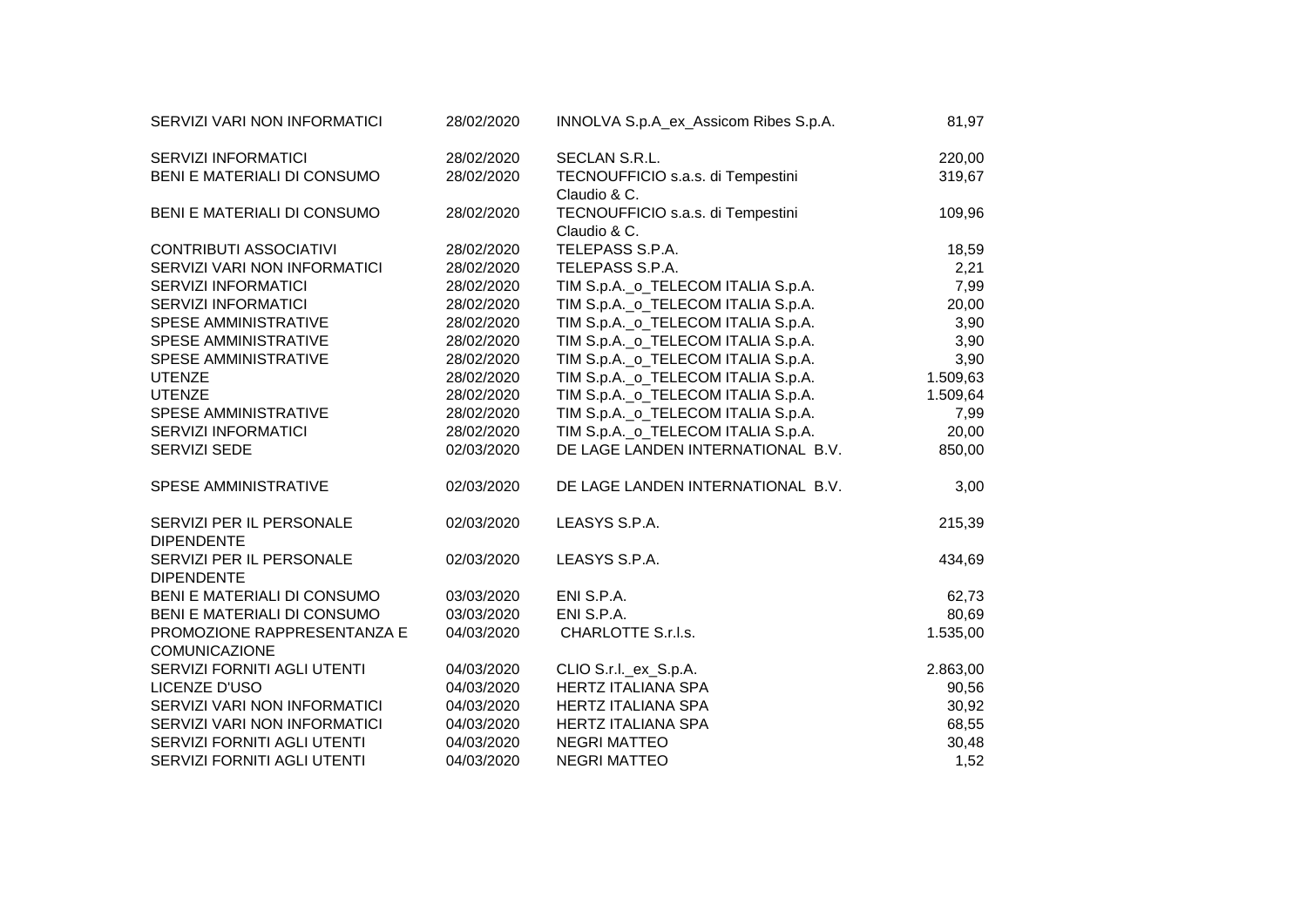| BENI E MATERIALI DI CONSUMO                         | 05/03/2020 | Acquisto carburante                                 | 4,12      |
|-----------------------------------------------------|------------|-----------------------------------------------------|-----------|
| <b>CONTRIBUTI ASSOCIATIVI</b>                       | 05/03/2020 | FIG-INTERNATIONAL FEDERATION OF<br><b>SURVEYORS</b> | 850,00    |
| PROMOZIONE RAPPRESENTANZA E<br><b>COMUNICAZIONE</b> | 06/03/2020 | AL MOLO 29 S.r.l.                                   | 198,00    |
| <b>INVESTIMENTI IN HARDWARE</b>                     | 06/03/2020 | ALOA GROUP S.R.L.                                   | 178,00    |
| <b>SPESE AMMINISTRATIVE</b>                         | 06/03/2020 | <b>ILDE VIAGGI SRL</b>                              | 12,30     |
| SERVIZI VARI NON INFORMATICI                        | 06/03/2020 | INNOLVA S.p.A_ex_Assicom Ribes S.p.A.               | 163,93    |
| SERVIZI VARI NON INFORMATICI                        | 06/03/2020 | INNOLVA S.p.A_ex_Assicom Ribes S.p.A.               | 11,00     |
| SERVIZI FORNITI AGLI UTENTI                         | 06/03/2020 | PROGETTO ULISSE Srl                                 | 4.877,00  |
| <b>IMPOSTE</b>                                      | 06/03/2020 | RADIOTAXI 3570 Soc. Coop.                           | 2,00      |
| SERVIZI FORNITI AGLI UTENTI                         | 06/03/2020 | <b>VENTURINI FULVIO</b>                             | 424,00    |
| PROMOZIONE RAPPRESENTANZA E<br><b>COMUNICAZIONE</b> | 06/03/2020 | WEFOR S.r.l.                                        | 98,86     |
| SERVIZI VARI NON INFORMATICI                        | 07/03/2020 | <b>ATAC</b>                                         | 1,50      |
| PROMOZIONE RAPPRESENTANZA E                         | 09/03/2020 | ELLEGI S.R.L. GARDEN BAR                            | 57,90     |
| COMUNICAZIONE                                       |            |                                                     |           |
| PROMOZIONE RAPPRESENTANZA E<br><b>COMUNICAZIONE</b> | 09/03/2020 | ELLEGI S.R.L. GARDEN BAR                            | 5,26      |
| SERVIZI VARI NON INFORMATICI                        | 11/03/2020 | Servizi SMS informativi                             | 3,60      |
| PROMOZIONE RAPPRESENTANZA E<br><b>COMUNICAZIONE</b> | 11/03/2020 | Ambrosini Gourmet Srl                               | 190,31    |
| <b>IMPOSTE</b>                                      | 11/03/2020 | <b>AUTOMOBILE CLUB ITALIA</b>                       | 2,00      |
| <b>IMPOSTE</b>                                      | 11/03/2020 | <b>AUTOMOBILE CLUB ITALIA</b>                       | 0,37      |
| SERVIZI FORNITI AGLI UTENTI                         | 11/03/2020 | <b>AUTOMOBILE CLUB ITALIA</b>                       | 859,95    |
| <b>IMPOSTE</b>                                      | 11/03/2020 | <b>AUTOMOBILE CLUB ITALIA</b>                       | 4,02      |
| LOCAZIONE                                           | 11/03/2020 | FIN.GE s.r.l.                                       | 1.769,90  |
| <b>LOCAZIONE</b>                                    | 11/03/2020 | FIN.GE s.r.l.                                       | 20,86     |
| SERVIZI FORNITI AGLI UTENTI                         | 11/03/2020 | <b>GEO.VAL.ESPERTI</b>                              | 276,00    |
| SERVIZI VARI NON INFORMATICI                        | 11/03/2020 | PRESTO RECAPITI S.r.I.                              | 300,82    |
| SERVIZI FORNITI AGLI UTENTI                         | 11/03/2020 | QUALITY AND MANAGEMENT SERVICES<br>Srl              | 4.300,00  |
| SERVIZI PER IL PERSONALE<br><b>DIPENDENTE</b>       | 12/03/2020 | EDENRED ITALIA SRL_EX ACCOR S                       | 13.500,00 |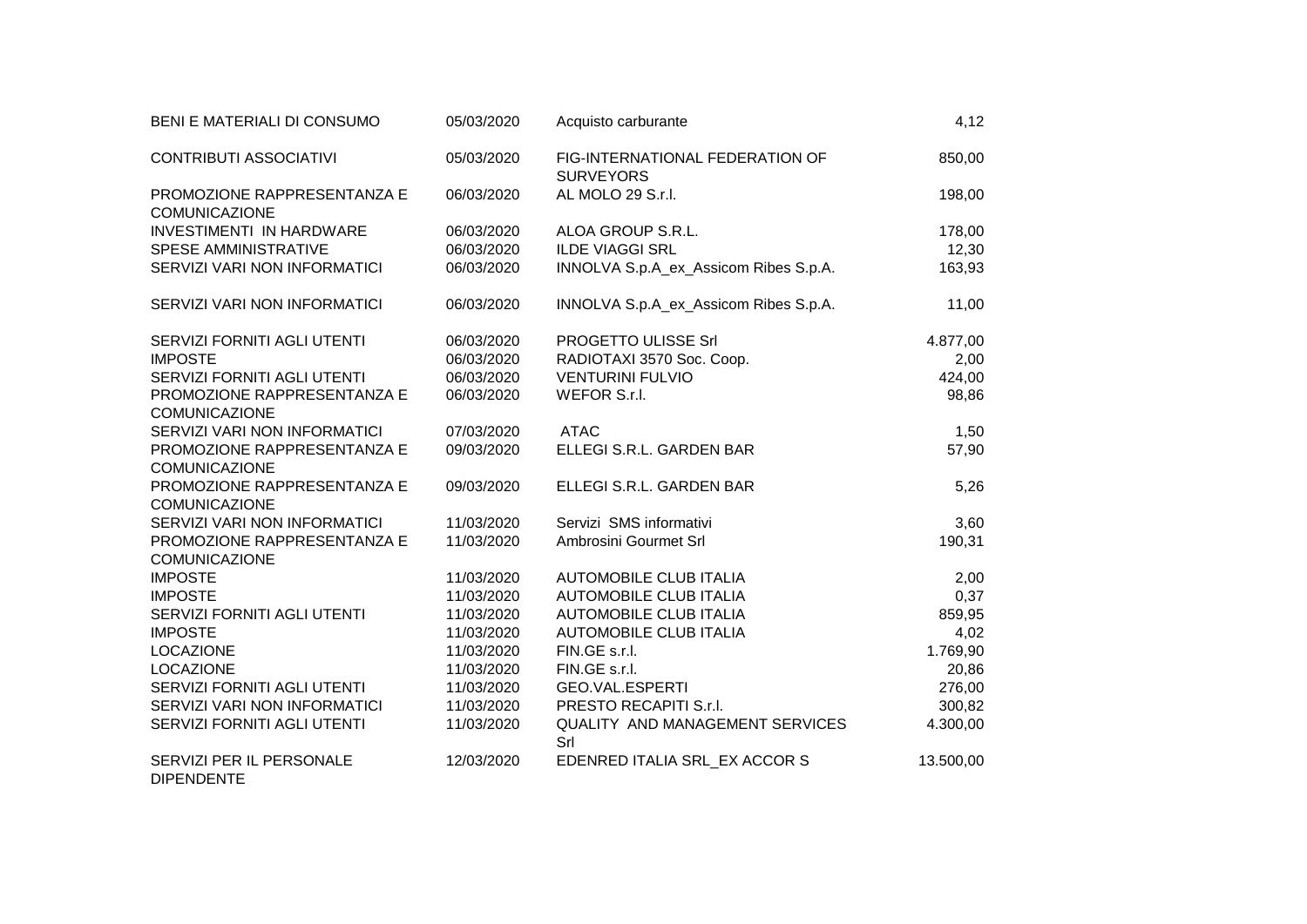| SERVIZI PROFESSIONALI        | 12/03/2020 | STUDIO TUDINI E TUDINI ASS.PROF                                          | 8.236,80      |
|------------------------------|------------|--------------------------------------------------------------------------|---------------|
| SERVIZI VARI NON INFORMATICI | 13/03/2020 | INNOLVA S.p.A_ex_Assicom Ribes S.p.A.                                    | 245,90        |
|                              |            |                                                                          |               |
| SERVIZI VARI NON INFORMATICI | 13/03/2020 | INNOLVA S.p.A_ex_Assicom Ribes S.p.A.                                    | 38,50         |
| <b>SERVIZI INFORMATICI</b>   | 13/03/2020 |                                                                          |               |
| <b>SERVIZI INFORMATICI</b>   | 13/03/2020 | TIM S.p.A._o_TELECOM ITALIA S.p.A.<br>TIM S.p.A._o_TELECOM ITALIA S.p.A. | 1,00<br>20,00 |
| <b>SPESE AMMINISTRATIVE</b>  |            |                                                                          |               |
|                              | 13/03/2020 | TIM S.p.A._o_TELECOM ITALIA S.p.A.                                       | 3,90          |
| SPESE AMMINISTRATIVE         | 13/03/2020 | TIM S.p.A._o_TELECOM ITALIA S.p.A.                                       | 3,90          |
| SPESE AMMINISTRATIVE         | 13/03/2020 | TIM S.p.A._o_TELECOM ITALIA S.p.A.                                       | 1,00          |
| <b>SERVIZI INFORMATICI</b>   | 13/03/2020 | TIM S.p.A._o_TELECOM ITALIA S.p.A.                                       | 20,00         |
| SERVIZI VARI NON INFORMATICI | 16/03/2020 | Servizi SMS informativi                                                  | 3,60          |
| <b>IMPOSTE</b>               | 16/03/2020 | F <sub>24</sub>                                                          | 516,46        |
| SERVIZI FORNITI AGLI UTENTI  | 16/03/2020 | <b>INFOCAMERE</b>                                                        | 17.288,75     |
| BENI E MATERIALI DI CONSUMO  | 18/03/2020 | ENI S.P.A.                                                               | 165,11        |
| <b>IMPOSTE</b>               | 18/03/2020 | RADIOTAXI 3570 Soc. Coop.                                                | 2,00          |
| <b>NOTE SPESE</b>            | 18/03/2020 | RADIOTAXI 3570 Soc. Coop.                                                | 134,90        |
| <b>NOTE SPESE</b>            | 18/03/2020 | RADIOTAXI 3570 Soc. Coop.                                                | 165,77        |
| <b>NOTE SPESE</b>            | 18/03/2020 | RADIOTAXI 3570 Soc. Coop.                                                | 32,95         |
| <b>IMPOSTE</b>               | 23/03/2020 | TIM S.p.A._o_TELECOM ITALIA S.p.A.                                       | 51,64         |
| SERVIZI VARI NON INFORMATICI | 23/03/2020 | TIM S.p.A._o_TELECOM ITALIA S.p.A.                                       | 4,44          |
| SPESE AMMINISTRATIVE         | 23/03/2020 | TIM S.p.A._o_TELECOM ITALIA S.p.A.                                       | 4,33          |
| <b>UTENZE</b>                | 23/03/2020 | TIM S.p.A._o_TELECOM ITALIA S.p.A.                                       | 3,55          |
| <b>UTENZE</b>                | 23/03/2020 | TIM S.p.A._o_TELECOM ITALIA S.p.A.                                       | 3,55          |
| PROMOZIONE RAPPRESENTANZA E  | 27/03/2020 | AGICOM S.r.l. Agenzia Italiana per la                                    | 750,00        |
| <b>COMUNICAZIONE</b>         |            | Comunicazione                                                            |               |
| SERVIZI VARI NON INFORMATICI | 27/03/2020 | ARCHIVA S.R.L.                                                           | 1.555,92      |
| SERVIZI VARI NON INFORMATICI | 27/03/2020 | ARCHIVA S.R.L.                                                           | 27,41         |
| SERVIZI FORNITI AGLI UTENTI  | 27/03/2020 | ASSOCIAZIONE GEOMETRI DI GENOVA                                          | 135,00        |
|                              |            | ASSOC.&FORMAZIONE                                                        |               |
| SERVIZI FORNITI AGLI UTENTI  | 27/03/2020 | CERVED Group S.p.A.                                                      | 360,70        |
| SERVIZI FORNITI AGLI UTENTI  | 27/03/2020 | CGR SPA_EX_BLOM CGR SPA                                                  | 5.883,49      |
| MANUTENZIONE SOFTWARE        | 27/03/2020 | <b>DATAMATE SRL</b>                                                      | 4.650,00      |
| <b>SERVIZI INFORMATICI</b>   | 27/03/2020 | <b>DATAMATE SRL</b>                                                      | 4.650,00      |
| SERVIZI PROFESSIONALI        | 27/03/2020 | <b>DATAMATE SRL</b>                                                      | 1.400,00      |
| SPESE PER APPARECCHIATURE    | 27/03/2020 | <b>DATAMATE SRL</b>                                                      | 95,00         |
|                              |            |                                                                          |               |

ELETTRONICHE DI ELABORAZIONE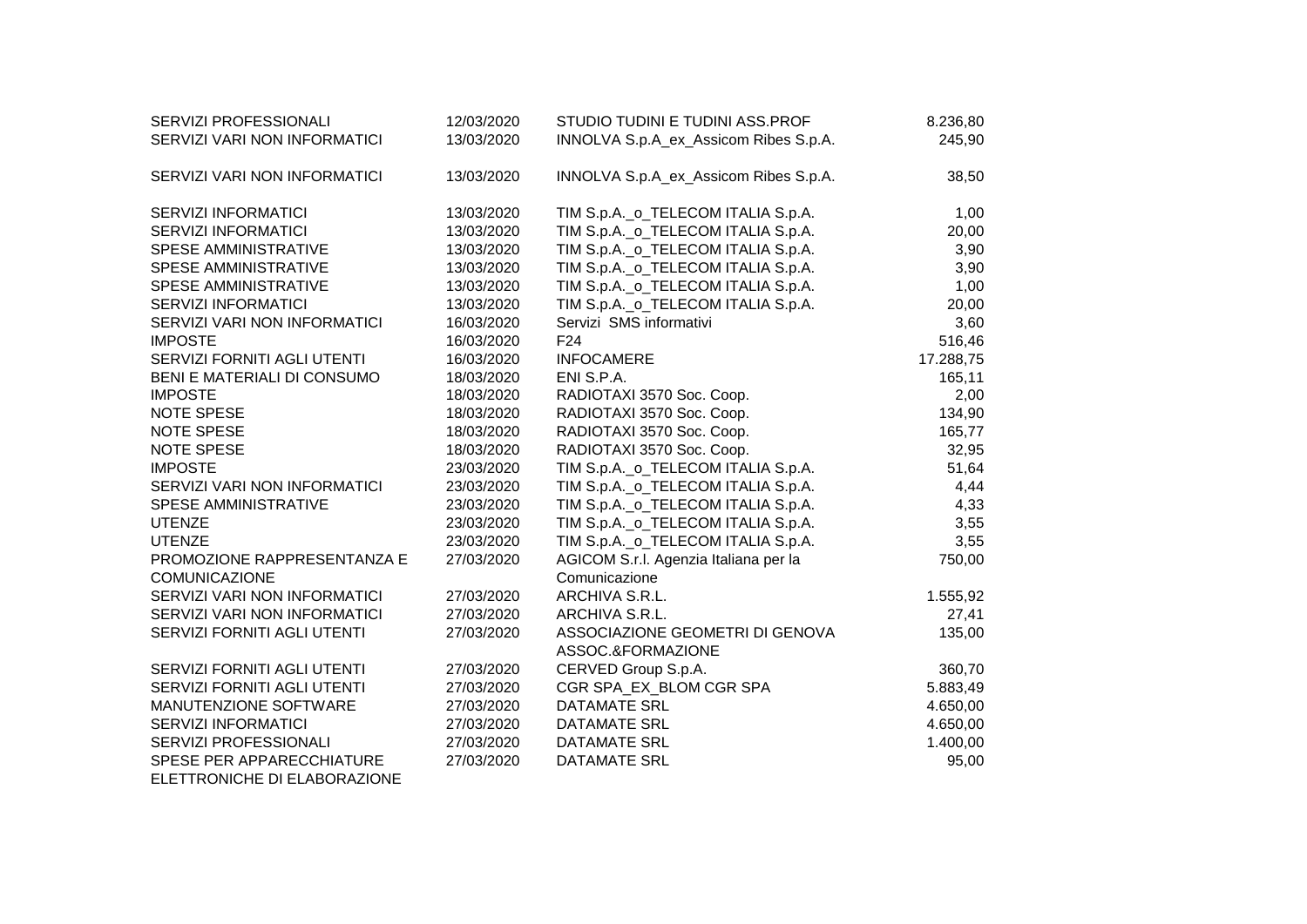| SERVIZI PROFESSIONALI                         | 27/03/2020 | DEL NINNO ALESSANDRO                      | 2.875,00  |
|-----------------------------------------------|------------|-------------------------------------------|-----------|
| SERVIZI PROFESSIONALI                         | 27/03/2020 | DEL NINNO ALESSANDRO                      | 115,00    |
| SERVIZI FORNITI AGLI UTENTI                   | 27/03/2020 | <b>DELTA DIGITAL LABS S.r.I.</b>          | 5.064,00  |
| PROMOZIONE RAPPRESENTANZA E                   | 27/03/2020 | <b>DUE ARCHI SRL</b>                      | 66,00     |
| <b>COMUNICAZIONE</b>                          |            |                                           |           |
| SERVIZI VARI NON INFORMATICI                  | 27/03/2020 | <b>DUE ARCHI SRL</b>                      | 6,00      |
| SERVIZI VARI NON INFORMATICI                  | 27/03/2020 | <b>Eurocredit Business Infomation Srl</b> | 202,91    |
| PROMOZIONE RAPPRESENTANZA E                   | 27/03/2020 | <b>FRANCO RAGNI SRL</b>                   | 885,00    |
| <b>COMUNICAZIONE</b>                          |            |                                           |           |
| SERVIZI FORNITI AGLI UTENTI                   | 27/03/2020 | FREDIANI FORMAZIONE Srl                   | 58,50     |
| SERVIZI VARI NON INFORMATICI                  | 27/03/2020 | INNOLVA S.p.A ex Assicom Ribes S.p.A.     | 11,00     |
| SERVIZI FORNITI AGLI UTENTI                   | 27/03/2020 | LEICA GEOSYSTEMS S.P.A.                   | 190,00    |
| SERVIZI FORNITI AGLI UTENTI                   | 27/03/2020 | LEICA GEOSYSTEMS S.P.A.                   | 190,00    |
| SERVIZI FORNITI AGLI UTENTI                   | 27/03/2020 | LEICA GEOSYSTEMS S.P.A.                   | 190,00    |
| SERVIZI FORNITI AGLI UTENTI                   | 27/03/2020 | LEICA GEOSYSTEMS S.P.A.                   | 190,00    |
| SERVIZI FORNITI AGLI UTENTI                   | 27/03/2020 | NAMIRIAL S.P.A.                           | 1.035,00  |
| SERVIZI FORNITI AGLI UTENTI                   | 27/03/2020 | <b>NEGRI MATTEO</b>                       | 38,09     |
| SERVIZI FORNITI AGLI UTENTI                   | 27/03/2020 | <b>NEGRI MATTEO</b>                       | 1,90      |
| SERVIZI PROFESSIONALI                         | 27/03/2020 | <b>NEVIO BIANCHI &amp;</b>                | 1.528,80  |
|                                               |            | PARTNERS ex BIANCHI & PARTNERS            |           |
| SERVIZI PROFESSIONALI                         | 27/03/2020 | <b>NEVIO BIANCHI &amp;</b>                | 1.932,32  |
|                                               |            | PARTNERS_ex_BIANCHI & PARTNERS            |           |
| SERVIZI DI SEDE                               | 27/03/2020 | P. e B. SERVICE S.R.L. UNIPERSONALE       | 2.040,00  |
| SERVIZI FORNITI AGLI UTENTI                   | 27/03/2020 | PROGETTO ULISSE Srl                       | 4.572,00  |
| SERVIZI INFORMATICI                           | 27/03/2020 | SECLAN S.R.L.                             | 76,13     |
| SERVIZI FORNITI AGLI UTENTI                   | 27/03/2020 | Tecnoacademy S.r.l.                       | 2.782,96  |
| <b>SERVIZI INFORMATICI</b>                    | 27/03/2020 | TIM S.p.A. o TELECOM ITALIA S.p.A.        | 5.704,50  |
| <b>SERVIZI INFORMATICI</b>                    | 27/03/2020 | TIM S.p.A._o_TELECOM ITALIA S.p.A.        | 5.704,50  |
| SERVIZI FORNITI AGLI UTENTI                   | 27/03/2020 | UNIPRO S.r.I.                             | 12.925,20 |
| <b>ASSICURAZIONI</b>                          | 27/03/2020 | WILLIS ITALIA S.P.A.                      | 37,13     |
| SERVIZI VARI NON INFORMATICI                  | 31/03/2020 | AUTOSTRADE PER L'ITALIA S.P.A             | 37,67     |
| BENI E MATERIALI DI CONSUMO                   | 31/03/2020 | ENI S.P.A.                                | 118,11    |
| SERVIZI PER IL PERSONALE<br><b>DIPENDENTE</b> | 31/03/2020 | LEASYS S.P.A.                             | 215,39    |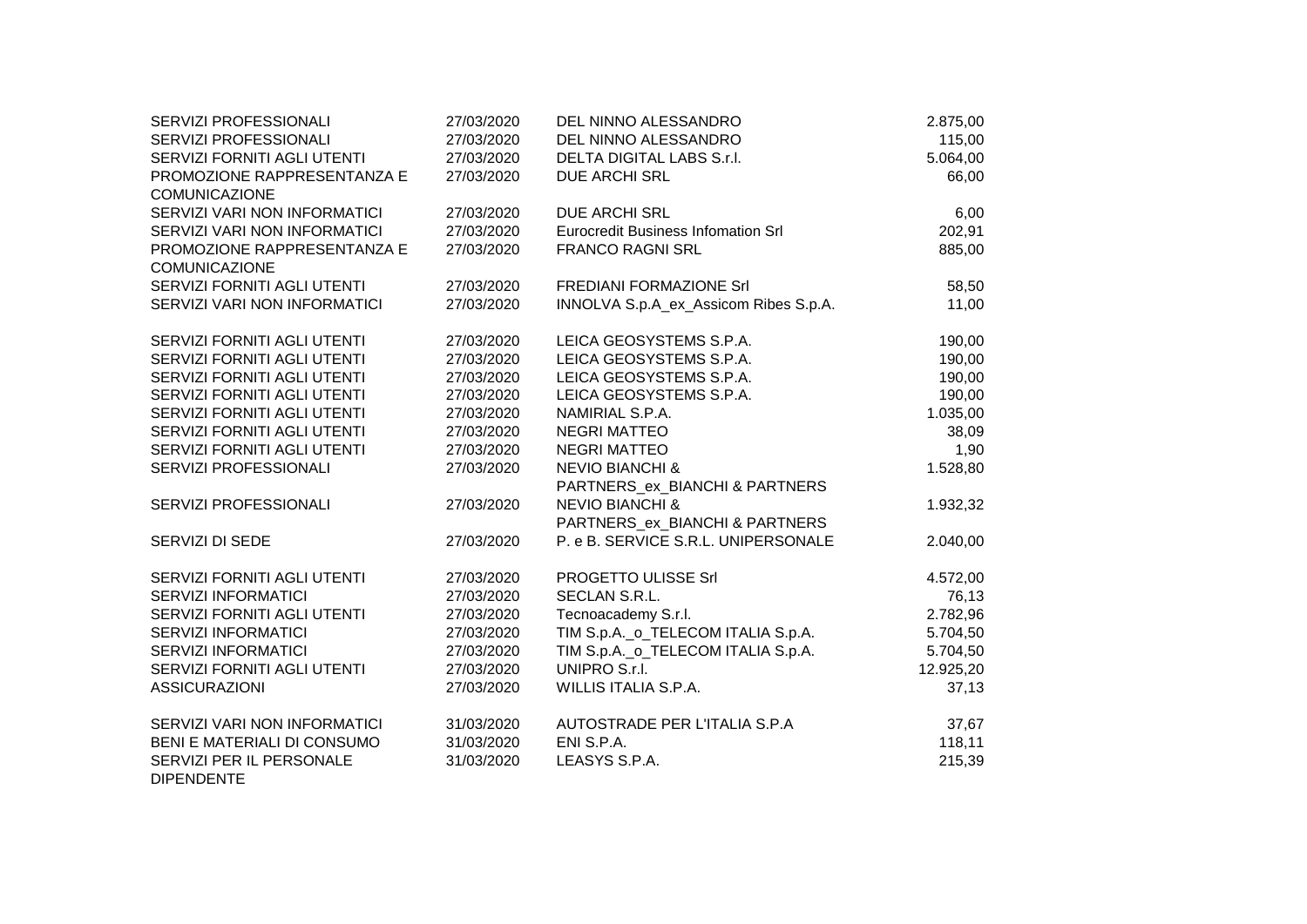| SERVIZI PER IL PERSONALE<br><b>DIPENDENTE</b>       | 31/03/2020 | LEASYS S.P.A.                                                | 434,69    |
|-----------------------------------------------------|------------|--------------------------------------------------------------|-----------|
| LICENZE D'USO                                       | 31/03/2020 | Mapp Digital Italy S.r.l. ex_MEME Italy Srl                  | 745,00    |
| SERVIZI VARI NON INFORMATICI                        | 31/03/2020 | TELEPASS S.P.A.                                              | 2,21      |
| <b>SERVIZI SEDE</b>                                 | 01/04/2020 | DE LAGE LANDEN INTERNATIONAL B.V.                            | 850,00    |
| SPESE AMMINISTRATIVE                                | 01/04/2020 | DE LAGE LANDEN INTERNATIONAL B.V.                            | 3,00      |
| SERVIZI SEDE                                        | 01/04/2020 | <b>GRENKE LOCAZIONE S.r.I.</b>                               | 450,00    |
| SERVIZI PROFESSIONALI                               | 02/04/2020 | ALBINO FREZZA ALESSANDRO                                     | 7.559,12  |
| SERVIZI PROFESSIONALI                               | 02/04/2020 | ALBINO FREZZA ALESSANDRO                                     | 302,36    |
| <b>UTENZE</b>                                       | 02/04/2020 | <b>VODAFONE ITALIA SPA</b>                                   | 1.408,88  |
| <b>INVESTIMENTI IN HARDWARE</b>                     | 02/04/2020 | <b>VODAFONE ITALIA SPA</b>                                   | 122,00    |
| <b>IMPOSTE</b>                                      | 06/04/2020 | RADIOTAXI 3570 Soc. Coop.                                    | 2,00      |
| SERVIZI FORNITI AGLI UTENTI                         | 09/04/2020 | <b>INFOCAMERE</b>                                            | 16.898,81 |
| SERVIZI VARI NON INFORMATICI                        | 14/04/2020 | INNOLVA S.p.A_ex_Assicom Ribes S.p.A.                        | 41,74     |
| BENI E MATERIALI DI CONSUMO                         | 14/04/2020 | JiNan Dwin Technology Co. LTD                                | 1.395,00  |
| <b>IMPOSTE</b>                                      | 14/04/2020 | RADIOTAXI 3570 Soc. Coop.                                    | 2,00      |
| NOTE SPESE                                          | 14/04/2020 | RADIOTAXI 3570 Soc. Coop.                                    | 281,81    |
| <b>LOCAZIONE</b>                                    | 15/04/2020 | FIN.GE s.r.l.                                                | 49.222,29 |
| <b>LOCAZIONE</b>                                    | 15/04/2020 | FIN.GE s.r.l.                                                | 6.753,60  |
| PROMOZIONE RAPPRESENTANZA E<br><b>COMUNICAZIONE</b> | 16/04/2020 | ABCibo S.r.l.                                                | 131,50    |
| SERVIZI INFORMATICI                                 | 16/04/2020 | DOT1 S.R.L.                                                  | 5.000,00  |
| SERVIZI FORNITI AGLI UTENTI                         | 16/04/2020 | <b>FREDIANI FORMAZIONE Srl</b>                               | 155,00    |
| SERVIZI FORNITI AGLI UTENTI                         | 16/04/2020 | NAMIRIAL S.P.A.                                              | 137,50    |
| SERVIZI PROFESSIONALI                               | 16/04/2020 | <b>NEVIO BIANCHI &amp;</b><br>PARTNERS_ex_BIANCHI & PARTNERS | 1.007,00  |
| SERVIZI PROFESSIONALI                               | 16/04/2020 | <b>NEVIO BIANCHI &amp;</b><br>PARTNERS_ex_BIANCHI & PARTNERS | 40,28     |
| SERVIZI FORNITI AGLI UTENTI                         | 16/04/2020 | <b>QUALITY AND MANAGEMENT SERVICES</b><br>Srl                | 12.290,00 |
| <b>IMPOSTE</b>                                      | 20/04/2020 | F <sub>24</sub>                                              | 61.598,00 |
| SERVIZI VARI NON INFORMATICI                        | 22/04/2020 | <b>VOLKSWAGEN LEASING GMBH</b>                               | 495,11    |
| SERVIZI VARI NON INFORMATICI                        | 22/04/2020 | <b>VOLKSWAGEN LEASING GMBH</b>                               | 1.651,16  |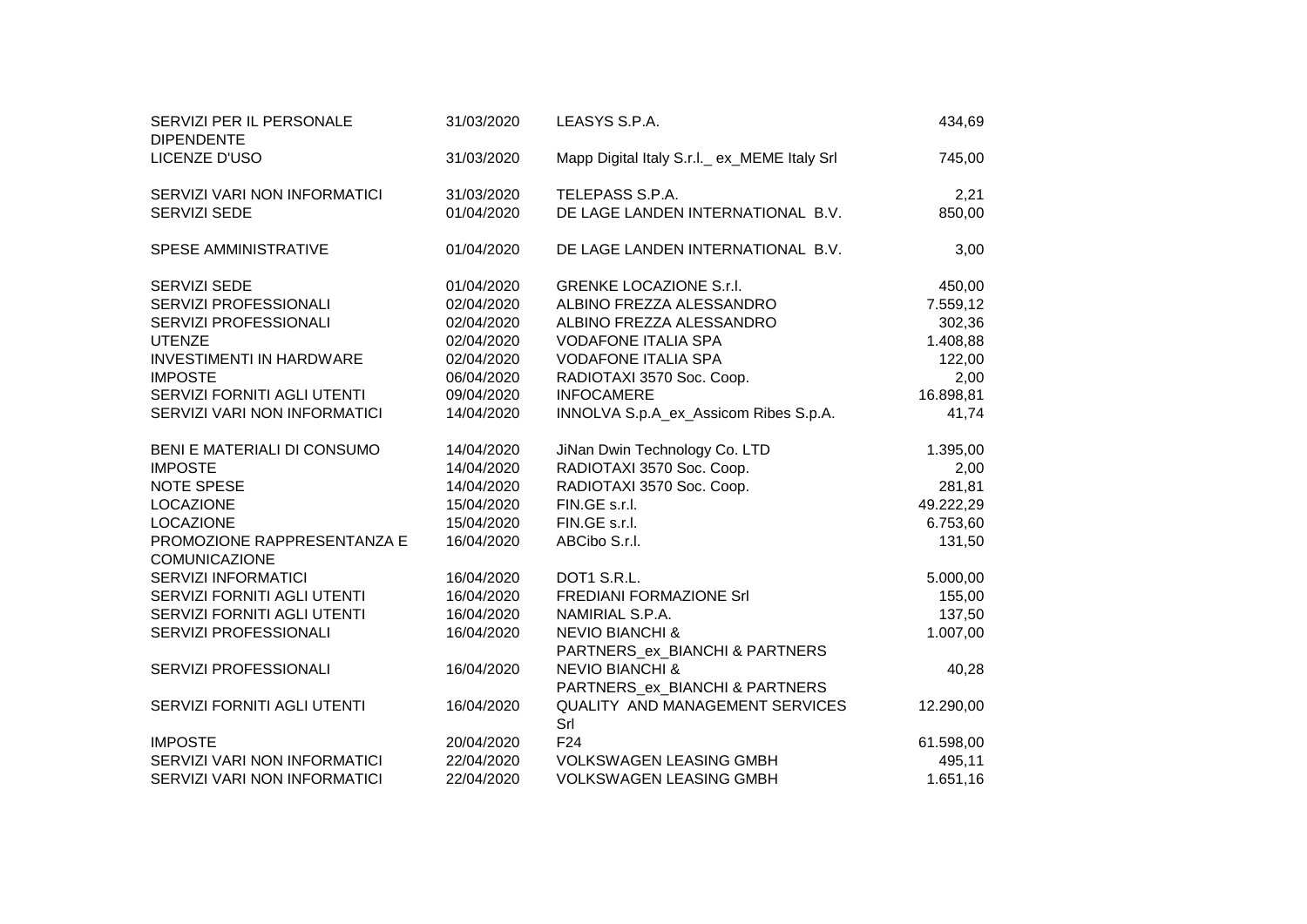| SERVIZI DI SEDE                                           | 27/04/2020 | A.G. SRL                                  | 500,00    |
|-----------------------------------------------------------|------------|-------------------------------------------|-----------|
| SERVIZI FORNITI AGLI UTENTI                               | 27/04/2020 | <b>ALTAMURA PAOLA</b>                     | 324,00    |
| SERVIZI FORNITI AGLI UTENTI                               | 27/04/2020 | <b>ALTAMURA PAOLA</b>                     | 12,96     |
| SERVIZI VARI NON INFORMATICI                              | 27/04/2020 | ARCHIVA S.R.L.                            | 1.589,66  |
| SERVIZI FORNITI AGLI UTENTI                               | 27/04/2020 | ASSOCIAZIONE GEOMETRI DI GENOVA           | 2.212,50  |
|                                                           |            | ASSOC.&FORMAZIONE                         |           |
| SERVIZI FORNITI AGLI UTENTI                               | 27/04/2020 | CERVED Group S.p.A.                       | 340,70    |
| SERVIZI PROFESSIONALI                                     | 27/04/2020 | <b>DATAMATE SRL</b>                       | 1.120,00  |
| SERVIZI PROFESSIONALI                                     | 27/04/2020 | DEL NINNO ALESSANDRO                      | 2.875,00  |
| SERVIZI PROFESSIONALI                                     | 27/04/2020 | DEL NINNO ALESSANDRO                      | 115,00    |
| SERVIZI FORNITI AGLI UTENTI                               | 27/04/2020 | DELTA DIGITAL LABS S.r.I.                 | 17.347,00 |
| SERVIZI VARI NON INFORMATICI                              | 27/04/2020 | <b>Eurocredit Business Infomation Srl</b> | 176,34    |
| SERVIZI VARI NON INFORMATICI                              | 27/04/2020 | <b>Eurocredit Business Infomation Srl</b> | 40,49     |
| SERVIZI VARI NON INFORMATICI                              | 27/04/2020 | <b>Eurocredit Business Infomation Srl</b> | 81,19     |
| SERVIZI FORNITI AGLI UTENTI                               | 27/04/2020 | LEICA GEOSYSTEMS S.P.A.                   | 190,00    |
| SERVIZI FORNITI AGLI UTENTI                               | 27/04/2020 | LEICA GEOSYSTEMS S.P.A.                   | 1.343,65  |
| SERVIZI FORNITI AGLI UTENTI                               | 27/04/2020 | LEICA GEOSYSTEMS S.P.A.                   | 760,00    |
| SERVIZI FORNITI AGLI UTENTI                               | 27/04/2020 | LEICA GEOSYSTEMS S.P.A.                   | 953,90    |
| SERVIZI FORNITI AGLI UTENTI                               | 27/04/2020 | LEICA GEOSYSTEMS S.P.A.                   | 767,80    |
| SERVIZI FORNITI AGLI UTENTI                               | 27/04/2020 | LEICA GEOSYSTEMS S.P.A.                   | 190,00    |
| SERVIZI FORNITI AGLI UTENTI                               | 27/04/2020 | LEICA GEOSYSTEMS S.P.A.                   | 767,80    |
| SERVIZI FORNITI AGLI UTENTI                               | 27/04/2020 | LEICA GEOSYSTEMS S.P.A.                   | 570,00    |
| SERVIZI FORNITI AGLI UTENTI                               | 27/04/2020 | LEICA GEOSYSTEMS S.P.A.                   | 1.521,95  |
| SERVIZI FORNITI AGLI UTENTI                               | 27/04/2020 | LEICA GEOSYSTEMS S.P.A.                   | 190,00    |
| SERVIZI FORNITI AGLI UTENTI                               | 27/04/2020 | LEICA GEOSYSTEMS S.P.A.                   | 190,00    |
| SERVIZI FORNITI AGLI UTENTI                               | 27/04/2020 | <b>NEGRI MATTEO</b>                       | 693,33    |
| SERVIZI FORNITI AGLI UTENTI                               | 27/04/2020 | <b>NEGRI MATTEO</b>                       | 34,67     |
| BENI E MATERIALI DI CONSUMO                               | 27/04/2020 | P. e B. SERVICE S.R.L. UNIPERSONALE       | 470,00    |
| SERVIZI DI SEDE                                           | 27/04/2020 | P. e B. SERVICE S.R.L. UNIPERSONALE       | 2.040,00  |
| SPESE PER APPARECCHIATURE<br>ELETTRONICHE DI ELABORAZIONE | 27/04/2020 | SELESTA INGEGNERIA SPA                    | 200,00    |
| SERVIZI FORNITI AGLI UTENTI                               | 27/04/2020 | Tecnoacademy S.r.l.                       | 14.353,92 |
| SERVIZI FORNITI AGLI UTENTI                               | 27/04/2020 | <b>VISURA SPA</b>                         | 4.138,20  |
| SERVIZI VARI NON INFORMATICI                              | 29/04/2020 | DHL EXPRESS (ITALY) S.R.L._ex_DHL         | 445,56    |
|                                                           |            | <b>EXPRESS S.R.L.</b>                     |           |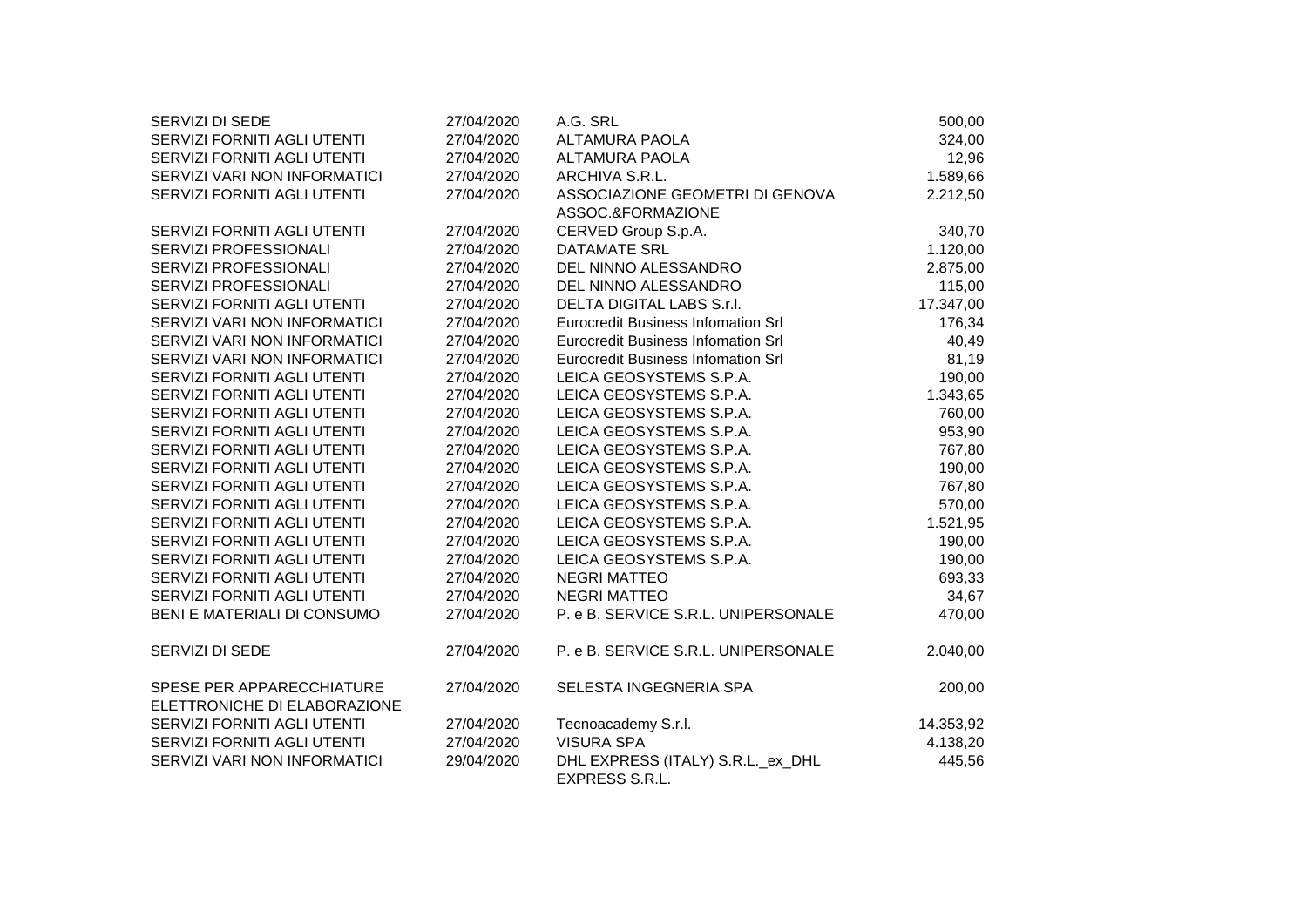| LICENZE D'USO                                 | 29/04/2020 | Mapp Digital Italy S.r.I._ ex_MEME Italy Srl         | 745,00   |
|-----------------------------------------------|------------|------------------------------------------------------|----------|
| LICENZE D'USO                                 | 29/04/2020 | Mapp Digital Italy S.r.l._ ex_MEME Italy Srl         | 745,00   |
| <b>IMPOSTE</b>                                | 29/04/2020 | <b>VOLKSWAGEN LEASING GMBH</b>                       | 12,20    |
| BENI E MATERIALI DI CONSUMO                   | 30/04/2020 | ENI S.P.A.                                           | 15,00    |
| SERVIZI PER IL PERSONALE<br><b>DIPENDENTE</b> | 30/04/2020 | LEASYS S.P.A.                                        | 215,39   |
| SERVIZI PER IL PERSONALE<br><b>DIPENDENTE</b> | 30/04/2020 | LEASYS S.P.A.                                        | 434,69   |
| MANUTENZIONE SOFTWARE                         | 04/05/2020 | LEDSOFT DI PELLEGRINI L. E OLORI D. &<br>C. S.N.C.   | 2.000,00 |
| SERVIZI FORNITI AGLI UTENTI                   | 04/05/2020 | <b>BEEWARE SRL</b>                                   | 2.771,00 |
| SERVIZI SEDE                                  | 04/05/2020 | DE LAGE LANDEN INTERNATIONAL B.V.                    | 850,00   |
| <b>SPESE AMMINISTRATIVE</b>                   | 04/05/2020 | DE LAGE LANDEN INTERNATIONAL B.V.                    | 3,00     |
| <b>SERVIZI INFORMATICI</b>                    | 04/05/2020 | DOT1 S.R.L.                                          | 5.000,00 |
| SERVIZI FORNITI AGLI UTENTI                   | 04/05/2020 | <b>FIABA Onlus</b>                                   | 135,00   |
| SERVIZI FORNITI AGLI UTENTI                   | 04/05/2020 | <b>FIABA Onlus</b>                                   | 4,50     |
| SERVIZI SEDE                                  | 04/05/2020 | IFIS Rental Services S.r.I._EX_ GE<br><b>CAPITAL</b> | 698,01   |
| SPESE AMMINISTRATIVE                          | 04/05/2020 | IFIS Rental Services S.r.I. EX GE<br><b>CAPITAL</b>  | 4,00     |
| SERVIZI VARI NON INFORMATICI                  | 04/05/2020 | INNOLVA S.p.A_ex_Assicom Ribes S.p.A.                | 11,00    |
| SERVIZI VARI NON INFORMATICI                  | 04/05/2020 | INNOLVA S.p.A_ex_Assicom Ribes S.p.A.                | 32,68    |
| SERVIZI VARI NON INFORMATICI                  | 04/05/2020 | INNOLVA S.p.A_ex_Assicom Ribes S.p.A.                | 45,50    |
| SERVIZI FORNITI AGLI UTENTI                   | 04/05/2020 | <b>NEGRI MATTEO</b>                                  | 80,00    |
| SERVIZI FORNITI AGLI UTENTI                   | 04/05/2020 | <b>P-LEARNING SRL</b>                                | 196,00   |
| SERVIZI FORNITI AGLI UTENTI                   | 04/05/2020 | <b>P-LEARNING SRL</b>                                | 518,70   |
| SERVIZI FORNITI AGLI UTENTI                   | 04/05/2020 | <b>P-LEARNING SRL</b>                                | 973,60   |
| <b>SERVIZI INFORMATICI</b>                    | 04/05/2020 | TIM S.p.A._o_TELECOM ITALIA S.p.A.                   | 15,98    |
| <b>SERVIZI INFORMATICI</b>                    | 04/05/2020 | TIM S.p.A._o_TELECOM ITALIA S.p.A.                   | 40,00    |
| SPESE AMMINISTRATIVE                          | 04/05/2020 | TIM S.p.A._o_TELECOM ITALIA S.p.A.                   | 3,90     |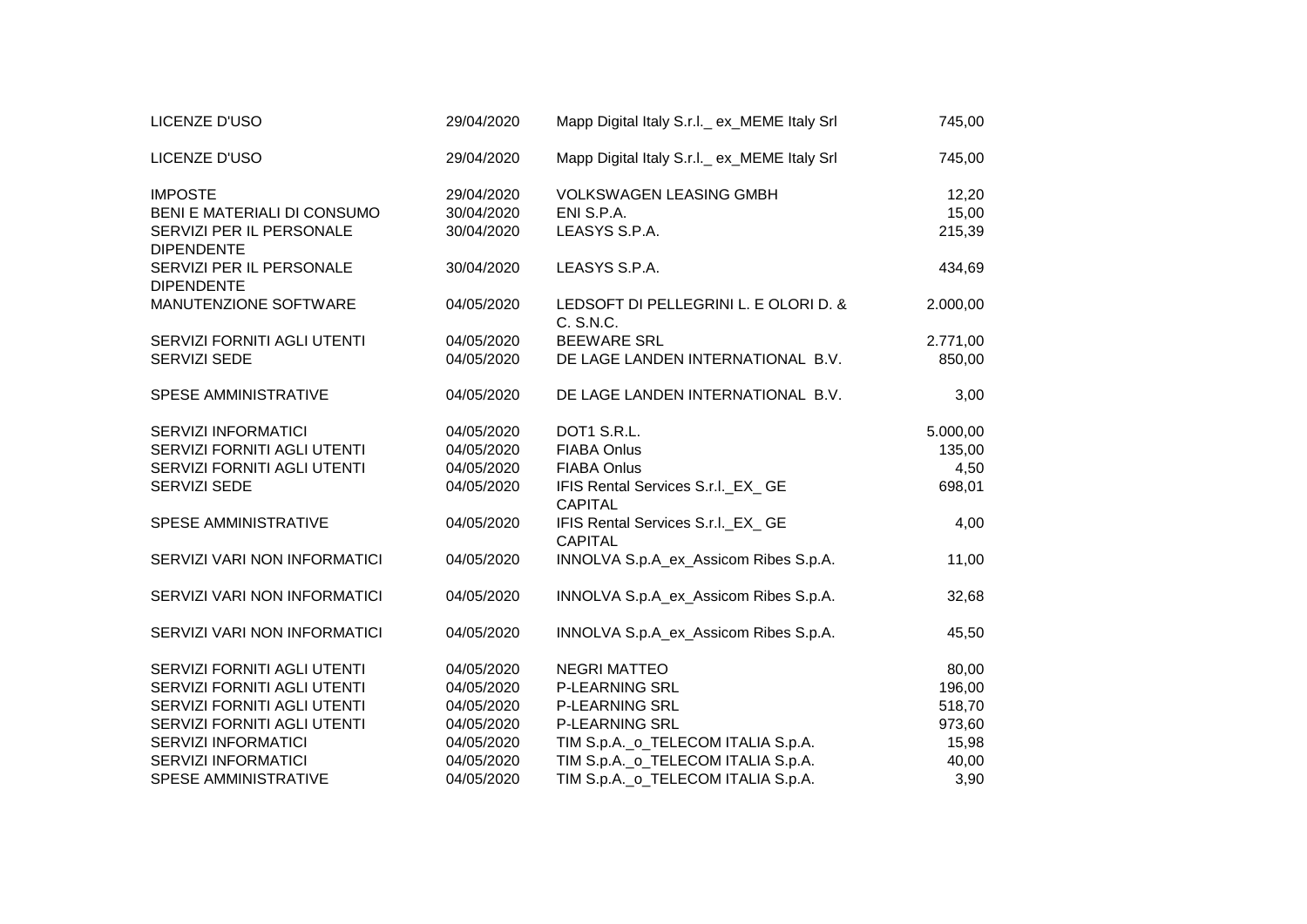| TIM S.p.A._o_TELECOM ITALIA S.p.A.<br>SPESE AMMINISTRATIVE<br>04/05/2020<br>3,90<br>TIM S.p.A._o_TELECOM ITALIA S.p.A.<br><b>UTENZE</b><br>3.030,51<br>04/05/2020<br>TIM S.p.A._o_TELECOM ITALIA S.p.A.<br>SPESE AMMINISTRATIVE<br>04/05/2020<br>0,02<br>TIM S.p.A._o_TELECOM ITALIA S.p.A.<br><b>SPESE AMMINISTRATIVE</b><br>04/05/2020<br>0,05<br>TIM S.p.A._o_TELECOM ITALIA S.p.A.<br>0,20<br>SPESE AMMINISTRATIVE<br>04/05/2020<br>SERVIZI PROFESSIONALI<br>06/05/2020<br>ALBINO FREZZA ALESSANDRO<br>3.166,66<br>SERVIZI PROFESSIONALI<br>06/05/2020<br>ALBINO FREZZA ALESSANDRO<br>126,67<br>SERVIZI PROFESSIONALI<br>06/05/2020<br>DE FRANCHIS SANDRA<br>52,00<br>SERVIZI FORNITI AGLI UTENTI<br>07/05/2020<br><b>INFOCAMERE</b><br>16.697,93<br>INNOLVA S.p.A_ex_Assicom Ribes S.p.A.<br>SERVIZI VARI NON INFORMATICI<br>08/05/2020<br>142,21<br>SERVIZI VARI NON INFORMATICI<br>11/05/2020<br><b>VOLKSWAGEN LEASING GMBH</b><br>247,56<br>SERVIZI VARI NON INFORMATICI<br>11/05/2020<br><b>VOLKSWAGEN LEASING GMBH</b><br>TIM S.p.A._o_TELECOM ITALIA S.p.A.<br><b>SERVIZI INFORMATICI</b><br>13/05/2020<br>2,00<br>TIM S.p.A._o_TELECOM ITALIA S.p.A.<br><b>SERVIZI INFORMATICI</b><br>13/05/2020<br>40,00<br>TIM S.p.A._o_TELECOM ITALIA S.p.A.<br>SPESE AMMINISTRATIVE<br>13/05/2020<br>3,90<br>TIM S.p.A._o_TELECOM ITALIA S.p.A.<br>SPESE AMMINISTRATIVE<br>13/05/2020<br>3,90<br>BENI E MATERIALI DI CONSUMO<br>ANTICA FARMACIA DEL CORSO SNC<br>14/05/2020<br>196,72<br>SERVIZI FORNITI AGLI UTENTI<br>FREDIANI FORMAZIONE Srl<br>14/05/2020<br>828,50<br>SERVIZI FORNITI AGLI UTENTI<br>14/05/2020<br>48.885,00<br>NAMIRIAL S.P.A.<br>SERVIZI PROFESSIONALI<br>14/05/2020<br><b>NEVIO BIANCHI &amp;</b><br>974,00<br>PARTNERS_ex_BIANCHI & PARTNERS<br><b>NEVIO BIANCHI &amp;</b><br>SERVIZI PROFESSIONALI<br>14/05/2020<br>38,96<br>PARTNERS ex BIANCHI & PARTNERS<br>Mapp Digital Italy S.r.l. ex_MEME Italy Srl<br>LICENZE D'USO<br>20/05/2020<br>745,00<br>TIM S.p.A._o_TELECOM ITALIA S.p.A.<br><b>IMPOSTE</b><br>20/05/2020<br>51,64<br>TIM S.p.A._o_TELECOM ITALIA S.p.A.<br>SERVIZI VARI NON INFORMATICI<br>20/05/2020<br>4,44<br>TIM S.p.A._o_TELECOM ITALIA S.p.A.<br>SPESE AMMINISTRATIVE<br>20/05/2020<br>4,33<br>TIM S.p.A._o_TELECOM ITALIA S.p.A.<br>UTENZE<br>20/05/2020<br>6,67<br>SERVIZI VARI NON INFORMATICI<br>21/05/2020<br>ARCHIVA S.R.L.<br>1.589,66<br>SERVIZI SEDE<br><b>BNP PARIBAS LEASE GROUP SA</b><br>21/05/2020<br>769,01<br>SERVIZI FORNITI AGLI UTENTI<br>CERVED Group S.p.A.<br>21/05/2020<br>302,30<br>SPESE PER APPARECCHIATURE<br>21/05/2020<br><b>DATAMATE SRL</b><br>620,00<br>ELETTRONICHE DI ELABORAZIONE<br><b>LOCAZIONE</b><br>21/05/2020<br>FIN.GE s.r.l.<br>6.000,00 | SPESE AMMINISTRATIVE | 04/05/2020 | TIM S.p.A._o_TELECOM ITALIA S.p.A. | 3,90   |
|--------------------------------------------------------------------------------------------------------------------------------------------------------------------------------------------------------------------------------------------------------------------------------------------------------------------------------------------------------------------------------------------------------------------------------------------------------------------------------------------------------------------------------------------------------------------------------------------------------------------------------------------------------------------------------------------------------------------------------------------------------------------------------------------------------------------------------------------------------------------------------------------------------------------------------------------------------------------------------------------------------------------------------------------------------------------------------------------------------------------------------------------------------------------------------------------------------------------------------------------------------------------------------------------------------------------------------------------------------------------------------------------------------------------------------------------------------------------------------------------------------------------------------------------------------------------------------------------------------------------------------------------------------------------------------------------------------------------------------------------------------------------------------------------------------------------------------------------------------------------------------------------------------------------------------------------------------------------------------------------------------------------------------------------------------------------------------------------------------------------------------------------------------------------------------------------------------------------------------------------------------------------------------------------------------------------------------------------------------------------------------------------------------------------------------------------------------------------------------------------------------------------------------------------------------------------------------------------------------------------------------------------------------------------------------------------------------------------------------------|----------------------|------------|------------------------------------|--------|
|                                                                                                                                                                                                                                                                                                                                                                                                                                                                                                                                                                                                                                                                                                                                                                                                                                                                                                                                                                                                                                                                                                                                                                                                                                                                                                                                                                                                                                                                                                                                                                                                                                                                                                                                                                                                                                                                                                                                                                                                                                                                                                                                                                                                                                                                                                                                                                                                                                                                                                                                                                                                                                                                                                                                      |                      |            |                                    |        |
|                                                                                                                                                                                                                                                                                                                                                                                                                                                                                                                                                                                                                                                                                                                                                                                                                                                                                                                                                                                                                                                                                                                                                                                                                                                                                                                                                                                                                                                                                                                                                                                                                                                                                                                                                                                                                                                                                                                                                                                                                                                                                                                                                                                                                                                                                                                                                                                                                                                                                                                                                                                                                                                                                                                                      |                      |            |                                    |        |
|                                                                                                                                                                                                                                                                                                                                                                                                                                                                                                                                                                                                                                                                                                                                                                                                                                                                                                                                                                                                                                                                                                                                                                                                                                                                                                                                                                                                                                                                                                                                                                                                                                                                                                                                                                                                                                                                                                                                                                                                                                                                                                                                                                                                                                                                                                                                                                                                                                                                                                                                                                                                                                                                                                                                      |                      |            |                                    |        |
|                                                                                                                                                                                                                                                                                                                                                                                                                                                                                                                                                                                                                                                                                                                                                                                                                                                                                                                                                                                                                                                                                                                                                                                                                                                                                                                                                                                                                                                                                                                                                                                                                                                                                                                                                                                                                                                                                                                                                                                                                                                                                                                                                                                                                                                                                                                                                                                                                                                                                                                                                                                                                                                                                                                                      |                      |            |                                    |        |
|                                                                                                                                                                                                                                                                                                                                                                                                                                                                                                                                                                                                                                                                                                                                                                                                                                                                                                                                                                                                                                                                                                                                                                                                                                                                                                                                                                                                                                                                                                                                                                                                                                                                                                                                                                                                                                                                                                                                                                                                                                                                                                                                                                                                                                                                                                                                                                                                                                                                                                                                                                                                                                                                                                                                      |                      |            |                                    |        |
|                                                                                                                                                                                                                                                                                                                                                                                                                                                                                                                                                                                                                                                                                                                                                                                                                                                                                                                                                                                                                                                                                                                                                                                                                                                                                                                                                                                                                                                                                                                                                                                                                                                                                                                                                                                                                                                                                                                                                                                                                                                                                                                                                                                                                                                                                                                                                                                                                                                                                                                                                                                                                                                                                                                                      |                      |            |                                    |        |
|                                                                                                                                                                                                                                                                                                                                                                                                                                                                                                                                                                                                                                                                                                                                                                                                                                                                                                                                                                                                                                                                                                                                                                                                                                                                                                                                                                                                                                                                                                                                                                                                                                                                                                                                                                                                                                                                                                                                                                                                                                                                                                                                                                                                                                                                                                                                                                                                                                                                                                                                                                                                                                                                                                                                      |                      |            |                                    |        |
|                                                                                                                                                                                                                                                                                                                                                                                                                                                                                                                                                                                                                                                                                                                                                                                                                                                                                                                                                                                                                                                                                                                                                                                                                                                                                                                                                                                                                                                                                                                                                                                                                                                                                                                                                                                                                                                                                                                                                                                                                                                                                                                                                                                                                                                                                                                                                                                                                                                                                                                                                                                                                                                                                                                                      |                      |            |                                    |        |
|                                                                                                                                                                                                                                                                                                                                                                                                                                                                                                                                                                                                                                                                                                                                                                                                                                                                                                                                                                                                                                                                                                                                                                                                                                                                                                                                                                                                                                                                                                                                                                                                                                                                                                                                                                                                                                                                                                                                                                                                                                                                                                                                                                                                                                                                                                                                                                                                                                                                                                                                                                                                                                                                                                                                      |                      |            |                                    |        |
|                                                                                                                                                                                                                                                                                                                                                                                                                                                                                                                                                                                                                                                                                                                                                                                                                                                                                                                                                                                                                                                                                                                                                                                                                                                                                                                                                                                                                                                                                                                                                                                                                                                                                                                                                                                                                                                                                                                                                                                                                                                                                                                                                                                                                                                                                                                                                                                                                                                                                                                                                                                                                                                                                                                                      |                      |            |                                    |        |
|                                                                                                                                                                                                                                                                                                                                                                                                                                                                                                                                                                                                                                                                                                                                                                                                                                                                                                                                                                                                                                                                                                                                                                                                                                                                                                                                                                                                                                                                                                                                                                                                                                                                                                                                                                                                                                                                                                                                                                                                                                                                                                                                                                                                                                                                                                                                                                                                                                                                                                                                                                                                                                                                                                                                      |                      |            |                                    |        |
|                                                                                                                                                                                                                                                                                                                                                                                                                                                                                                                                                                                                                                                                                                                                                                                                                                                                                                                                                                                                                                                                                                                                                                                                                                                                                                                                                                                                                                                                                                                                                                                                                                                                                                                                                                                                                                                                                                                                                                                                                                                                                                                                                                                                                                                                                                                                                                                                                                                                                                                                                                                                                                                                                                                                      |                      |            |                                    | 825,58 |
|                                                                                                                                                                                                                                                                                                                                                                                                                                                                                                                                                                                                                                                                                                                                                                                                                                                                                                                                                                                                                                                                                                                                                                                                                                                                                                                                                                                                                                                                                                                                                                                                                                                                                                                                                                                                                                                                                                                                                                                                                                                                                                                                                                                                                                                                                                                                                                                                                                                                                                                                                                                                                                                                                                                                      |                      |            |                                    |        |
|                                                                                                                                                                                                                                                                                                                                                                                                                                                                                                                                                                                                                                                                                                                                                                                                                                                                                                                                                                                                                                                                                                                                                                                                                                                                                                                                                                                                                                                                                                                                                                                                                                                                                                                                                                                                                                                                                                                                                                                                                                                                                                                                                                                                                                                                                                                                                                                                                                                                                                                                                                                                                                                                                                                                      |                      |            |                                    |        |
|                                                                                                                                                                                                                                                                                                                                                                                                                                                                                                                                                                                                                                                                                                                                                                                                                                                                                                                                                                                                                                                                                                                                                                                                                                                                                                                                                                                                                                                                                                                                                                                                                                                                                                                                                                                                                                                                                                                                                                                                                                                                                                                                                                                                                                                                                                                                                                                                                                                                                                                                                                                                                                                                                                                                      |                      |            |                                    |        |
|                                                                                                                                                                                                                                                                                                                                                                                                                                                                                                                                                                                                                                                                                                                                                                                                                                                                                                                                                                                                                                                                                                                                                                                                                                                                                                                                                                                                                                                                                                                                                                                                                                                                                                                                                                                                                                                                                                                                                                                                                                                                                                                                                                                                                                                                                                                                                                                                                                                                                                                                                                                                                                                                                                                                      |                      |            |                                    |        |
|                                                                                                                                                                                                                                                                                                                                                                                                                                                                                                                                                                                                                                                                                                                                                                                                                                                                                                                                                                                                                                                                                                                                                                                                                                                                                                                                                                                                                                                                                                                                                                                                                                                                                                                                                                                                                                                                                                                                                                                                                                                                                                                                                                                                                                                                                                                                                                                                                                                                                                                                                                                                                                                                                                                                      |                      |            |                                    |        |
|                                                                                                                                                                                                                                                                                                                                                                                                                                                                                                                                                                                                                                                                                                                                                                                                                                                                                                                                                                                                                                                                                                                                                                                                                                                                                                                                                                                                                                                                                                                                                                                                                                                                                                                                                                                                                                                                                                                                                                                                                                                                                                                                                                                                                                                                                                                                                                                                                                                                                                                                                                                                                                                                                                                                      |                      |            |                                    |        |
|                                                                                                                                                                                                                                                                                                                                                                                                                                                                                                                                                                                                                                                                                                                                                                                                                                                                                                                                                                                                                                                                                                                                                                                                                                                                                                                                                                                                                                                                                                                                                                                                                                                                                                                                                                                                                                                                                                                                                                                                                                                                                                                                                                                                                                                                                                                                                                                                                                                                                                                                                                                                                                                                                                                                      |                      |            |                                    |        |
|                                                                                                                                                                                                                                                                                                                                                                                                                                                                                                                                                                                                                                                                                                                                                                                                                                                                                                                                                                                                                                                                                                                                                                                                                                                                                                                                                                                                                                                                                                                                                                                                                                                                                                                                                                                                                                                                                                                                                                                                                                                                                                                                                                                                                                                                                                                                                                                                                                                                                                                                                                                                                                                                                                                                      |                      |            |                                    |        |
|                                                                                                                                                                                                                                                                                                                                                                                                                                                                                                                                                                                                                                                                                                                                                                                                                                                                                                                                                                                                                                                                                                                                                                                                                                                                                                                                                                                                                                                                                                                                                                                                                                                                                                                                                                                                                                                                                                                                                                                                                                                                                                                                                                                                                                                                                                                                                                                                                                                                                                                                                                                                                                                                                                                                      |                      |            |                                    |        |
|                                                                                                                                                                                                                                                                                                                                                                                                                                                                                                                                                                                                                                                                                                                                                                                                                                                                                                                                                                                                                                                                                                                                                                                                                                                                                                                                                                                                                                                                                                                                                                                                                                                                                                                                                                                                                                                                                                                                                                                                                                                                                                                                                                                                                                                                                                                                                                                                                                                                                                                                                                                                                                                                                                                                      |                      |            |                                    |        |
|                                                                                                                                                                                                                                                                                                                                                                                                                                                                                                                                                                                                                                                                                                                                                                                                                                                                                                                                                                                                                                                                                                                                                                                                                                                                                                                                                                                                                                                                                                                                                                                                                                                                                                                                                                                                                                                                                                                                                                                                                                                                                                                                                                                                                                                                                                                                                                                                                                                                                                                                                                                                                                                                                                                                      |                      |            |                                    |        |
|                                                                                                                                                                                                                                                                                                                                                                                                                                                                                                                                                                                                                                                                                                                                                                                                                                                                                                                                                                                                                                                                                                                                                                                                                                                                                                                                                                                                                                                                                                                                                                                                                                                                                                                                                                                                                                                                                                                                                                                                                                                                                                                                                                                                                                                                                                                                                                                                                                                                                                                                                                                                                                                                                                                                      |                      |            |                                    |        |
|                                                                                                                                                                                                                                                                                                                                                                                                                                                                                                                                                                                                                                                                                                                                                                                                                                                                                                                                                                                                                                                                                                                                                                                                                                                                                                                                                                                                                                                                                                                                                                                                                                                                                                                                                                                                                                                                                                                                                                                                                                                                                                                                                                                                                                                                                                                                                                                                                                                                                                                                                                                                                                                                                                                                      |                      |            |                                    |        |
|                                                                                                                                                                                                                                                                                                                                                                                                                                                                                                                                                                                                                                                                                                                                                                                                                                                                                                                                                                                                                                                                                                                                                                                                                                                                                                                                                                                                                                                                                                                                                                                                                                                                                                                                                                                                                                                                                                                                                                                                                                                                                                                                                                                                                                                                                                                                                                                                                                                                                                                                                                                                                                                                                                                                      |                      |            |                                    |        |
|                                                                                                                                                                                                                                                                                                                                                                                                                                                                                                                                                                                                                                                                                                                                                                                                                                                                                                                                                                                                                                                                                                                                                                                                                                                                                                                                                                                                                                                                                                                                                                                                                                                                                                                                                                                                                                                                                                                                                                                                                                                                                                                                                                                                                                                                                                                                                                                                                                                                                                                                                                                                                                                                                                                                      |                      |            |                                    |        |
|                                                                                                                                                                                                                                                                                                                                                                                                                                                                                                                                                                                                                                                                                                                                                                                                                                                                                                                                                                                                                                                                                                                                                                                                                                                                                                                                                                                                                                                                                                                                                                                                                                                                                                                                                                                                                                                                                                                                                                                                                                                                                                                                                                                                                                                                                                                                                                                                                                                                                                                                                                                                                                                                                                                                      |                      |            |                                    |        |
|                                                                                                                                                                                                                                                                                                                                                                                                                                                                                                                                                                                                                                                                                                                                                                                                                                                                                                                                                                                                                                                                                                                                                                                                                                                                                                                                                                                                                                                                                                                                                                                                                                                                                                                                                                                                                                                                                                                                                                                                                                                                                                                                                                                                                                                                                                                                                                                                                                                                                                                                                                                                                                                                                                                                      |                      |            |                                    |        |
|                                                                                                                                                                                                                                                                                                                                                                                                                                                                                                                                                                                                                                                                                                                                                                                                                                                                                                                                                                                                                                                                                                                                                                                                                                                                                                                                                                                                                                                                                                                                                                                                                                                                                                                                                                                                                                                                                                                                                                                                                                                                                                                                                                                                                                                                                                                                                                                                                                                                                                                                                                                                                                                                                                                                      |                      |            |                                    |        |
|                                                                                                                                                                                                                                                                                                                                                                                                                                                                                                                                                                                                                                                                                                                                                                                                                                                                                                                                                                                                                                                                                                                                                                                                                                                                                                                                                                                                                                                                                                                                                                                                                                                                                                                                                                                                                                                                                                                                                                                                                                                                                                                                                                                                                                                                                                                                                                                                                                                                                                                                                                                                                                                                                                                                      |                      |            |                                    |        |
|                                                                                                                                                                                                                                                                                                                                                                                                                                                                                                                                                                                                                                                                                                                                                                                                                                                                                                                                                                                                                                                                                                                                                                                                                                                                                                                                                                                                                                                                                                                                                                                                                                                                                                                                                                                                                                                                                                                                                                                                                                                                                                                                                                                                                                                                                                                                                                                                                                                                                                                                                                                                                                                                                                                                      |                      |            |                                    |        |
|                                                                                                                                                                                                                                                                                                                                                                                                                                                                                                                                                                                                                                                                                                                                                                                                                                                                                                                                                                                                                                                                                                                                                                                                                                                                                                                                                                                                                                                                                                                                                                                                                                                                                                                                                                                                                                                                                                                                                                                                                                                                                                                                                                                                                                                                                                                                                                                                                                                                                                                                                                                                                                                                                                                                      |                      |            |                                    |        |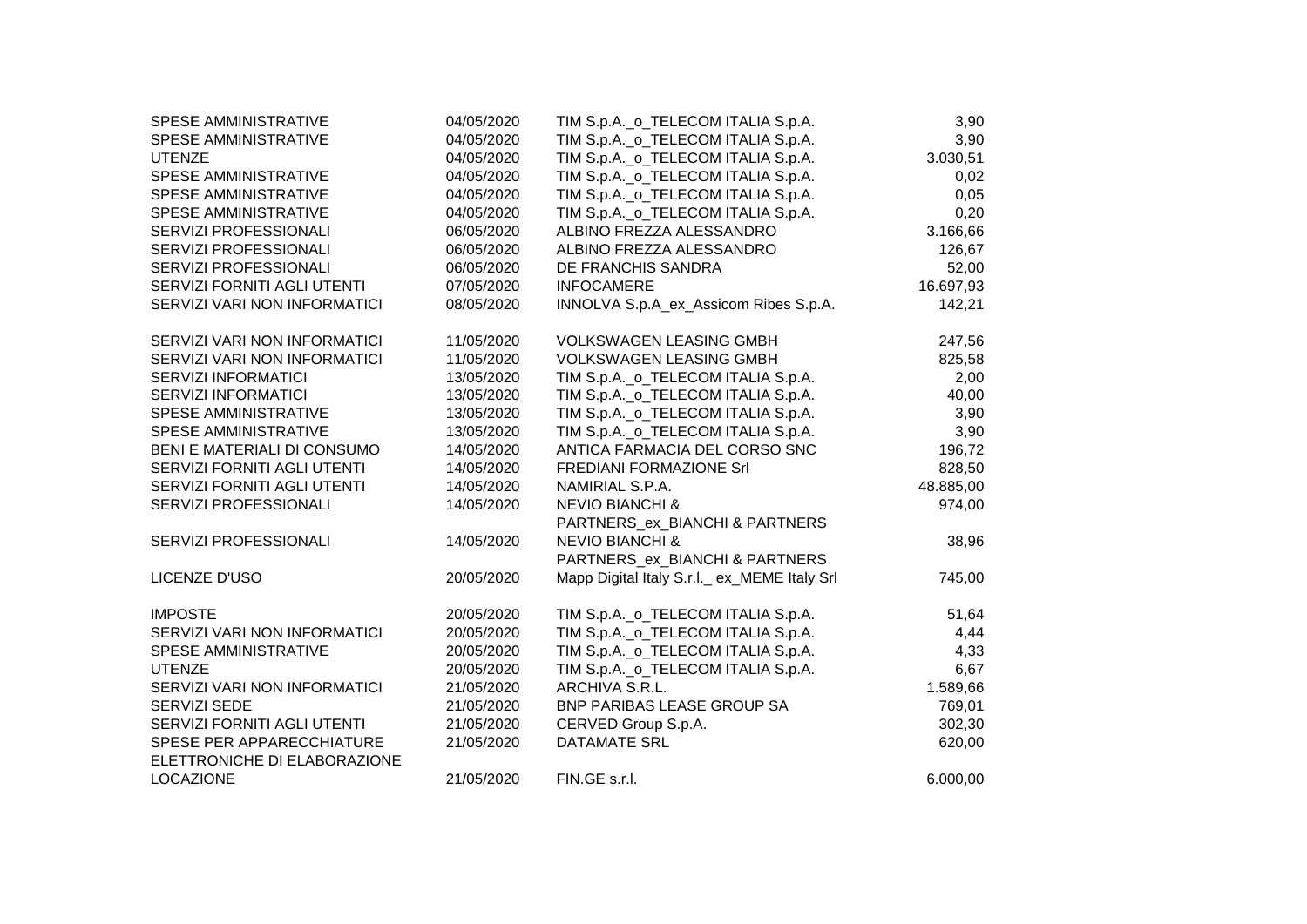| <b>LOCAZIONE</b>                       | 21/05/2020 | FIN.GE s.r.l.                                 | 769,03    |
|----------------------------------------|------------|-----------------------------------------------|-----------|
| SERVIZI VARI NON INFORMATICI           | 21/05/2020 | SECLAN S.R.L.                                 | 444,82    |
| SERVIZI VARI NON INFORMATICI           | 21/05/2020 | SECLAN S.R.L.                                 | 60,00     |
| PROMOZIONE RAPPRESENTANZA E            | 21/05/2020 | WEFOR S.r.l.                                  | 95,20     |
| <b>COMUNICAZIONE</b>                   |            |                                               |           |
| LICENZE D'USO                          | 22/05/2020 | ARUBA S.p.A.                                  | 17,49     |
| SERVIZI VARI NON INFORMATICI           | 22/05/2020 | ARUBA S.p.A.                                  | 3,85      |
| SERVIZI VARI NON INFORMATICI           | 22/05/2020 | INNOLVA S.p.A_ex_Assicom Ribes S.p.A.         | 39,00     |
| SERVIZI VARI NON INFORMATICI           | 27/05/2020 | MAZI 2020 S.r.l.                              | 95,00     |
| SERVIZI PROFESSIONALI                  | 28/05/2020 | <b>DATAMATE SRL</b>                           | 840,00    |
| SERVIZI PROFESSIONALI                  | 28/05/2020 | DEL NINNO ALESSANDRO                          | 2.875,00  |
| SERVIZI PROFESSIONALI                  | 28/05/2020 | DEL NINNO ALESSANDRO                          | 115,00    |
| SERVIZI FORNITI AGLI UTENTI            | 28/05/2020 | DELTA DIGITAL LABS S.r.l.                     | 20.483,80 |
| SERVIZI VARI NON INFORMATICI           | 28/05/2020 | INNOLVA S.p.A_ex_Assicom Ribes S.p.A.         | 273,00    |
| SERVIZI FORNITI AGLI UTENTI            | 28/05/2020 | LEICA GEOSYSTEMS S.P.A.                       | 190,00    |
| <b>INVESTIMENTI IN MOBILI E ARREDI</b> | 28/05/2020 | LIT IMPIANTI S.r.I.                           | 2.150,00  |
| SERVIZI FORNITI AGLI UTENTI            | 28/05/2020 | <b>NEGRI MATTEO</b>                           | 388,57    |
| SERVIZI FORNITI AGLI UTENTI            | 28/05/2020 | <b>NEGRI MATTEO</b>                           | 19,43     |
| SERVIZI DI SEDE                        | 28/05/2020 | P. e B. SERVICE S.R.L. UNIPERSONALE           | 2.040,00  |
| SERVIZI FORNITI AGLI UTENTI            | 28/05/2020 | P-LEARNING SRL                                | 214,20    |
| SERVIZI FORNITI AGLI UTENTI            | 28/05/2020 | PROGETTO ULISSE Srl                           | 4.878,00  |
| SERVIZI FORNITI AGLI UTENTI            | 28/05/2020 | PROGETTO ULISSE Srl                           | 4.708,00  |
| SERVIZI FORNITI AGLI UTENTI            | 28/05/2020 | <b>QUALITY AND MANAGEMENT SERVICES</b><br>Srl | 12.870,00 |
| SERVIZI FORNITI AGLI UTENTI            | 28/05/2020 | Tecnoacademy S.r.l.                           | 13.904,08 |
| SERVIZI FORNITI AGLI UTENTI            | 28/05/2020 | Tecnoacademy S.r.l.                           | 8.681,00  |
| SERVIZI FORNITI AGLI UTENTI            | 28/05/2020 | Tecnoacademy S.r.l.                           | 700,00    |
| SERVIZI VARI NON INFORMATICI           | 29/05/2020 | INNOLVA S.p.A_ex_Assicom Ribes S.p.A.         | 11,00     |
| SERVIZI FORNITI AGLI UTENTI            | 29/05/2020 | LEICA GEOSYSTEMS S.P.A.                       | 191,95    |
| SERVIZI FORNITI AGLI UTENTI            | 29/05/2020 | LEICA GEOSYSTEMS S.P.A.                       | 191,95    |
| SERVIZI FORNITI AGLI UTENTI            | 29/05/2020 | LEICA GEOSYSTEMS S.P.A.                       | 190,00    |
| SERVIZI FORNITI AGLI UTENTI            | 29/05/2020 | LEICA GEOSYSTEMS S.P.A.                       | 190,00    |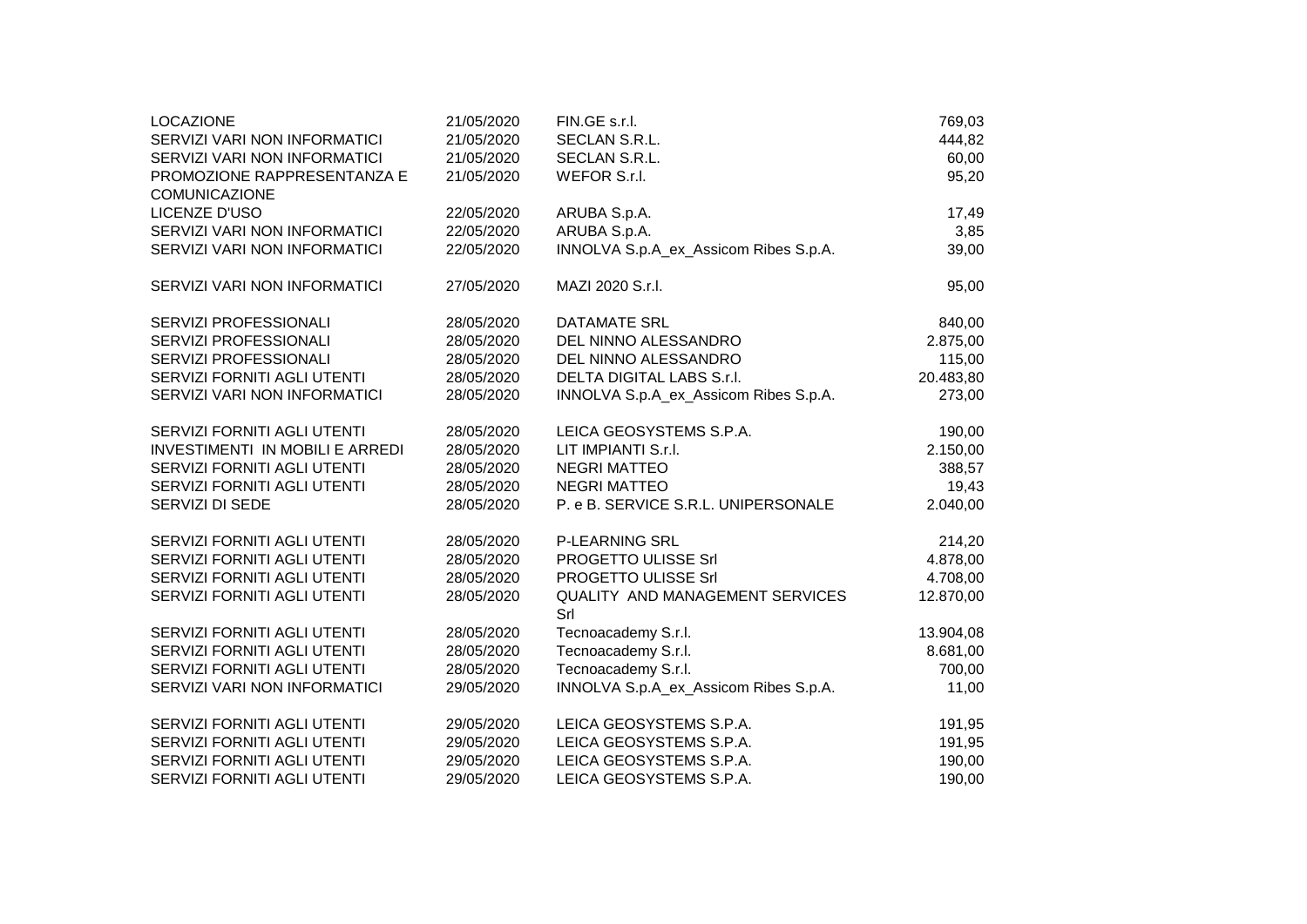| SERVIZI FORNITI AGLI UTENTI                   | 29/05/2020 | LEICA GEOSYSTEMS S.P.A.           | 191,95   |
|-----------------------------------------------|------------|-----------------------------------|----------|
| SERVIZI FORNITI AGLI UTENTI                   | 29/05/2020 | LEICA GEOSYSTEMS S.P.A.           | 191,95   |
| SERVIZI FORNITI AGLI UTENTI                   | 29/05/2020 | LEICA GEOSYSTEMS S.P.A.           | 191,95   |
| SERVIZI FORNITI AGLI UTENTI                   | 29/05/2020 | LEICA GEOSYSTEMS S.P.A.           | 191,95   |
| SERVIZI FORNITI AGLI UTENTI                   | 29/05/2020 | LEICA GEOSYSTEMS S.P.A.           | 191,95   |
| SERVIZI FORNITI AGLI UTENTI                   | 29/05/2020 | LEICA GEOSYSTEMS S.P.A.           | 190,00   |
| SERVIZI FORNITI AGLI UTENTI                   | 29/05/2020 | LEICA GEOSYSTEMS S.P.A.           | 191,95   |
| SERVIZI FORNITI AGLI UTENTI                   | 29/05/2020 | LEICA GEOSYSTEMS S.P.A.           | 191,95   |
| SERVIZI FORNITI AGLI UTENTI                   | 29/05/2020 | LEICA GEOSYSTEMS S.P.A.           | 191,95   |
| SERVIZI FORNITI AGLI UTENTI                   | 29/05/2020 | LEICA GEOSYSTEMS S.P.A.           | 190,00   |
| SERVIZI FORNITI AGLI UTENTI                   | 29/05/2020 | LEICA GEOSYSTEMS S.P.A.           | 191,95   |
| SERVIZI FORNITI AGLI UTENTI                   | 29/05/2020 | LEICA GEOSYSTEMS S.P.A.           | 191,95   |
| SERVIZI FORNITI AGLI UTENTI                   | 29/05/2020 | LEICA GEOSYSTEMS S.P.A.           | 190,00   |
| SERVIZI FORNITI AGLI UTENTI                   | 29/05/2020 | LEICA GEOSYSTEMS S.P.A.           | 191,95   |
| SERVIZI FORNITI AGLI UTENTI                   | 29/05/2020 | LEICA GEOSYSTEMS S.P.A.           | 190,00   |
| SERVIZI FORNITI AGLI UTENTI                   | 29/05/2020 | LEICA GEOSYSTEMS S.P.A.           | 191,95   |
| SERVIZI FORNITI AGLI UTENTI                   | 29/05/2020 | LEICA GEOSYSTEMS S.P.A.           | 191,95   |
| SERVIZI FORNITI AGLI UTENTI                   | 29/05/2020 | LEICA GEOSYSTEMS S.P.A.           | 190,00   |
| SERVIZI FORNITI AGLI UTENTI                   | 29/05/2020 | LEICA GEOSYSTEMS S.P.A.           | 190,00   |
| SERVIZI FORNITI AGLI UTENTI                   | 29/05/2020 | LEICA GEOSYSTEMS S.P.A.           | 191,95   |
| SERVIZI FORNITI AGLI UTENTI                   | 29/05/2020 | LEICA GEOSYSTEMS S.P.A.           | 191,95   |
| SERVIZI FORNITI AGLI UTENTI                   | 29/05/2020 | LEICA GEOSYSTEMS S.P.A.           | 190,00   |
| SERVIZI VARI NON INFORMATICI                  | 29/05/2020 | MAZI 2020 S.r.I.                  | 90,00    |
| SERVIZI SEDE                                  | 01/06/2020 | DE LAGE LANDEN INTERNATIONAL B.V. | 850,00   |
| SPESE AMMINISTRATIVE                          | 01/06/2020 | DE LAGE LANDEN INTERNATIONAL B.V. | 3,00     |
| BENI E MATERIALI DI CONSUMO                   | 01/06/2020 | ENI S.P.A.                        | 53,29    |
| SERVIZI PER IL PERSONALE<br><b>DIPENDENTE</b> | 01/06/2020 | LEASYS S.P.A.                     | 215,39   |
| SERVIZI PER IL PERSONALE<br><b>DIPENDENTE</b> | 01/06/2020 | LEASYS S.P.A.                     | 434,69   |
| SERVIZI VARI NON INFORMATICI                  | 01/06/2020 | <b>VOLKSWAGEN LEASING GMBH</b>    | 247,56   |
| SERVIZI VARI NON INFORMATICI                  | 01/06/2020 | <b>VOLKSWAGEN LEASING GMBH</b>    | 825,58   |
| SERVIZI PROFESSIONALI                         | 05/06/2020 | ALBINO FREZZA ALESSANDRO          | 3.166,66 |
| SERVIZI PROFESSIONALI                         | 05/06/2020 | ALBINO FREZZA ALESSANDRO          | 126,67   |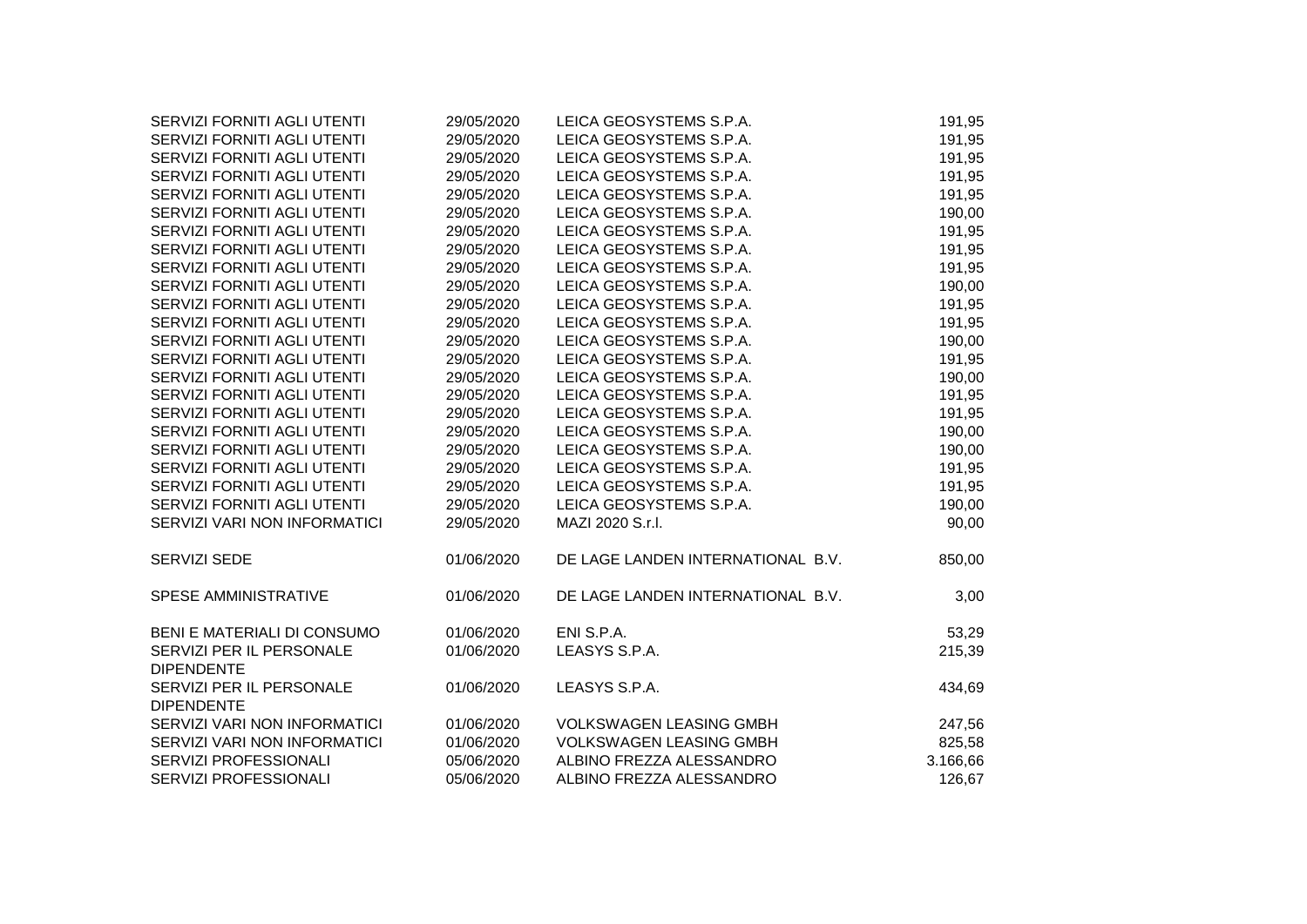| <b>IMPOSTE</b>                  | 05/06/2020 | <b>AUTOMOBILE CLUB ITALIA</b>                                | 2,00      |
|---------------------------------|------------|--------------------------------------------------------------|-----------|
| <b>IMPOSTE</b>                  | 05/06/2020 | <b>AUTOMOBILE CLUB ITALIA</b>                                | 2,00      |
| SERVIZI FORNITI AGLI UTENTI     | 05/06/2020 | <b>AUTOMOBILE CLUB ITALIA</b>                                | 1.128,59  |
| SERVIZI FORNITI AGLI UTENTI     | 05/06/2020 | <b>AUTOMOBILE CLUB ITALIA</b>                                | 1.128,59  |
| SERVIZI FORNITI AGLI UTENTI     | 05/06/2020 | <b>AUTOMOBILE CLUB ITALIA</b>                                | 1.128,59  |
| SERVIZI FORNITI AGLI UTENTI     | 05/06/2020 | <b>AUTOMOBILE CLUB ITALIA</b>                                | 1.012,88  |
| SERVIZI FORNITI AGLI UTENTI     | 05/06/2020 | <b>AUTOMOBILE CLUB ITALIA</b>                                | 0,73      |
| SERVIZI FORNITI AGLI UTENTI     | 05/06/2020 | <b>AUTOMOBILE CLUB ITALIA</b>                                | 5,85      |
| SERVIZI FORNITI AGLI UTENTI     | 05/06/2020 | PROGETTO ULISSE Srl                                          | 11.708,00 |
| SERVIZI PER IL PERSONALE        | 05/06/2020 | <b>QUALITY AND MANAGEMENT SERVICES</b>                       | 2.200,00  |
| <b>DIPENDENTE</b>               |            | Srl                                                          |           |
| SERVIZI FORNITI AGLI UTENTI     | 08/06/2020 | <b>INFOCAMERE</b>                                            | 16.195,10 |
| BENI E MATERIALI DI CONSUMO     | 09/06/2020 | CORTONI SNC di Fabrizio Cortoni & C.                         | 49,18     |
| <b>INVESTIMENTI IN HARDWARE</b> | 09/06/2020 | CORTONI SNC di Fabrizio Cortoni & C.                         | 81,89     |
| <b>INVESTIMENTI IN HARDWARE</b> | 09/06/2020 | CORTONI SNC di Fabrizio Cortoni & C.                         | 463,92    |
| SERVIZI VARI NON INFORMATICI    | 09/06/2020 | MAZI 2020 S.r.l.                                             | 65,00     |
| <b>IMPOSTE</b>                  | 11/06/2020 | <b>AUTOMOBILE CLUB ITALIA</b>                                | 2,00      |
| SERVIZI FORNITI AGLI UTENTI     | 11/06/2020 | <b>AUTOMOBILE CLUB ITALIA</b>                                | 1.017,99  |
| SERVIZI FORNITI AGLI UTENTI     | 11/06/2020 | <b>AUTOMOBILE CLUB ITALIA</b>                                | 3,29      |
| SERVIZI FORNITI AGLI UTENTI     | 11/06/2020 | <b>FIABA Onlus</b>                                           | 40,50     |
| BENI E MATERIALI DI CONSUMO     | 11/06/2020 | TIPOGRAFIA LEGATORIA ROSSINI SRL                             | 1.200,00  |
| <b>UTENZE</b>                   | 11/06/2020 | <b>VODAFONE ITALIA SPA</b>                                   | 1.419,98  |
| <b>INVESTIMENTI IN HARDWARE</b> | 11/06/2020 | <b>VODAFONE ITALIA SPA</b>                                   | 97,60     |
| BENI E MATERIALI DI CONSUMO     | 17/06/2020 | ENI S.P.A.                                                   | 69,20     |
| <b>LOCAZIONE</b>                | 19/06/2020 | FIN.GE s.r.l.                                                | 529,44    |
| SERVIZI FORNITI AGLI UTENTI     | 19/06/2020 | FREDIANI FORMAZIONE Srl                                      | 452,75    |
| SERVIZI FORNITI AGLI UTENTI     | 19/06/2020 | LEICA GEOSYSTEMS S.P.A.                                      | 191,95    |
| SERVIZI FORNITI AGLI UTENTI     | 19/06/2020 | LEICA GEOSYSTEMS S.P.A.                                      | 191,95    |
| SERVIZI FORNITI AGLI UTENTI     | 19/06/2020 | LEICA GEOSYSTEMS S.P.A.                                      | 191,95    |
| SERVIZI VARI NON INFORMATICI    | 19/06/2020 | MAZI 2020 S.r.I.                                             | 110,00    |
| SERVIZI VARI NON INFORMATICI    | 19/06/2020 | MAZI 2020 S.r.I.                                             | 5,00      |
| SERVIZI PROFESSIONALI           | 19/06/2020 | <b>NEVIO BIANCHI &amp;</b><br>PARTNERS ex BIANCHI & PARTNERS | 2.055,00  |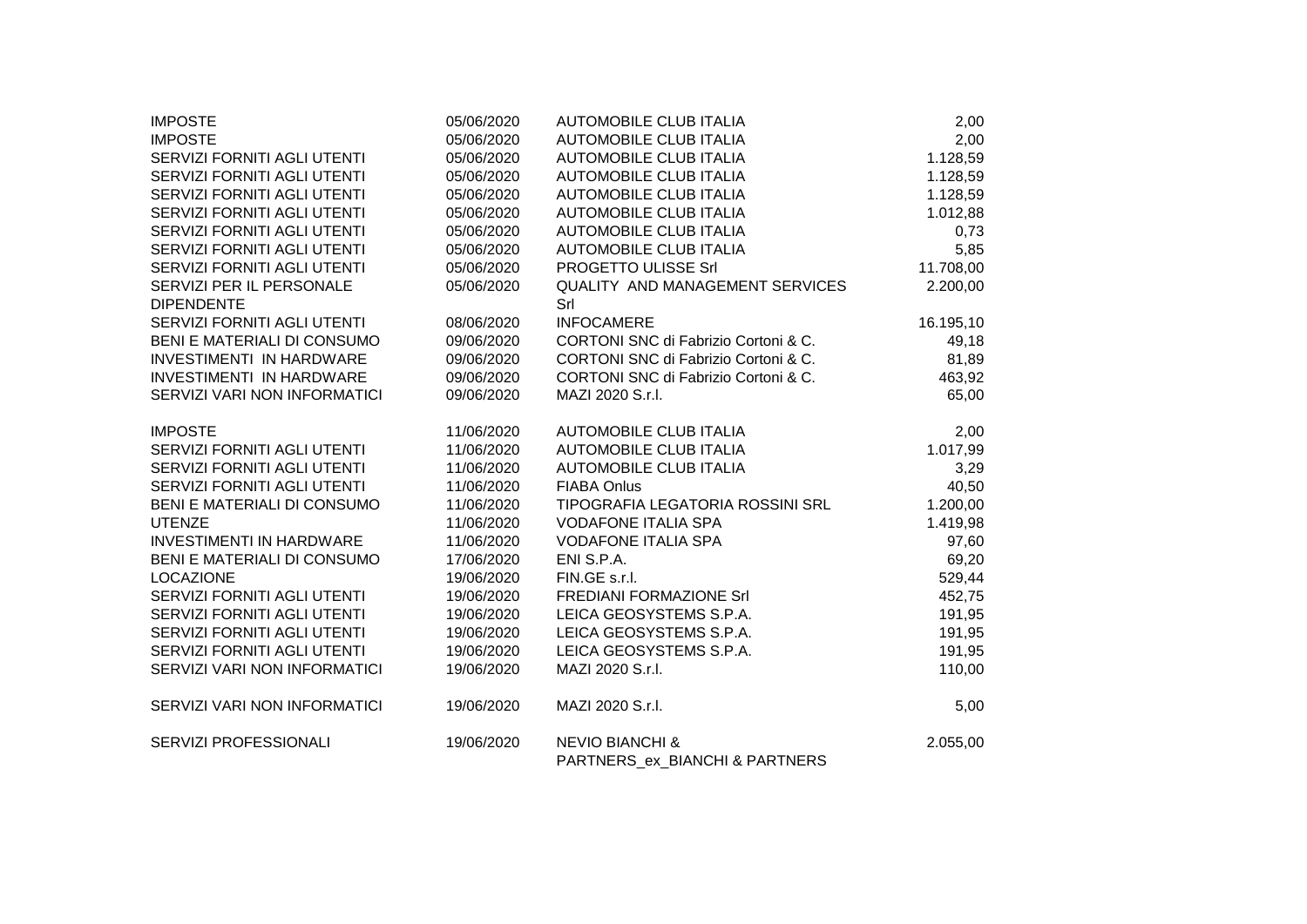| SERVIZI PROFESSIONALI        | 19/06/2020 | <b>NEVIO BIANCHI &amp;</b>                    | 82,20     |
|------------------------------|------------|-----------------------------------------------|-----------|
|                              |            | PARTNERS_ex_BIANCHI & PARTNERS                |           |
| SERVIZI FORNITI AGLI UTENTI  | 19/06/2020 | <b>QUALITY AND MANAGEMENT SERVICES</b><br>Srl | 3.620,00  |
| <b>SERVIZI INFORMATICI</b>   | 19/06/2020 | SECLAN S.R.L.                                 | 221,10    |
| SPESE PER APPARECCHIATURE    | 19/06/2020 | SECLAN S.R.L.                                 | 220,00    |
| ELETTRONICHE DI ELABORAZIONE |            |                                               |           |
| SERVIZI FORNITI AGLI UTENTI  | 19/06/2020 | UNIPRO S.r.I.                                 | 13.980,00 |
| LICENZE D'USO                | 23/06/2020 | Mapp Digital Italy S.r.l. ex_MEME Italy Srl   | 745,00    |
| INVESTIMENTI IN HARDWARE     | 24/06/2020 | NOVA S.p.A.                                   | 499,50    |
| SERVIZI FORNITI AGLI UTENTI  | 25/06/2020 | ALTAMURA PAOLA                                | 139,50    |
| SERVIZI FORNITI AGLI UTENTI  | 25/06/2020 | <b>ALTAMURA PAOLA</b>                         | 5,58      |
| SERVIZI VARI NON INFORMATICI | 25/06/2020 | ARCHIVA S.R.L.                                | 1.589,66  |
| SERVIZI FORNITI AGLI UTENTI  | 25/06/2020 | CERVED Group S.p.A.                           | 471,90    |
| SERVIZI PROFESSIONALI        | 25/06/2020 | <b>DATAMATE SRL</b>                           | 1.120,00  |
| SERVIZI PROFESSIONALI        | 25/06/2020 | DEL NINNO ALESSANDRO                          | 2.875,00  |
| SERVIZI PROFESSIONALI        | 25/06/2020 | DEL NINNO ALESSANDRO                          | 115,00    |
| SERVIZI FORNITI AGLI UTENTI  | 25/06/2020 | DELTA DIGITAL LABS S.r.I.                     | 4.416,40  |
| LICENZE D'USO                | 25/06/2020 | DOT1 S.R.L.                                   | 8.994,12  |
| <b>SERVIZI INFORMATICI</b>   | 25/06/2020 | DOT1 S.R.L.                                   | 5.000,00  |
| SERVIZI FORNITI AGLI UTENTI  | 25/06/2020 | FREDIANI FORMAZIONE Srl                       | 69,00     |
| MANUTENZIONE SOFTWARE        | 25/06/2020 | OPSoftware S.r.l.                             | 3.025,00  |
| SERVIZI DI SEDE              | 25/06/2020 | P. e B. SERVICE S.R.L. UNIPERSONALE           | 2.040,00  |
| SERVIZI FORNITI AGLI UTENTI  | 25/06/2020 | <b>TECNICHE NUOVE SPA</b>                     | 297,00    |
| SERVIZI FORNITI AGLI UTENTI  | 25/06/2020 | <b>TECNICHE NUOVE SPA</b>                     | 508,00    |
| SERVIZI FORNITI AGLI UTENTI  | 25/06/2020 | TECNICHE NUOVE SPA                            | 2.029,00  |
| SERVIZI FORNITI AGLI UTENTI  | 25/06/2020 | TECNICHE NUOVE SPA                            | 2.403,00  |
| SERVIZI FORNITI AGLI UTENTI  | 25/06/2020 | Tecnoacademy S.r.l.                           | 3.837,84  |
| SERVIZI FORNITI AGLI UTENTI  | 25/06/2020 | Tecnoacademy S.r.l.                           | 332,00    |
| BENI E MATERIALI DI CONSUMO  | 25/06/2020 | TECNOUFFICIO s.a.s. di Tempestini             | 201,64    |
|                              |            | Claudio & C.                                  |           |
| BENI E MATERIALI DI CONSUMO  | 25/06/2020 | TECNOUFFICIO s.a.s. di Tempestini             | 67,62     |
|                              |            | Claudio & C.                                  |           |
| SERVIZI FORNITI AGLI UTENTI  | 25/06/2020 | <b>VISURA SPA</b>                             | 2.985,00  |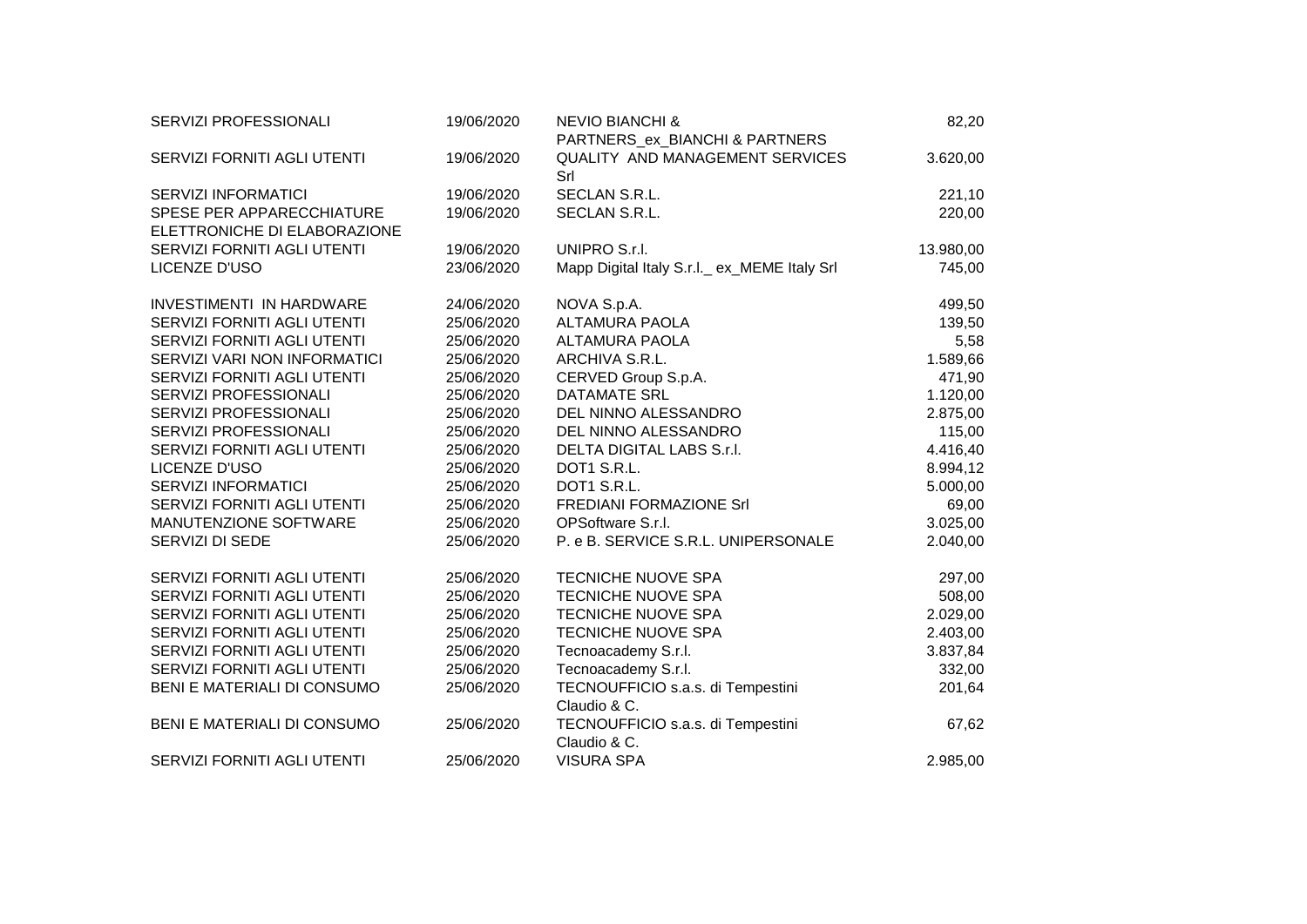| SERVIZI VARI NON INFORMATICI                        | 26/06/2020 | INNOLVA S.p.A_ex_Assicom Ribes S.p.A.                       | 11,00     |
|-----------------------------------------------------|------------|-------------------------------------------------------------|-----------|
| SERVIZI VARI NON INFORMATICI                        | 26/06/2020 | INNOLVA S.p.A_ex_Assicom Ribes S.p.A.                       | 38,80     |
| SERVIZI FORNITI AGLI UTENTI                         | 29/06/2020 | GEO-C.A.M. ASS. NAZ. GEOM. CONS.<br>TEC.                    | 122,00    |
| SERVIZI FORNITI AGLI UTENTI                         | 29/06/2020 | NAMIRIAL S.P.A.                                             | 50,00     |
| BENI E MATERIALI DI CONSUMO                         | 30/06/2020 | ENI S.P.A.                                                  | 47,92     |
| SERVIZI PER IL PERSONALE<br><b>DIPENDENTE</b>       | 30/06/2020 | LEASYS S.P.A.                                               | 215,39    |
| SERVIZI PER IL PERSONALE<br><b>DIPENDENTE</b>       | 30/06/2020 | LEASYS S.P.A.                                               | 434,69    |
| SERVIZI SEDE                                        | 01/07/2020 | DE LAGE LANDEN INTERNATIONAL B.V.                           | 850,00    |
| SPESE AMMINISTRATIVE                                | 01/07/2020 | DE LAGE LANDEN INTERNATIONAL B.V.                           | 3,00      |
| SERVIZI VARI NON INFORMATICI                        | 01/07/2020 | Nexi Payments S.p.A.                                        | 11,00     |
| SERVIZI SEDE                                        | 01/07/2020 | <b>GRENKE LOCAZIONE S.r.I.</b>                              | 450,00    |
| LICENZE D'USO                                       | 01/07/2020 | Logmein Ireland Unlimited<br>Company_ex_LOGMEIN IRELAND LIT | 249,00    |
| SERVIZI VARI NON INFORMATICI                        | 02/07/2020 | TELEPASS S.P.A.                                             | 6,61      |
| PROMOZIONE RAPPRESENTANZA E<br><b>COMUNICAZIONE</b> | 06/07/2020 | Ambrosini Gourmet Srl                                       | 61,84     |
| SERVIZI FORNITI AGLI UTENTI                         | 06/07/2020 | CGR SPA_EX_BLOM CGR SPA                                     | 3.871,67  |
| PROMOZIONE RAPPRESENTANZA E<br><b>COMUNICAZIONE</b> | 06/07/2020 | CHARLOTTE S.r.l.s.                                          | 1.147,00  |
| SERVIZI FORNITI AGLI UTENTI                         | 06/07/2020 | <b>NEGRI MATTEO</b>                                         | 68,57     |
| SERVIZI FORNITI AGLI UTENTI                         | 06/07/2020 | <b>NEGRI MATTEO</b>                                         | 3,43      |
| SERVIZI FORNITI AGLI UTENTI                         | 06/07/2020 | <b>P-LEARNING SRL</b>                                       | 1.290,80  |
| SERVIZI FORNITI AGLI UTENTI                         | 06/07/2020 | <b>P-LEARNING SRL</b>                                       | 254,10    |
| <b>CONTRIBUTI ASSOCIATIVI</b>                       | 06/07/2020 | <b>PREVIASS II</b>                                          | 500,00    |
| <b>SERVIZI INFORMATICI</b>                          | 06/07/2020 | SECLAN S.R.L.                                               | 76,13     |
| <b>SERVIZI INFORMATICI</b>                          | 06/07/2020 | TIM S.p.A._o_TELECOM ITALIA S.p.A.                          | 11.409,00 |
| <b>SERVIZI INFORMATICI</b>                          | 06/07/2020 | TIM S.p.A._o_TELECOM ITALIA S.p.A.                          | 15,98     |
| <b>SERVIZI INFORMATICI</b>                          | 06/07/2020 | TIM S.p.A._o_TELECOM ITALIA S.p.A.                          | 40,00     |
| SPESE AMMINISTRATIVE                                | 06/07/2020 | TIM S.p.A._o_TELECOM ITALIA S.p.A.                          | 3,90      |
| SPESE AMMINISTRATIVE                                | 06/07/2020 | TIM S.p.A._o_TELECOM ITALIA S.p.A.                          | 3,90      |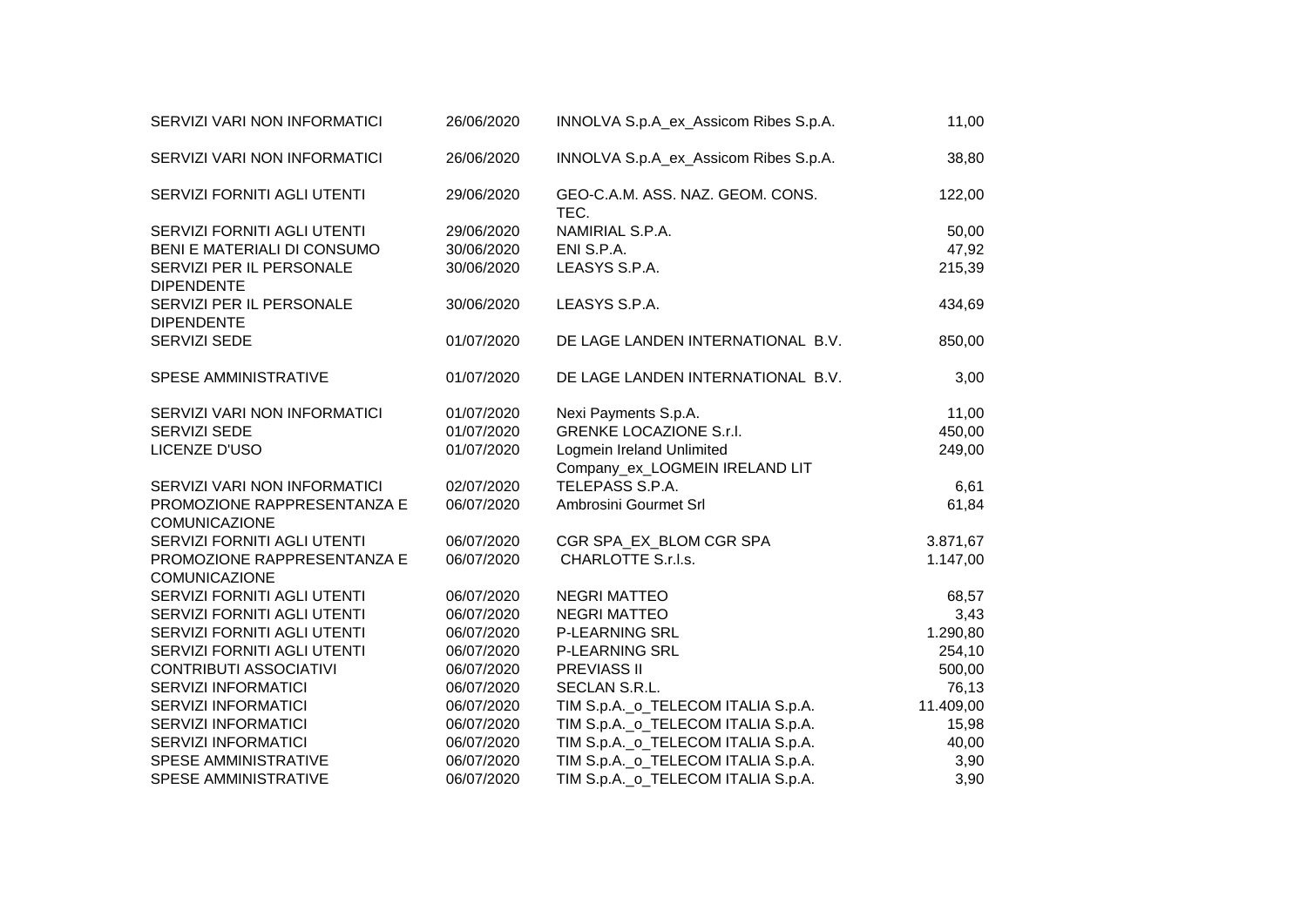| 06/07/2020 |                                       | 3,90                               |                                    |
|------------|---------------------------------------|------------------------------------|------------------------------------|
| 06/07/2020 |                                       | 3.017,23                           |                                    |
| 08/07/2020 | ALBINO FREZZA ALESSANDRO              | 3.166,66                           |                                    |
| 08/07/2020 | ALBINO FREZZA ALESSANDRO              | 126,67                             |                                    |
| 08/07/2020 | PRESTO RECAPITI S.r.I.                | 300,82                             |                                    |
| 08/07/2020 | RADIOTAXI 3570 Soc. Coop.             | 2,00                               |                                    |
| 08/07/2020 | TECNOUFFICIO s.a.s. di Tempestini     | 46,43                              |                                    |
|            | Claudio & C.                          |                                    |                                    |
| 08/07/2020 | <b>VOLKSWAGEN LEASING GMBH</b>        | 247,56                             |                                    |
| 08/07/2020 | <b>VOLKSWAGEN LEASING GMBH</b>        | 825,58                             |                                    |
| 09/07/2020 | PALOMBINI EUR S.r.I.                  | 5,27                               |                                    |
| 09/07/2020 | PALOMBINI EUR S.r.I.                  | 58,00                              |                                    |
|            |                                       |                                    |                                    |
| 10/07/2020 | <b>INFOCAMERE</b>                     | 21.735,65                          |                                    |
| 10/07/2020 | INNOLVA S.p.A_ex_Assicom Ribes S.p.A. | 39,00                              |                                    |
|            |                                       |                                    |                                    |
| 13/07/2020 | TIM S.p.A._o_TELECOM ITALIA S.p.A.    | 2,00                               |                                    |
| 13/07/2020 | TIM S.p.A._o_TELECOM ITALIA S.p.A.    | 40,00                              |                                    |
| 13/07/2020 | TIM S.p.A._o_TELECOM ITALIA S.p.A.    | 3,90                               |                                    |
| 13/07/2020 | TIM S.p.A._o_TELECOM ITALIA S.p.A.    | 3,90                               |                                    |
| 14/07/2020 | AUTOMOBILE CLUB ITALIA                | 2,00                               |                                    |
| 14/07/2020 | AUTOMOBILE CLUB ITALIA                | 2,00                               |                                    |
| 14/07/2020 | AUTOMOBILE CLUB ITALIA                | 663,94                             |                                    |
| 14/07/2020 | <b>AUTOMOBILE CLUB ITALIA</b>         | 3,29                               |                                    |
| 14/07/2020 | DOT1 S.R.L.                           | 5.000,00                           |                                    |
| 14/07/2020 | DOT1 S.R.L.                           | 1.950,00                           |                                    |
| 14/07/2020 | FIN.GE s.r.l.                         | 117,50                             |                                    |
| 14/07/2020 | FIN.GE s.r.l.                         | 46.407,43                          |                                    |
| 14/07/2020 | FIN.GE s.r.l.                         | 6.885,96                           |                                    |
| 14/07/2020 | STUDIO TUDINI E TUDINI ASS.PROF       | 307,25                             |                                    |
| 14/07/2020 | TRIPODI ALESSANDRA                    | 500,00                             |                                    |
| 14/07/2020 | <b>TRIPODI ALESSANDRA</b>             | 2,00                               |                                    |
| 14/07/2020 | WILLIS ITALIA S.P.A.                  | 5.868,00                           |                                    |
|            |                                       |                                    |                                    |
| 14/07/2020 | WILLIS ITALIA S.P.A.                  | 1,80                               |                                    |
| 14/07/2020 | WILLIS ITALIA S.P.A.                  | 8,20                               |                                    |
| 15/07/2020 | RADIOTAXI 3570 Soc. Coop.             | 13,82                              |                                    |
|            |                                       | TIM S.p.A._o_TELECOM ITALIA S.p.A. | TIM S.p.A._o_TELECOM ITALIA S.p.A. |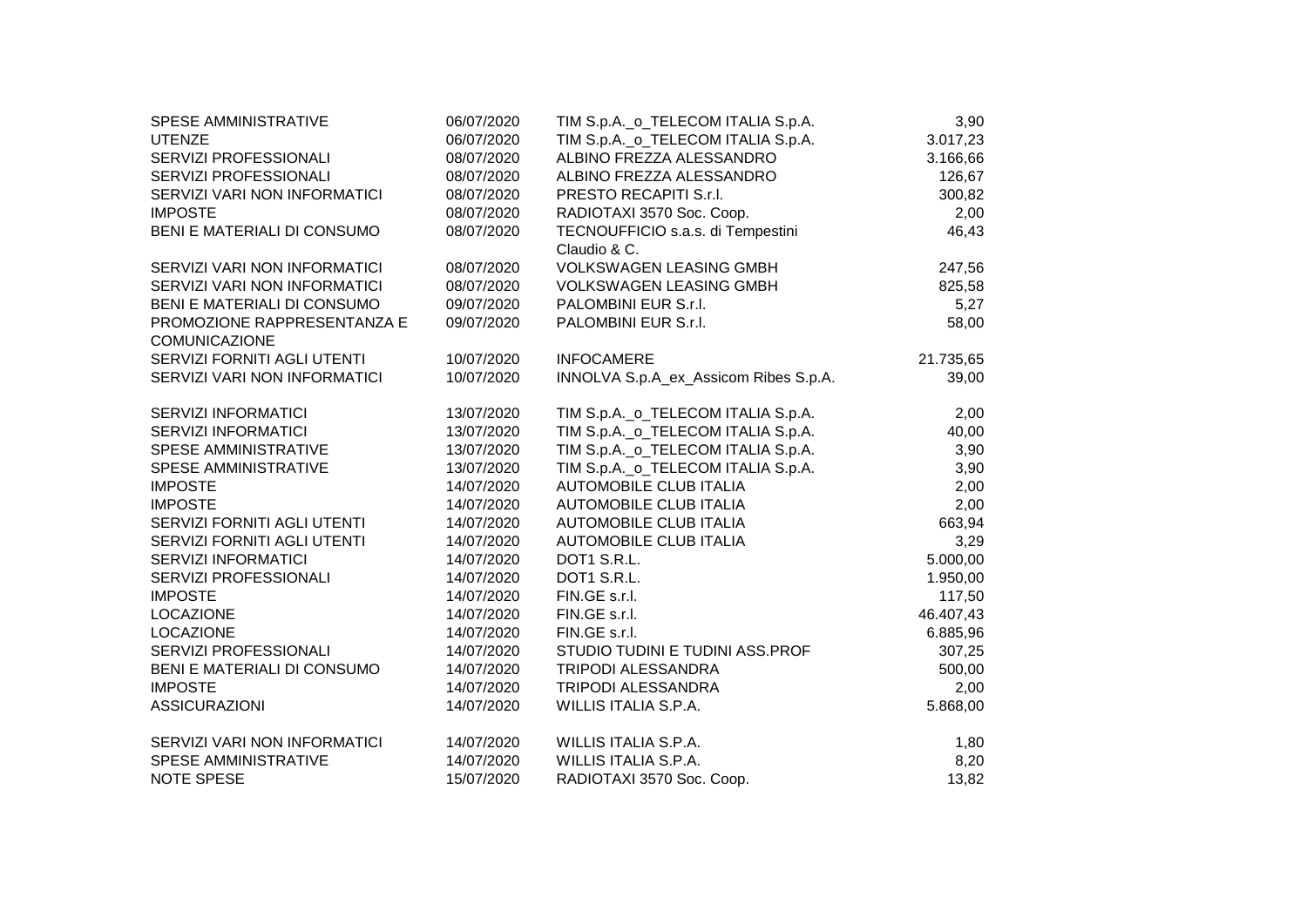| BENI E MATERIALI DI CONSUMO   | 17/07/2020 | ENI S.P.A.                                  | 49,79     |
|-------------------------------|------------|---------------------------------------------|-----------|
| <b>IMPOSTE</b>                | 20/07/2020 | F <sub>24</sub>                             | 46.704,00 |
| PROMOZIONE RAPPRESENTANZA E   | 20/07/2020 | <b>LO.RI SRL</b>                            | 56,00     |
| <b>COMUNICAZIONE</b>          |            |                                             |           |
| <b>IMPOSTE</b>                | 20/07/2020 | TIM S.p.A._o_TELECOM ITALIA S.p.A.          | 51,64     |
| SERVIZI VARI NON INFORMATICI  | 20/07/2020 | TIM S.p.A._o_TELECOM ITALIA S.p.A.          | 4,44      |
| SPESE AMMINISTRATIVE          | 20/07/2020 | TIM S.p.A._o_TELECOM ITALIA S.p.A.          | 4,33      |
| <b>UTENZE</b>                 | 20/07/2020 | TIM S.p.A._o_TELECOM ITALIA S.p.A.          | 6,86      |
| BENI E MATERIALI DI CONSUMO   | 21/07/2020 | ANTICA ENOTECA CAPRANICA Srl                | 3,95      |
| PROMOZIONE RAPPRESENTANZA E   | 21/07/2020 | ANTICA ENOTECA CAPRANICA Srl                | 43,50     |
| <b>COMUNICAZIONE</b>          |            |                                             |           |
| BENI E MATERIALI DI CONSUMO   | 22/07/2020 | PALOMBINI EUR S.r.I.                        | 7,64      |
| BENI E MATERIALI DI CONSUMO   | 22/07/2020 | PALOMBINI EUR S.r.I.                        | 4,45      |
| PROMOZIONE RAPPRESENTANZA E   | 22/07/2020 | PALOMBINI EUR S.r.I.                        | 84,00     |
| <b>COMUNICAZIONE</b>          |            |                                             |           |
| PROMOZIONE RAPPRESENTANZA E   | 22/07/2020 | PALOMBINI EUR S.r.I.                        | 49,00     |
| <b>COMUNICAZIONE</b>          |            |                                             |           |
| <b>CONTRIBUTI ASSOCIATIVI</b> | 23/07/2020 | Nexi Payments S.p.A.                        | 44,65     |
| <b>CONTRIBUTI ASSOCIATIVI</b> | 23/07/2020 | Nexi Payments S.p.A.                        | 44,65     |
| <b>CONTRIBUTI ASSOCIATIVI</b> | 23/07/2020 | Nexi Payments S.p.A.                        | 44,65     |
| <b>CONTRIBUTI ASSOCIATIVI</b> | 23/07/2020 | Nexi Payments S.p.A.                        | 44,65     |
| SERVIZI VARI NON INFORMATICI  | 27/07/2020 | ALOA GROUP S.R.L.                           | 50,00     |
| PROMOZIONE RAPPRESENTANZA E   | 27/07/2020 | Ambrosini Gourmet Srl                       | 78,94     |
| <b>COMUNICAZIONE</b>          |            |                                             |           |
| PROMOZIONE RAPPRESENTANZA E   | 27/07/2020 | Ambrosini Gourmet Srl                       | 264,00    |
| <b>COMUNICAZIONE</b>          |            |                                             |           |
| SERVIZI VARI NON INFORMATICI  | 27/07/2020 | ARCHIVA S.R.L.                              | 1.589,66  |
| SERVIZI PROFESSIONALI         | 27/07/2020 | <b>DATAMATE SRL</b>                         | 1.400,00  |
| SPESE PER APPARECCHIATURE     | 27/07/2020 | <b>DATAMATE SRL</b>                         | 650,00    |
| ELETTRONICHE DI ELABORAZIONE  |            |                                             |           |
| SPESE PER APPARECCHIATURE     | 27/07/2020 | <b>DATAMATE SRL</b>                         | 340,00    |
| ELETTRONICHE DI ELABORAZIONE  |            |                                             |           |
| SERVIZI PROFESSIONALI         | 27/07/2020 | DEL NINNO ALESSANDRO                        | 2.875,00  |
| SERVIZI PROFESSIONALI         | 27/07/2020 | DEL NINNO ALESSANDRO                        | 115,00    |
| SERVIZI FORNITI AGLI UTENTI   | 27/07/2020 | LEICA GEOSYSTEMS S.P.A.                     | 190,00    |
| LICENZE D'USO                 | 27/07/2020 | Mapp Digital Italy S.r.l. ex_MEME Italy Srl | 745,00    |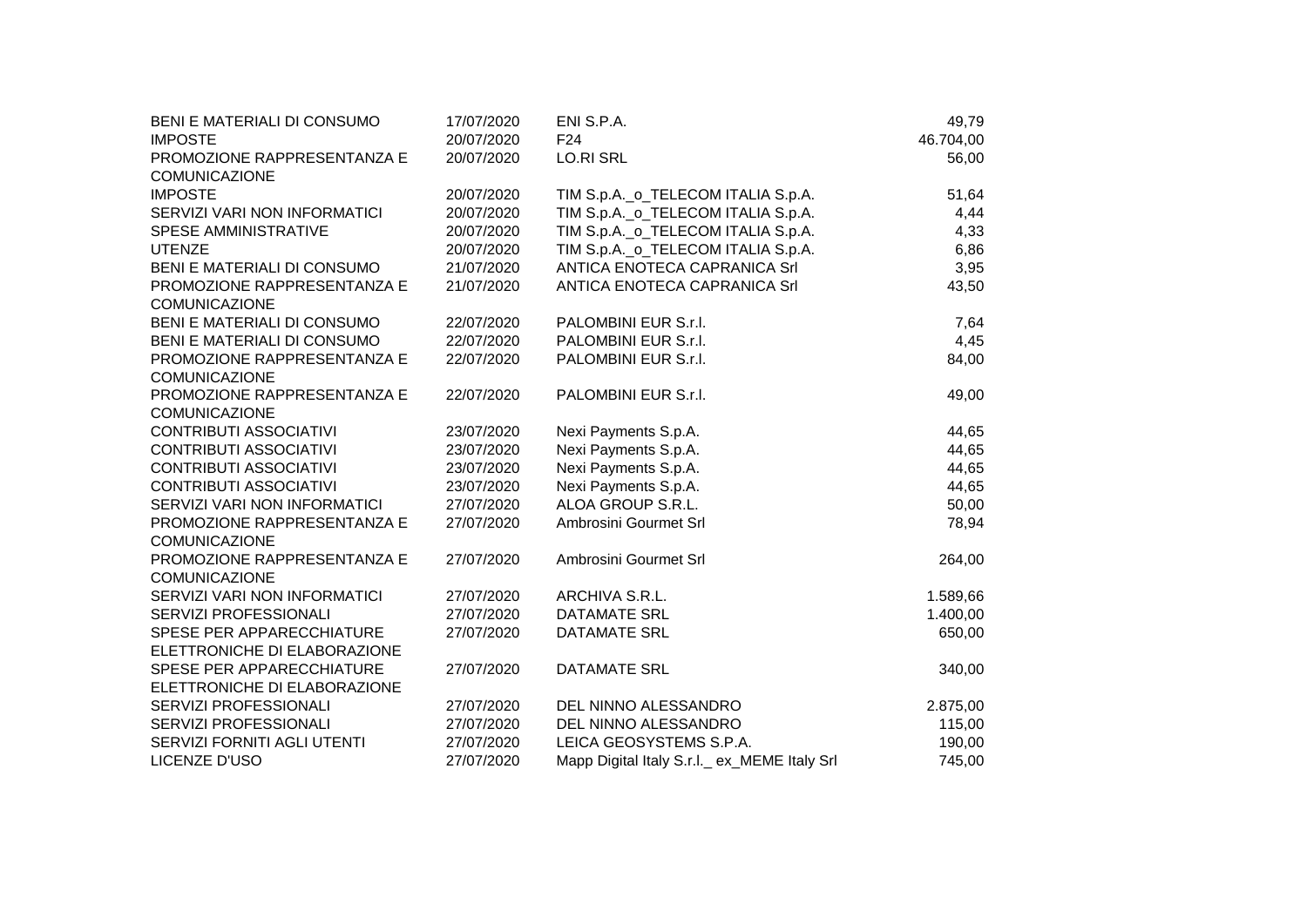| SERVIZI PROFESSIONALI        | 27/07/2020 | <b>NEVIO BIANCHI &amp;</b>             | 891,00    |  |
|------------------------------|------------|----------------------------------------|-----------|--|
|                              |            | PARTNERS_ex_BIANCHI & PARTNERS         |           |  |
| SERVIZI PROFESSIONALI        | 27/07/2020 | <b>NEVIO BIANCHI &amp;</b>             | 35,64     |  |
|                              |            | PARTNERS_ex_BIANCHI & PARTNERS         |           |  |
| SERVIZI FORNITI AGLI UTENTI  | 27/07/2020 | PROGETTO ULISSE Srl                    | 2.744,00  |  |
| BENI E MATERIALI DI CONSUMO  | 27/07/2020 | SIR Clima S.r.l.                       | 440,00    |  |
| SERVIZI VARI NON INFORMATICI | 27/07/2020 | SIR Clima S.r.l.                       | 280,00    |  |
| BENI E MATERIALI DI CONSUMO  | 27/07/2020 | TECNOUFFICIO s.a.s. di Tempestini      | 12,30     |  |
|                              |            | Claudio & C.                           |           |  |
| <b>IMPOSTE</b>               | 29/07/2020 | AUTOMOBILE CLUB ITALIA                 | 2,00      |  |
| SERVIZI FORNITI AGLI UTENTI  | 29/07/2020 | AUTOMOBILE CLUB ITALIA                 | 686,57    |  |
| SERVIZI FORNITI AGLI UTENTI  | 29/07/2020 | CERVED Group S.p.A.                    | 338,80    |  |
| SERVIZI FORNITI AGLI UTENTI  | 29/07/2020 | <b>DELTA DIGITAL LABS S.r.I.</b>       | 4.148,80  |  |
| SERVIZI VARI NON INFORMATICI | 29/07/2020 | Eurocredit Business Infomation Srl     | 123,78    |  |
| SERVIZI VARI NON INFORMATICI | 29/07/2020 | Eurocredit Business Infomation Srl     | 65,65     |  |
| SERVIZI FORNITI AGLI UTENTI  | 29/07/2020 | <b>FREDIANI FORMAZIONE Srl</b>         | 26,50     |  |
| SERVIZI FORNITI AGLI UTENTI  | 29/07/2020 | GEO-C.A.M. ASS. NAZ. GEOM. CONS.       | 8,00      |  |
|                              |            | TEC.                                   |           |  |
| SERVIZI FORNITI AGLI UTENTI  | 29/07/2020 | <b>NEGRI MATTEO</b>                    | 60,95     |  |
| SERVIZI FORNITI AGLI UTENTI  | 29/07/2020 | <b>NEGRI MATTEO</b>                    | 3,05      |  |
| BENI E MATERIALI DI CONSUMO  | 29/07/2020 | P. e B. SERVICE S.R.L. UNIPERSONALE    | 340,00    |  |
|                              |            |                                        |           |  |
| SERVIZI FORNITI AGLI UTENTI  | 29/07/2020 | PROGETTO ULISSE Srl                    | 1.628,00  |  |
| SERVIZI FORNITI AGLI UTENTI  | 29/07/2020 | <b>QUALITY AND MANAGEMENT SERVICES</b> | 2.960,00  |  |
|                              |            | Srl                                    |           |  |
| SERVIZI FORNITI AGLI UTENTI  | 29/07/2020 | TECNICHE NUOVE SPA                     | 441,00    |  |
| SERVIZI FORNITI AGLI UTENTI  | 29/07/2020 | Tecnoacademy S.r.l.                    | 46,00     |  |
| SERVIZI FORNITI AGLI UTENTI  | 29/07/2020 | Tecnoacademy S.r.l.                    | 2.475,79  |  |
| PROMOZIONE RAPPRESENTANZA E  | 29/07/2020 | WEFOR S.r.l.                           | 94,60     |  |
| <b>COMUNICAZIONE</b>         |            |                                        |           |  |
| BENI E MATERIALI DI CONSUMO  | 30/07/2020 | ENI S.P.A.                             | 18,44     |  |
| BENI E MATERIALI DI CONSUMO  | 30/07/2020 | ENI S.P.A.                             | 74,11     |  |
| BENI E MATERIALI DI CONSUMO  | 30/07/2020 | ENI S.P.A.                             | 15,00     |  |
| <b>IMPOSTE</b>               | 31/07/2020 | F24                                    | 26.957,00 |  |
| <b>IMPOSTE</b>               | 31/07/2020 | F <sub>24</sub>                        | 431,00    |  |
| <b>IMPOSTE</b>               | 31/07/2020 | F <sub>24</sub>                        | 93,75     |  |
|                              |            |                                        |           |  |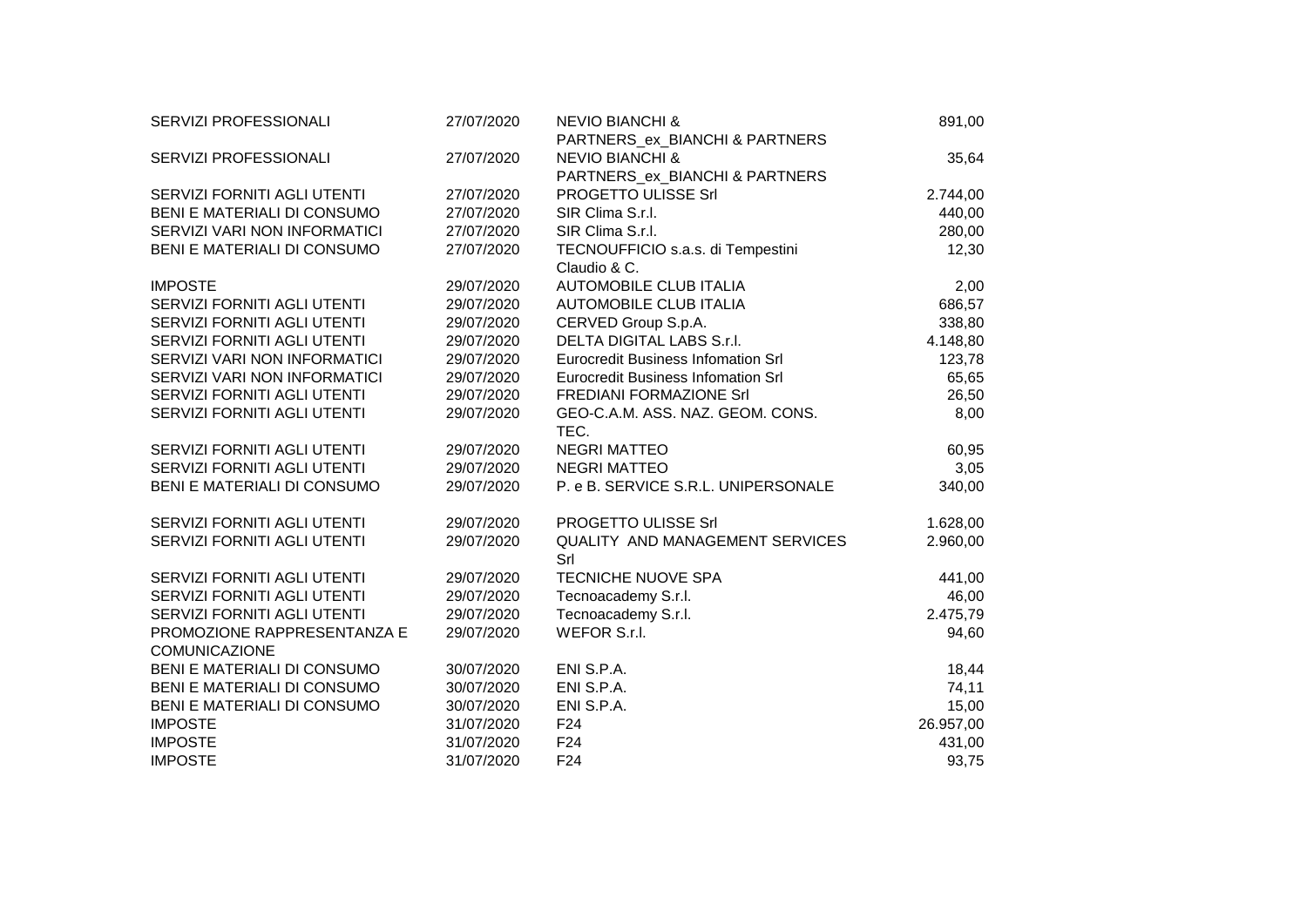| SERVIZI SEDE                                  | 31/07/2020 | IFIS Rental Services S.r.I._EX_ GE<br>CAPITAL                | 698,01    |
|-----------------------------------------------|------------|--------------------------------------------------------------|-----------|
| SPESE AMMINISTRATIVE                          | 31/07/2020 | IFIS Rental Services S.r.I._EX_ GE<br><b>CAPITAL</b>         | 4,00      |
| SERVIZI VARI NON INFORMATICI                  | 31/07/2020 | INNOLVA S.p.A_ex_Assicom Ribes S.p.A.                        | 147,54    |
| SERVIZI VARI NON INFORMATICI                  | 31/07/2020 | INNOLVA S.p.A_ex_Assicom Ribes S.p.A.                        | 11,00     |
| SERVIZI PER IL PERSONALE<br><b>DIPENDENTE</b> | 31/07/2020 | LEASYS S.P.A.                                                | 215,39    |
| SERVIZI PER IL PERSONALE<br><b>DIPENDENTE</b> | 31/07/2020 | LEASYS S.P.A.                                                | 434,69    |
| SERVIZI SEDE                                  | 03/08/2020 | DE LAGE LANDEN INTERNATIONAL B.V.                            | 850,00    |
| SPESE AMMINISTRATIVE                          | 03/08/2020 | DE LAGE LANDEN INTERNATIONAL B.V.                            | 3,00      |
| LICENZE D'USO                                 | 03/08/2020 | Mapp Digital Italy S.r.l. ex_MEME Italy Srl                  | 745,00    |
| <b>IMPOSTE</b>                                | 03/08/2020 | RADIOTAXI 3570 Soc. Coop.                                    | 2,00      |
| <b>CONTRIBUTI ASSOCIATIVI</b>                 | 04/08/2020 | 4.Manager                                                    | 200,00    |
| SERVIZI PROFESSIONALI                         | 05/08/2020 | ALBINO FREZZA ALESSANDRO                                     | 3.166,66  |
| SERVIZI PROFESSIONALI                         | 05/08/2020 | ALBINO FREZZA ALESSANDRO                                     | 126,67    |
| SERVIZI VARI NON INFORMATICI                  | 05/08/2020 | ARCHIVA S.R.L.                                               | 1.589,66  |
| SERVIZI SEDE                                  | 05/08/2020 | BNP PARIBAS LEASE GROUP SA                                   | 769,01    |
| SERVIZI FORNITI AGLI UTENTI                   | 05/08/2020 | CERVED Group S.p.A.                                          | 323,90    |
| SERVIZI FORNITI AGLI UTENTI                   | 05/08/2020 | CGR SPA_EX_BLOM CGR SPA                                      | 5.675,34  |
| <b>INVESTIMENTI IN HARDWARE</b>               | 05/08/2020 | <b>DATAMATE SRL</b>                                          | 10.010,00 |
| MANUTENZIONE SOFTWARE                         | 05/08/2020 | <b>DATAMATE SRL</b>                                          | 4.650,00  |
| <b>SERVIZI INFORMATICI</b>                    | 05/08/2020 | <b>DATAMATE SRL</b>                                          | 4.650,00  |
| <b>SERVIZI INFORMATICI</b>                    | 05/08/2020 | DOT1 S.R.L.                                                  | 5.000,00  |
| SERVIZI FORNITI AGLI UTENTI                   | 05/08/2020 | GEO.VAL.ESPERTI                                              | 2.104,00  |
| SERVIZI PROFESSIONALI                         | 05/08/2020 | <b>NEVIO BIANCHI &amp;</b><br>PARTNERS_ex_BIANCHI & PARTNERS | 941,00    |
| SERVIZI PROFESSIONALI                         | 05/08/2020 | <b>NEVIO BIANCHI &amp;</b><br>PARTNERS_ex_BIANCHI & PARTNERS | 37,64     |
| SERVIZI FORNITI AGLI UTENTI                   | 05/08/2020 | Tecnoacademy S.r.l.                                          | 6.899,00  |
| SERVIZI FORNITI AGLI UTENTI                   | 05/08/2020 | Tecnoacademy S.r.l.                                          | 700,00    |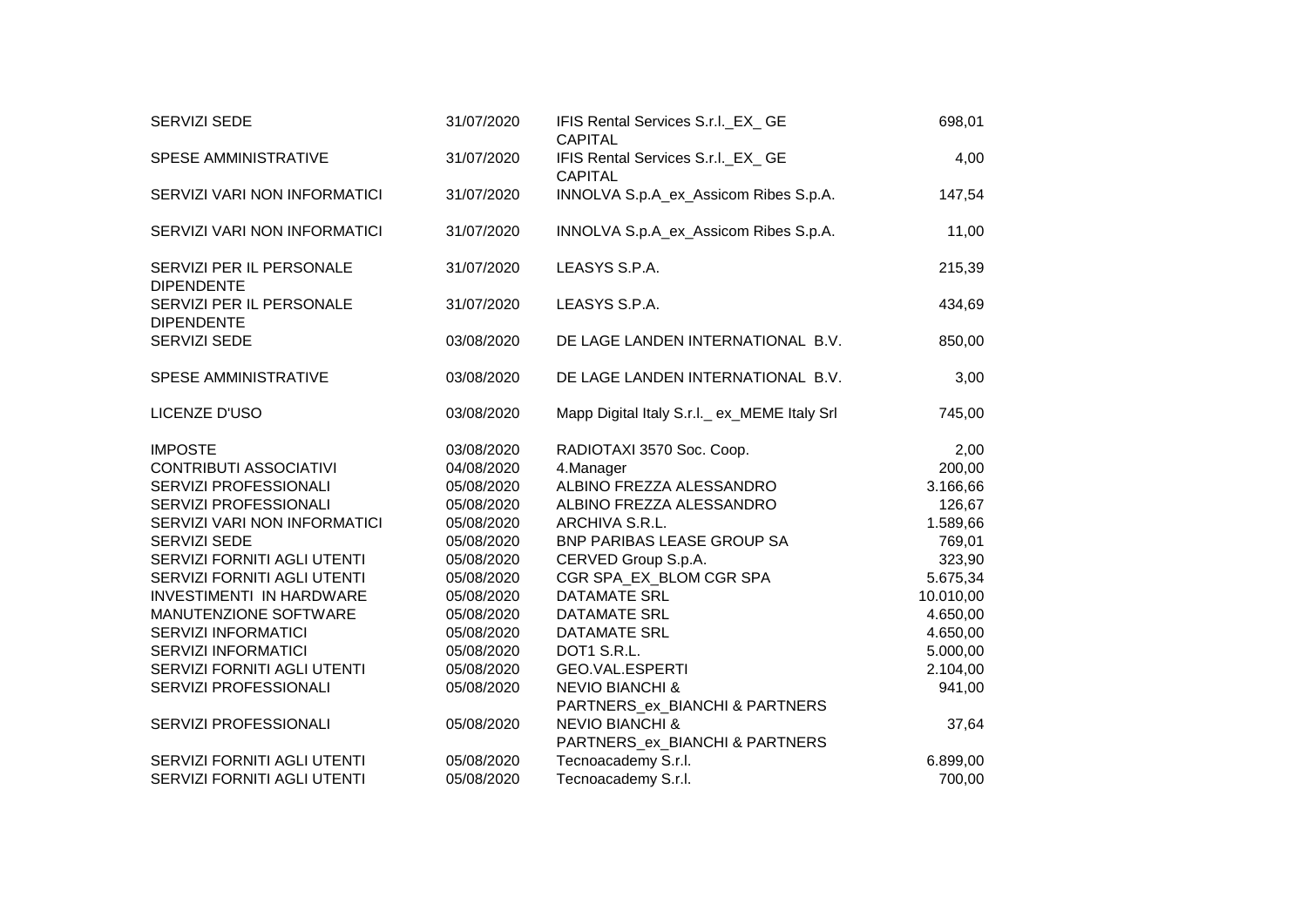| SERVIZI FORNITI AGLI UTENTI                   | 05/08/2020 | TEKNEDU S.r.I.                        | 149,20    |
|-----------------------------------------------|------------|---------------------------------------|-----------|
| <b>SERVIZI INFORMATICI</b>                    | 05/08/2020 | TIM S.p.A._o_TELECOM ITALIA S.p.A.    | 11.409,00 |
| SERVIZI FORNITI AGLI UTENTI                   | 05/08/2020 | UNIPRO S.r.I.                         | 17.085,80 |
| <b>UTENZE</b>                                 | 05/08/2020 | <b>VODAFONE ITALIA SPA</b>            | 1.413,32  |
| <b>INVESTIMENTI IN HARDWARE</b>               | 05/08/2020 | <b>VODAFONE ITALIA SPA</b>            | 73,20     |
| SERVIZI VARI NON INFORMATICI                  | 07/08/2020 | Nexi Payments S.p.A.                  | 11,00     |
| SERVIZI FORNITI AGLI UTENTI                   | 10/08/2020 | <b>INFOCAMERE</b>                     | 17.862,73 |
| <b>IMPOSTE</b>                                | 17/08/2020 | RADIOTAXI 3570 Soc. Coop.             | 2,00      |
| <b>NOTE SPESE</b>                             | 17/08/2020 | RADIOTAXI 3570 Soc. Coop.             | 106,09    |
| SERVIZI VARI NON INFORMATICI                  | 31/08/2020 | AUTOSTRADE PER L'ITALIA S.P.A         | 12,87     |
| SERVIZI PER IL PERSONALE<br><b>DIPENDENTE</b> | 31/08/2020 | LEASYS S.P.A.                         | 215,39    |
| SERVIZI PER IL PERSONALE<br><b>DIPENDENTE</b> | 31/08/2020 | LEASYS S.P.A.                         | 434,69    |
| SERVIZI VARI NON INFORMATICI                  | 31/08/2020 | TELEPASS S.P.A.                       | 4,13      |
| <b>SERVIZI SEDE</b>                           | 01/09/2020 | DE LAGE LANDEN INTERNATIONAL B.V.     | 850,00    |
| SPESE AMMINISTRATIVE                          | 01/09/2020 | DE LAGE LANDEN INTERNATIONAL B.V.     | 3,00      |
| LICENZE D'USO                                 | 01/09/2020 | Logmein Ireland Unlimited             | 249,00    |
|                                               |            | Company_ex_LOGMEIN IRELAND LIT        |           |
| SERVIZI VARI NON INFORMATICI                  | 04/09/2020 | INNOLVA S.p.A_ex_Assicom Ribes S.p.A. | 19,08     |
| SERVIZI VARI NON INFORMATICI                  | 04/09/2020 | INNOLVA S.p.A_ex_Assicom Ribes S.p.A. | 147,54    |
| SERVIZI VARI NON INFORMATICI                  | 04/09/2020 | INNOLVA S.p.A_ex_Assicom Ribes S.p.A. | 11,00     |
| <b>IMPOSTE</b>                                | 07/09/2020 | <b>AUTOMOBILE CLUB ITALIA</b>         | 2,00      |
| <b>IMPOSTE</b>                                | 07/09/2020 | <b>AUTOMOBILE CLUB ITALIA</b>         | 2,00      |
| SERVIZI FORNITI AGLI UTENTI                   | 07/09/2020 | <b>AUTOMOBILE CLUB ITALIA</b>         | 952,66    |
| SERVIZI FORNITI AGLI UTENTI                   | 07/09/2020 | <b>AUTOMOBILE CLUB ITALIA</b>         | 5,49      |
| <b>INVESTIMENTI IN HARDWARE</b>               | 07/09/2020 | <b>DATAMATE SRL</b>                   | 8.960,00  |
| SERVIZI PROFESSIONALI                         | 07/09/2020 | <b>DATAMATE SRL</b>                   | 1.120,00  |
| <b>IMPOSTE</b>                                | 07/09/2020 | FIN.GE s.r.l.                         | 902,00    |
| SERVIZI VARI NON INFORMATICI                  | 07/09/2020 | INNOLVA S.p.A_ex_Assicom Ribes S.p.A. | 1.498,50  |
| <b>IMPOSTE</b>                                | 07/09/2020 | RADIOTAXI 3570 Soc. Coop.             | 2,00      |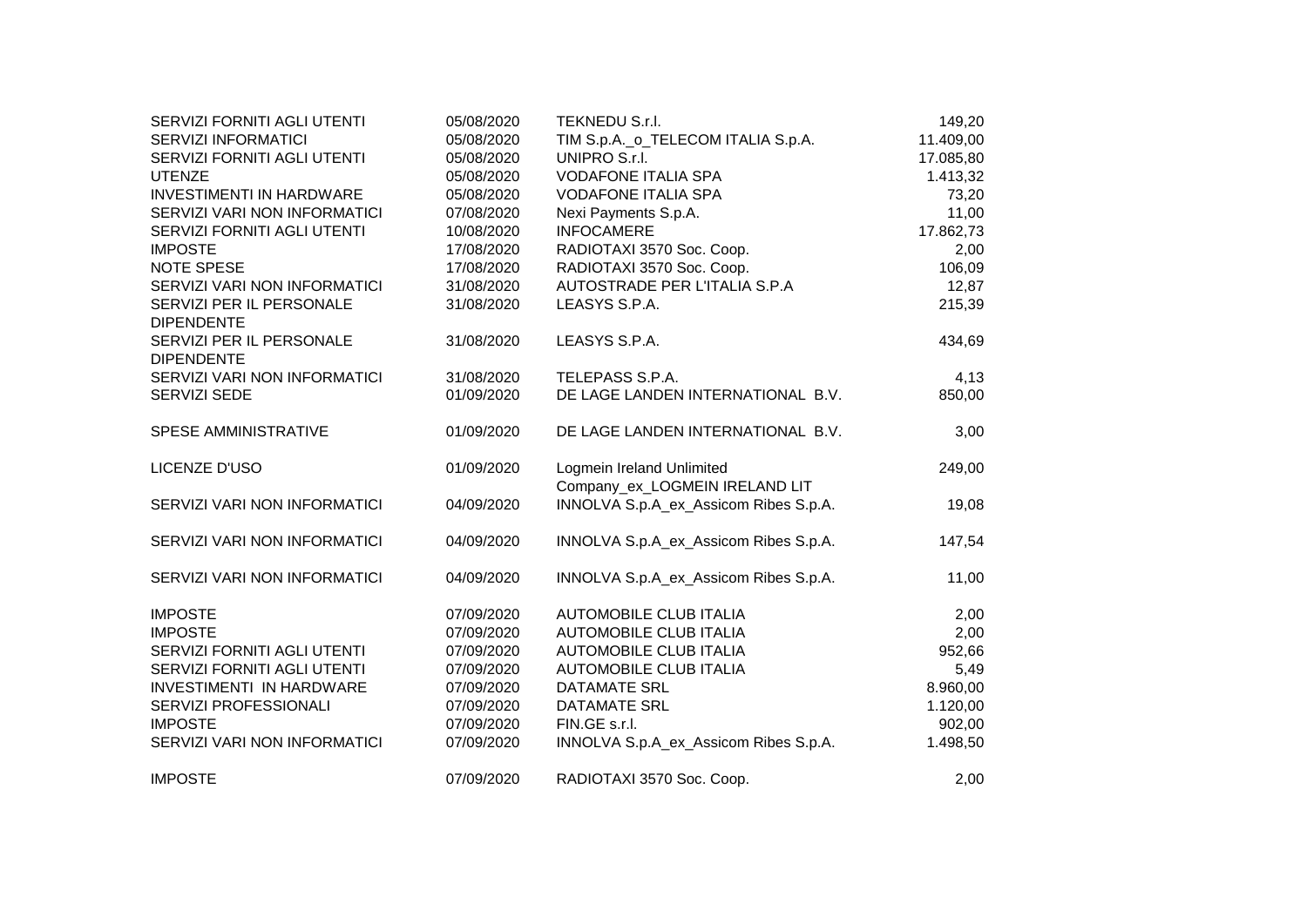| BENI E MATERIALI DI CONSUMO                         | 07/09/2020 | TECNOUFFICIO s.a.s. di Tempestini                  | 22,50     |
|-----------------------------------------------------|------------|----------------------------------------------------|-----------|
| SERVIZI INFORMATICI                                 | 07/09/2020 | Claudio & C.<br>TIM S.p.A._o_TELECOM ITALIA S.p.A. | 15,98     |
| <b>SERVIZI INFORMATICI</b>                          | 07/09/2020 | TIM S.p.A._o_TELECOM ITALIA S.p.A.                 | 40,00     |
| SPESE AMMINISTRATIVE                                | 07/09/2020 | TIM S.p.A._o_TELECOM ITALIA S.p.A.                 | 3,90      |
| SPESE AMMINISTRATIVE                                | 07/09/2020 | TIM S.p.A._o_TELECOM ITALIA S.p.A.                 | 3,90      |
| SPESE AMMINISTRATIVE                                | 07/09/2020 | TIM S.p.A._o_TELECOM ITALIA S.p.A.                 | 3,90      |
| <b>UTENZE</b>                                       | 07/09/2020 | TIM S.p.A._o_TELECOM ITALIA S.p.A.                 | 3.022,00  |
| SERVIZI FORNITI AGLI UTENTI                         | 09/09/2020 | <b>INFOCAMERE</b>                                  | 17.653,12 |
| BENI E MATERIALI DI CONSUMO                         | 10/09/2020 | ALOA GROUP S.R.L.                                  | 83,80     |
| <b>SERVIZI INFORMATICI</b>                          | 10/09/2020 | DOT1 S.R.L.                                        | 5.000,00  |
| SERVIZI FORNITI AGLI UTENTI                         | 10/09/2020 | LEICA GEOSYSTEMS S.P.A.                            | 190,00    |
| SERVIZI FORNITI AGLI UTENTI                         | 10/09/2020 | LEICA GEOSYSTEMS S.P.A.                            | 191,40    |
| SERVIZI FORNITI AGLI UTENTI                         | 10/09/2020 | LEICA GEOSYSTEMS S.P.A.                            | 191,95    |
| SERVIZI FORNITI AGLI UTENTI                         | 10/09/2020 | LEICA GEOSYSTEMS S.P.A.                            | 383,90    |
| SERVIZI FORNITI AGLI UTENTI                         | 10/09/2020 | LEICA GEOSYSTEMS S.P.A.                            | 575,85    |
| SERVIZI FORNITI AGLI UTENTI                         | 10/09/2020 | LEICA GEOSYSTEMS S.P.A.                            | 190,00    |
| SERVIZI FORNITI AGLI UTENTI                         | 10/09/2020 | LEICA GEOSYSTEMS S.P.A.                            | 1.719,75  |
| SERVIZI FORNITI AGLI UTENTI                         | 10/09/2020 | LEICA GEOSYSTEMS S.P.A.                            | 191,95    |
| SERVIZI FORNITI AGLI UTENTI                         | 10/09/2020 | LEICA GEOSYSTEMS S.P.A.                            | 953,90    |
| SERVIZI FORNITI AGLI UTENTI                         | 10/09/2020 | LEICA GEOSYSTEMS S.P.A.                            | 191,95    |
| SERVIZI FORNITI AGLI UTENTI                         | 10/09/2020 | LEICA GEOSYSTEMS S.P.A.                            | 383,90    |
| SERVIZI FORNITI AGLI UTENTI                         | 10/09/2020 | LEICA GEOSYSTEMS S.P.A.                            | 191,95    |
| SERVIZI FORNITI AGLI UTENTI                         | 10/09/2020 | LEICA GEOSYSTEMS S.P.A.                            | 1.140,00  |
| SERVIZI FORNITI AGLI UTENTI                         | 10/09/2020 | LEICA GEOSYSTEMS S.P.A.                            | 575,85    |
| SERVIZI FORNITI AGLI UTENTI                         | 10/09/2020 | LEICA GEOSYSTEMS S.P.A.                            | 190,00    |
| BENI E MATERIALI DI CONSUMO                         | 10/09/2020 | PACIFICI FRANCO                                    | 4.672,50  |
| SERVIZI DI SEDE                                     | 10/09/2020 | P. e B. SERVICE S.R.L. UNIPERSONALE                | 2.040,00  |
| PROMOZIONE RAPPRESENTANZA E<br><b>COMUNICAZIONE</b> | 10/09/2020 | PIOMBO SIMONA - La Baita Fiorita                   | 385,00    |
| SERVIZI FORNITI AGLI UTENTI                         | 10/09/2020 | PROGETTO ULISSE Srl                                | 2.038,00  |
| SERVIZI FORNITI AGLI UTENTI                         | 10/09/2020 | QUALITY AND MANAGEMENT SERVICES<br>Srl             | 3.350,00  |
| <b>SERVIZI INFORMATICI</b>                          | 10/09/2020 | <b>SECLAN S.R.L.</b>                               | 221,10    |
| SERVIZI FORNITI AGLI UTENTI                         | 10/09/2020 | Tecnoacademy S.r.l.                                | 2.595,00  |
| SERVIZI FORNITI AGLI UTENTI                         | 10/09/2020 | Tecnoacademy S.r.l.                                | 36,00     |
|                                                     |            |                                                    |           |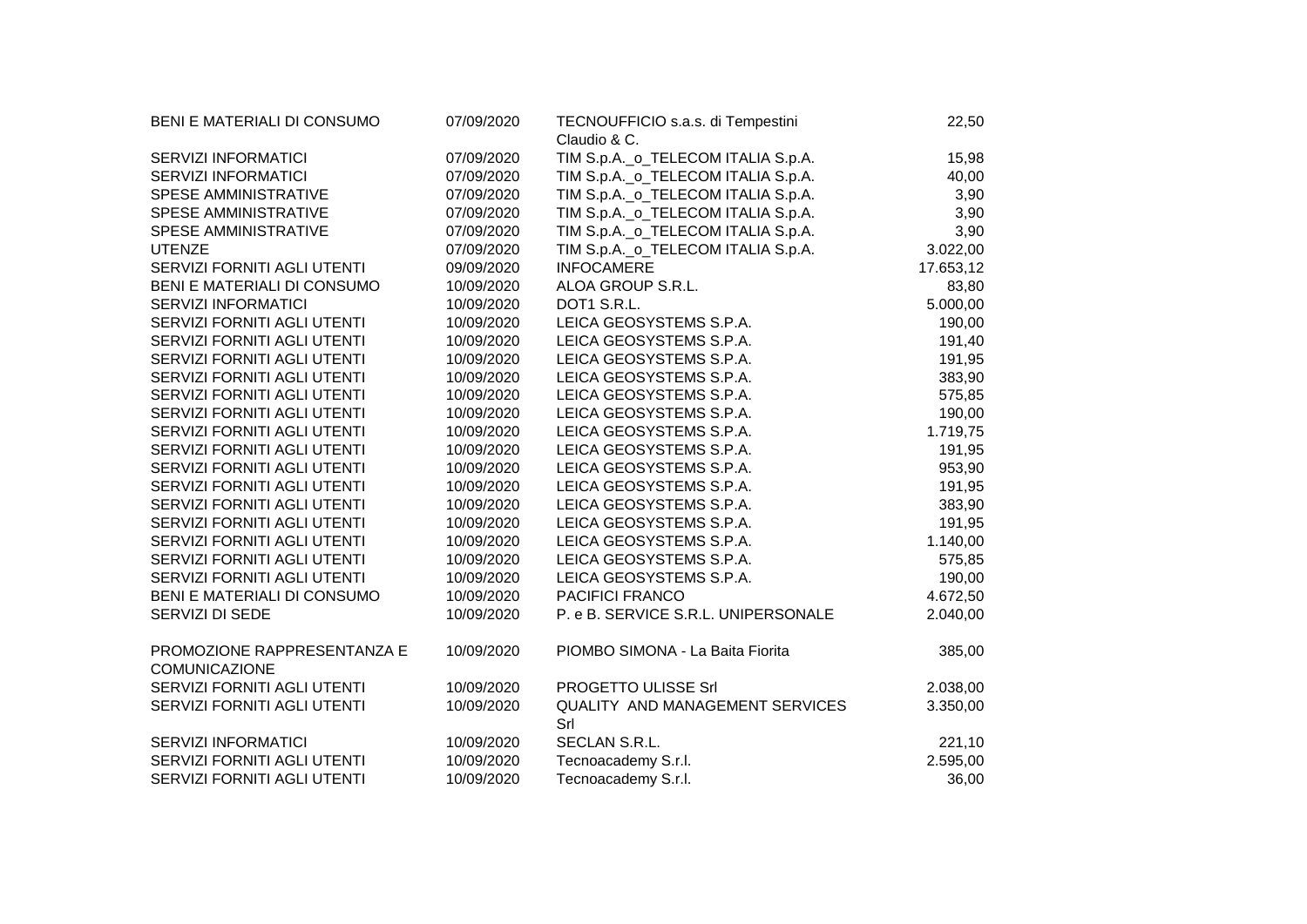| BENI E MATERIALI DI CONSUMO                         | 10/09/2020 | TECNOUFFICIO s.a.s. di Tempestini<br>Claudio & C.            | 59,34    |
|-----------------------------------------------------|------------|--------------------------------------------------------------|----------|
| SERVIZI FORNITI AGLI UTENTI                         | 10/09/2020 | <b>VISURA SPA</b>                                            | 5.689,60 |
| SERVIZI PROFESSIONALI                               | 11/09/2020 | ALBINO FREZZA ALESSANDRO                                     | 3.166,66 |
| SERVIZI PROFESSIONALI                               | 11/09/2020 | ALBINO FREZZA ALESSANDRO                                     | 126,67   |
| SERVIZI DI SEDE                                     | 11/09/2020 | AMA S.p.A. - Società con unico socio                         | 5.640,44 |
| <b>IMPOSTE</b>                                      | 11/09/2020 | <b>AUTOMOBILE CLUB ITALIA</b>                                | 2,00     |
| <b>IMPOSTE</b>                                      | 11/09/2020 | <b>AUTOMOBILE CLUB ITALIA</b>                                | 2,00     |
| <b>IMPOSTE</b>                                      | 11/09/2020 | AUTOMOBILE CLUB ITALIA                                       | 2,00     |
| SERVIZI FORNITI AGLI UTENTI                         | 11/09/2020 | <b>AUTOMOBILE CLUB ITALIA</b>                                | 6,21     |
| SERVIZI FORNITI AGLI UTENTI                         | 11/09/2020 | <b>AUTOMOBILE CLUB ITALIA</b>                                | 4,39     |
| SERVIZI FORNITI AGLI UTENTI                         | 11/09/2020 | <b>AUTOMOBILE CLUB ITALIA</b>                                | 1.148,66 |
| <b>CONTRIBUTI ASSOCIATIVI</b>                       | 11/09/2020 | CLGE - Comité de Liaison des Géomètres<br>Européens          | 4.400,00 |
| BENI E MATERIALI DI CONSUMO                         | 11/09/2020 | TIPOGRAFIA LEGATORIA ROSSINI SRL                             | 120,00   |
| <b>SERVIZI INFORMATICI</b>                          | 14/09/2020 | TIM S.p.A._o_TELECOM ITALIA S.p.A.                           | 2,00     |
| <b>SERVIZI INFORMATICI</b>                          | 14/09/2020 | TIM S.p.A._o_TELECOM ITALIA S.p.A.                           | 40,00    |
| SPESE AMMINISTRATIVE                                | 14/09/2020 | TIM S.p.A._o_TELECOM ITALIA S.p.A.                           | 3,90     |
| SPESE AMMINISTRATIVE                                | 14/09/2020 | TIM S.p.A._o_TELECOM ITALIA S.p.A.                           | 3,90     |
| PROMOZIONE RAPPRESENTANZA E<br><b>COMUNICAZIONE</b> | 15/09/2020 | CHARLOTTE S.r.l.s.                                           | 2.590,01 |
| SERVIZI PROFESSIONALI                               | 15/09/2020 | <b>NEVIO BIANCHI &amp;</b><br>PARTNERS_ex_BIANCHI & PARTNERS | 941,00   |
| SERVIZI PROFESSIONALI                               | 15/09/2020 | <b>NEVIO BIANCHI &amp;</b><br>PARTNERS_ex_BIANCHI & PARTNERS | 37,64    |
| BENI E MATERIALI DI CONSUMO                         | 16/09/2020 | ENI S.P.A.                                                   | 74,92    |
| PROMOZIONE RAPPRESENTANZA E<br><b>COMUNICAZIONE</b> | 17/09/2020 | CHARLOTTE S.r.l.s.                                           | 280,00   |
| PROMOZIONE RAPPRESENTANZA E<br><b>COMUNICAZIONE</b> | 17/09/2020 | CHARLOTTE S.r.l.s.                                           | 375,00   |
| BENI E MATERIALI DI CONSUMO                         | 17/09/2020 | TECNOUFFICIO s.a.s. di Tempestini<br>Claudio & C.            | 30,25    |
| <b>IMPOSTE</b>                                      | 21/09/2020 | TIM S.p.A._o_TELECOM ITALIA S.p.A.                           | 51,64    |
| SERVIZI VARI NON INFORMATICI                        | 21/09/2020 | TIM S.p.A._o_TELECOM ITALIA S.p.A.                           | 4,44     |
| SPESE AMMINISTRATIVE                                | 21/09/2020 | TIM S.p.A._o_TELECOM ITALIA S.p.A.                           | 4,33     |
| <b>UTENZE</b>                                       | 21/09/2020 | TIM S.p.A._o_TELECOM ITALIA S.p.A.                           | 7,07     |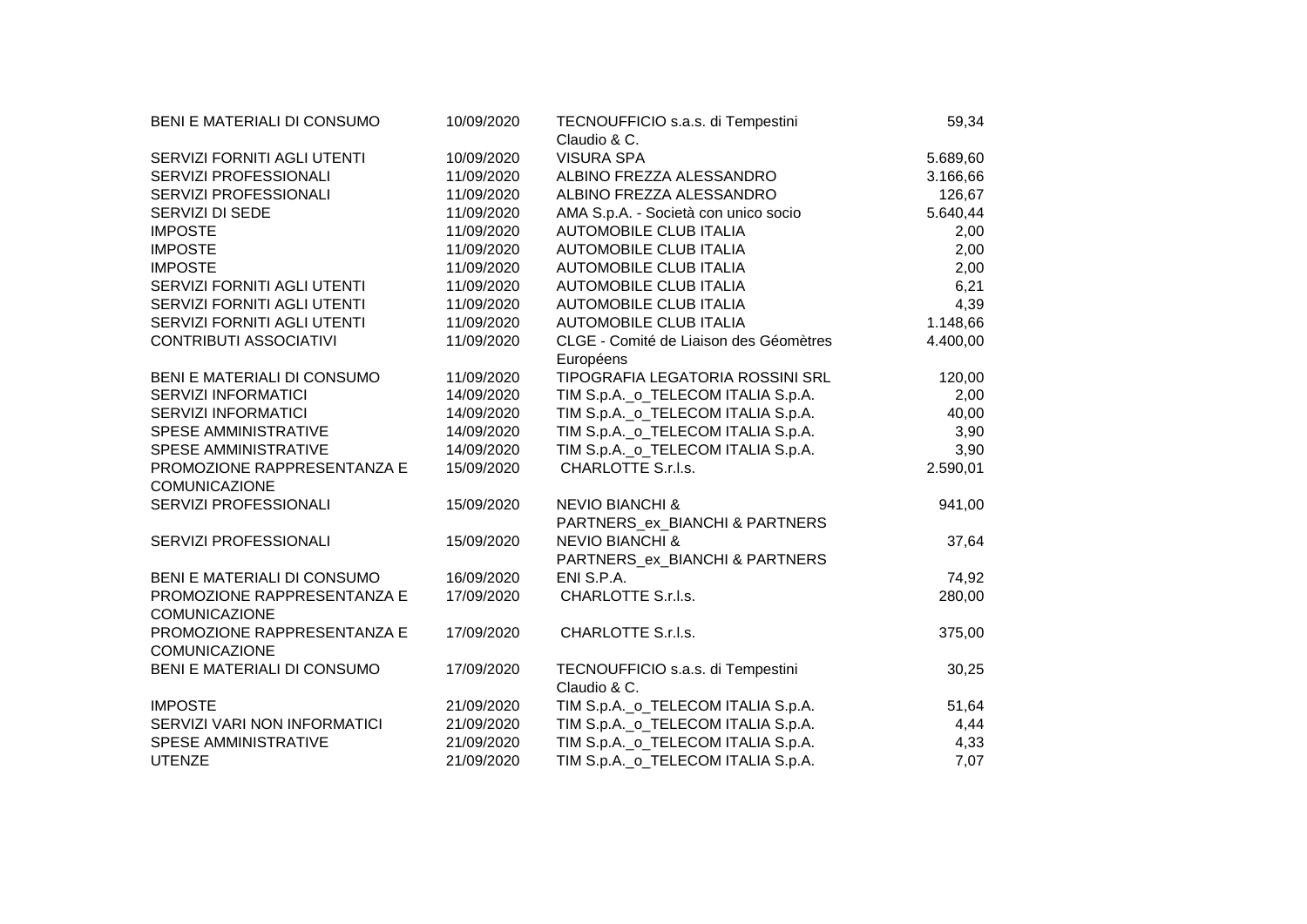| PROMOZIONE RAPPRESENTANZA E<br>COMUNICAZIONE              | 23/09/2020 | Ambrosini Gourmet Srl                         | 89,18    |
|-----------------------------------------------------------|------------|-----------------------------------------------|----------|
| PROMOZIONE RAPPRESENTANZA E                               | 23/09/2020 | Ambrosini Gourmet Srl                         | 111,84   |
| <b>COMUNICAZIONE</b>                                      |            |                                               |          |
| SERVIZI VARI NON INFORMATICI                              | 23/09/2020 | ARCHIVA S.R.L.                                | 1.589,66 |
| SERVIZI FORNITI AGLI UTENTI                               | 23/09/2020 | CGR SPA EX BLOM CGR SPA                       | 4.798,52 |
| SERVIZI FORNITI AGLI UTENTI                               | 23/09/2020 | DELTA DIGITAL LABS S.r.I.                     | 5.281,50 |
| SERVIZI FORNITI AGLI UTENTI                               | 23/09/2020 | <b>FREDIANI FORMAZIONE Srl</b>                | 16,00    |
| SERVIZI VARI NON INFORMATICI                              | 23/09/2020 | INNOLVA S.p.A_ex_Assicom Ribes S.p.A.         | 874,00   |
| SERVIZI FORNITI AGLI UTENTI                               | 23/09/2020 | LEICA GEOSYSTEMS S.P.A.                       | 191,40   |
| SERVIZI FORNITI AGLI UTENTI                               | 23/09/2020 | LEICA GEOSYSTEMS S.P.A.                       | 190,00   |
| SERVIZI FORNITI AGLI UTENTI                               | 23/09/2020 | LEICA GEOSYSTEMS S.P.A.                       | 1.145,85 |
| SERVIZI FORNITI AGLI UTENTI                               | 23/09/2020 | LEICA GEOSYSTEMS S.P.A.                       | 767,80   |
| SERVIZI FORNITI AGLI UTENTI                               | 23/09/2020 | LEICA GEOSYSTEMS S.P.A.                       | 1.151,70 |
| SERVIZI FORNITI AGLI UTENTI                               | 23/09/2020 | LEICA GEOSYSTEMS S.P.A.                       | 760,00   |
| SERVIZI FORNITI AGLI UTENTI                               | 23/09/2020 | LEICA GEOSYSTEMS S.P.A.                       | 190,00   |
| SERVIZI DI SEDE                                           | 23/09/2020 | P. e B. SERVICE S.R.L. UNIPERSONALE           | 2.040,00 |
| SERVIZI FORNITI AGLI UTENTI                               | 23/09/2020 | <b>QUALITY AND MANAGEMENT SERVICES</b><br>Srl | 3.250,00 |
| SERVIZI VARI NON INFORMATICI                              | 23/09/2020 | SECLAN S.R.L.                                 | 365,06   |
| MANUTENZIONE SOFTWARE                                     | 23/09/2020 | SELESTA INGEGNERIA SPA                        | 900,00   |
| SERVIZI VARI NON INFORMATICI                              | 25/09/2020 | INNOLVA S.p.A_ex_Assicom Ribes S.p.A.         | 11,00    |
| SERVIZI VARI NON INFORMATICI                              | 25/09/2020 | INNOLVA S.p.A_ex_Assicom Ribes S.p.A.         | 45,50    |
| LICENZE D'USO                                             | 25/09/2020 | Mapp Digital Italy S.r.I._ ex_MEME Italy Srl  | 745,00   |
| PROMOZIONE RAPPRESENTANZA E<br>COMUNICAZIONE              | 29/09/2020 | Ambrosini Gourmet Srl                         | 96,45    |
| SPESE PER APPARECCHIATURE<br>ELETTRONICHE DI ELABORAZIONE | 29/09/2020 | <b>DATAMATE SRL</b>                           | 380,00   |
| SERVIZI FORNITI AGLI UTENTI                               | 29/09/2020 | LEICA GEOSYSTEMS S.P.A.                       | 190,00   |
| SERVIZI FORNITI AGLI UTENTI                               | 29/09/2020 | NAMIRIAL S.P.A.                               | 75,00    |
| SERVIZI FORNITI AGLI UTENTI                               | 29/09/2020 | NAMIRIAL S.P.A.                               | 52,50    |
| SERVIZI FORNITI AGLI UTENTI                               | 29/09/2020 | <b>NEGRI MATTEO</b>                           | 30,48    |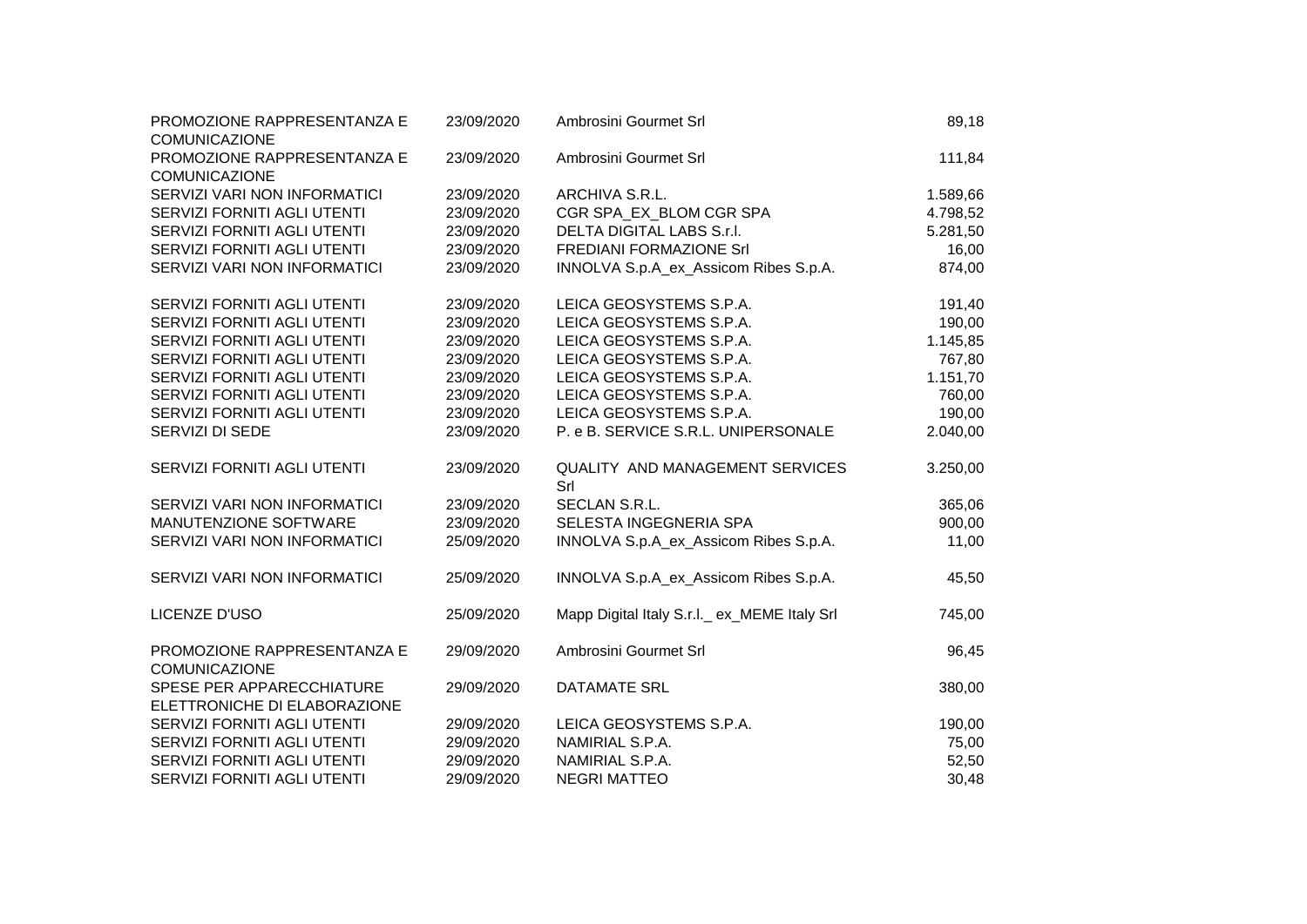| SERVIZI FORNITI AGLI UTENTI                         | 29/09/2020 | <b>NEGRI MATTEO</b>                       | 1,52      |
|-----------------------------------------------------|------------|-------------------------------------------|-----------|
| SERVIZI FORNITI AGLI UTENTI                         | 29/09/2020 | PROGETTO ULISSE Srl                       | 1.615,00  |
| <b>SERVIZI INFORMATICI</b>                          | 29/09/2020 | <b>SECLAN S.R.L.</b>                      | 76,13     |
| SERVIZI VARI NON INFORMATICI                        | 30/09/2020 | AUTOSTRADE PER L'ITALIA S.P.A             | 12,87     |
| SERVIZI PER IL PERSONALE                            | 30/09/2020 | LEASYS S.P.A.                             | 215,39    |
| <b>DIPENDENTE</b>                                   |            |                                           |           |
| SERVIZI PER IL PERSONALE                            | 30/09/2020 | LEASYS S.P.A.                             | 434,69    |
| <b>DIPENDENTE</b>                                   |            |                                           |           |
| SERVIZI VARI NON INFORMATICI                        | 30/09/2020 | TELEPASS S.P.A.                           | 2,07      |
| SERVIZI VARI NON INFORMATICI                        | 30/09/2020 | TELEPASS S.P.A.                           | 11,50     |
| SERVIZI SEDE                                        | 01/10/2020 | DE LAGE LANDEN INTERNATIONAL B.V.         | 850,00    |
| SPESE AMMINISTRATIVE                                | 01/10/2020 | DE LAGE LANDEN INTERNATIONAL B.V.         | 3,00      |
|                                                     |            |                                           |           |
| <b>SERVIZI SEDE</b>                                 | 01/10/2020 | <b>GRENKE LOCAZIONE S.r.I.</b>            | 450,00    |
| PROMOZIONE RAPPRESENTANZA E                         | 04/10/2020 | <b>REBECCA SRL</b>                        | 337,50    |
| <b>COMUNICAZIONE</b>                                |            |                                           |           |
| SERVIZI FORNITI AGLI UTENTI                         | 09/10/2020 | <b>INFOCAMERE</b>                         | 10.649,84 |
| SERVIZI VARI NON INFORMATICI                        | 09/10/2020 | INNOLVA S.p.A_ex_Assicom Ribes S.p.A.     | 147,54    |
| <b>INVESTIMENTI IN SOFTWARE</b>                     | 12/10/2020 | NADA 2008 S.R.L.                          | 9.196,00  |
| SERVIZI PROFESSIONALI                               | 12/10/2020 | ALBINO FREZZA ALESSANDRO                  | 3.166,66  |
| SERVIZI PROFESSIONALI                               | 12/10/2020 | ALBINO FREZZA ALESSANDRO                  | 126,67    |
| BENI E MATERIALI DI CONSUMO                         | 12/10/2020 | ALOA GROUP S.R.L.                         | 26,00     |
| PROMOZIONE RAPPRESENTANZA E                         | 12/10/2020 | Ambrosini Gourmet Srl                     | 96,42     |
| <b>COMUNICAZIONE</b>                                |            |                                           |           |
| <b>IMPOSTE</b>                                      | 12/10/2020 | <b>BRUZZESE GIUSEPPINA</b>                | 2,00      |
| SERVIZI PROFESSIONALI                               | 12/10/2020 | <b>BRUZZESE GIUSEPPINA</b>                | 180,06    |
| PROMOZIONE RAPPRESENTANZA E<br><b>COMUNICAZIONE</b> | 12/10/2020 | CHARLOTTE S.r.l.s.                        | 1.805,00  |
| SPESE PER APPARECCHIATURE                           | 12/10/2020 | <b>DATAMATE SRL</b>                       | 380,00    |
| ELETTRONICHE DI ELABORAZIONE                        |            |                                           |           |
| SERVIZI VARI NON INFORMATICI                        | 12/10/2020 | <b>Eurocredit Business Infomation Srl</b> | 24,61     |
| SERVIZI DI SEDE                                     | 12/10/2020 | P. e B. SERVICE S.R.L. UNIPERSONALE       | 2.040,00  |
| SERVIZI FORNITI AGLI UTENTI                         | 12/10/2020 | P-LEARNING SRL                            | 484,70    |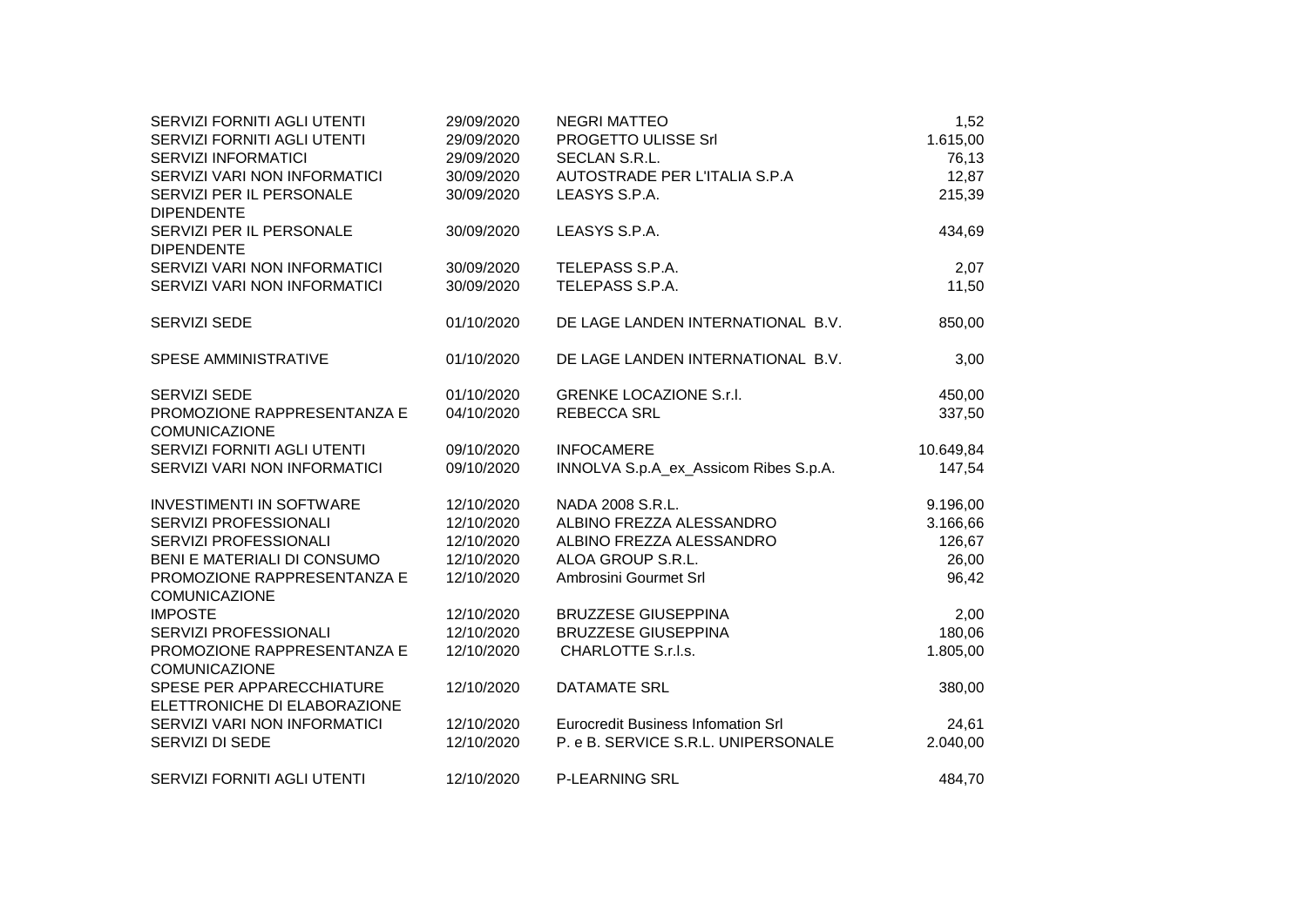| SERVIZI FORNITI AGLI UTENTI     | 12/10/2020 | <b>SALVO FRANCESCA</b>                | 3.250,00  |
|---------------------------------|------------|---------------------------------------|-----------|
| <b>UTENZE</b>                   | 12/10/2020 | <b>VODAFONE ITALIA SPA</b>            | 1.417,76  |
| <b>INVESTIMENTI IN HARDWARE</b> | 12/10/2020 | <b>VODAFONE ITALIA SPA</b>            | 48,80     |
| PROMOZIONE RAPPRESENTANZA E     | 12/10/2020 | WEFOR S.r.l.                          | 116,20    |
| <b>COMUNICAZIONE</b>            |            |                                       |           |
| LIBERALITA'                     | 13/10/2020 | <b>FIABA Onlus</b>                    | 6.000,00  |
| <b>CONTRIBUTI ASSOCIATIVI</b>   | 13/10/2020 | Nexi Payments S.p.A.                  | 44,65     |
| <b>CONTRIBUTI ASSOCIATIVI</b>   | 13/10/2020 | Nexi Payments S.p.A.                  | 44,65     |
| SERVIZI VARI NON INFORMATICI    | 13/10/2020 | mediaGEO soc. coop.                   | 1.500,00  |
| SERVIZI FORNITI AGLI UTENTI     | 13/10/2020 | NAMIRIAL S.P.A.                       | 25,00     |
| SERVIZI VARI NON INFORMATICI    | 13/10/2020 | PRESTO RECAPITI S.r.l.                | 300,82    |
| LICENZE D'USO                   | 13/10/2020 | Prezi Inc.                            | 135,76    |
| BENI E MATERIALI DI CONSUMO     | 13/10/2020 | TECNOUFFICIO s.a.s. di Tempestini     | 25,49     |
|                                 |            | Claudio & C.                          |           |
| SERVIZI PROFESSIONALI           | 13/10/2020 | Tonucci & Partners - Studio Legale    | 8.540,00  |
|                                 |            | Associato                             |           |
| SERVIZI PROFESSIONALI           | 13/10/2020 | Tonucci & Partners - Studio Legale    | 341,60    |
|                                 |            | Associato                             |           |
| <b>IMPOSTE</b>                  | 14/10/2020 | RADIOTAXI 3570 Soc. Coop.             | 2,00      |
| NOTE SPESE                      | 14/10/2020 | RADIOTAXI 3570 Soc. Coop.             | 92,27     |
| SERVIZI VARI NON INFORMATICI    | 15/10/2020 | <b>VOLKSWAGEN LEASING GMBH</b>        | 895,41    |
| <b>IMPOSTE</b>                  | 16/10/2020 | DE RUGGIERO MANUELA                   | 2,00      |
| SERVIZI FORNITI AGLI UTENTI     | 16/10/2020 | DE RUGGIERO MANUELA                   | 1.650,00  |
| <b>LOCAZIONE</b>                | 16/10/2020 | FIN.GE s.r.l.                         | 45.000,00 |
| LOCAZIONE                       | 16/10/2020 | FIN.GE s.r.l.                         | 6.641,81  |
| LOCAZIONE                       | 16/10/2020 | FIN.GE s.r.l.                         | 6.308,48  |
| SERVIZI VARI NON INFORMATICI    | 16/10/2020 | INNOLVA S.p.A_ex_Assicom Ribes S.p.A. | 224,43    |
| SERVIZI VARI NON INFORMATICI    | 16/10/2020 | INNOLVA S.p.A_ex_Assicom Ribes S.p.A. | 104,43    |
| SERVIZI FORNITI AGLI UTENTI     | 16/10/2020 | MENCI SOFTWARE S.R.L.                 | 131,00    |
| LICENZE D'USO                   | 16/10/2020 | NAMIRIAL S.P.A.                       | 34,00     |
| SERVIZI FORNITI AGLI UTENTI     | 16/10/2020 | Tecnoacademy S.r.l.                   | 400,00    |
| SERVIZI FORNITI AGLI UTENTI     | 16/10/2020 | Tecnoacademy S.r.l.                   | 97,00     |
| SERVIZI FORNITI AGLI UTENTI     | 16/10/2020 | Tecnoacademy S.r.l.                   | 3.297,41  |
| SERVIZI FORNITI AGLI UTENTI     | 16/10/2020 | Tecnoacademy S.r.l.                   | 1.985,87  |
| SERVIZI FORNITI AGLI UTENTI     | 16/10/2020 | Tecnoacademy S.r.l.                   | 61,00     |
|                                 |            |                                       |           |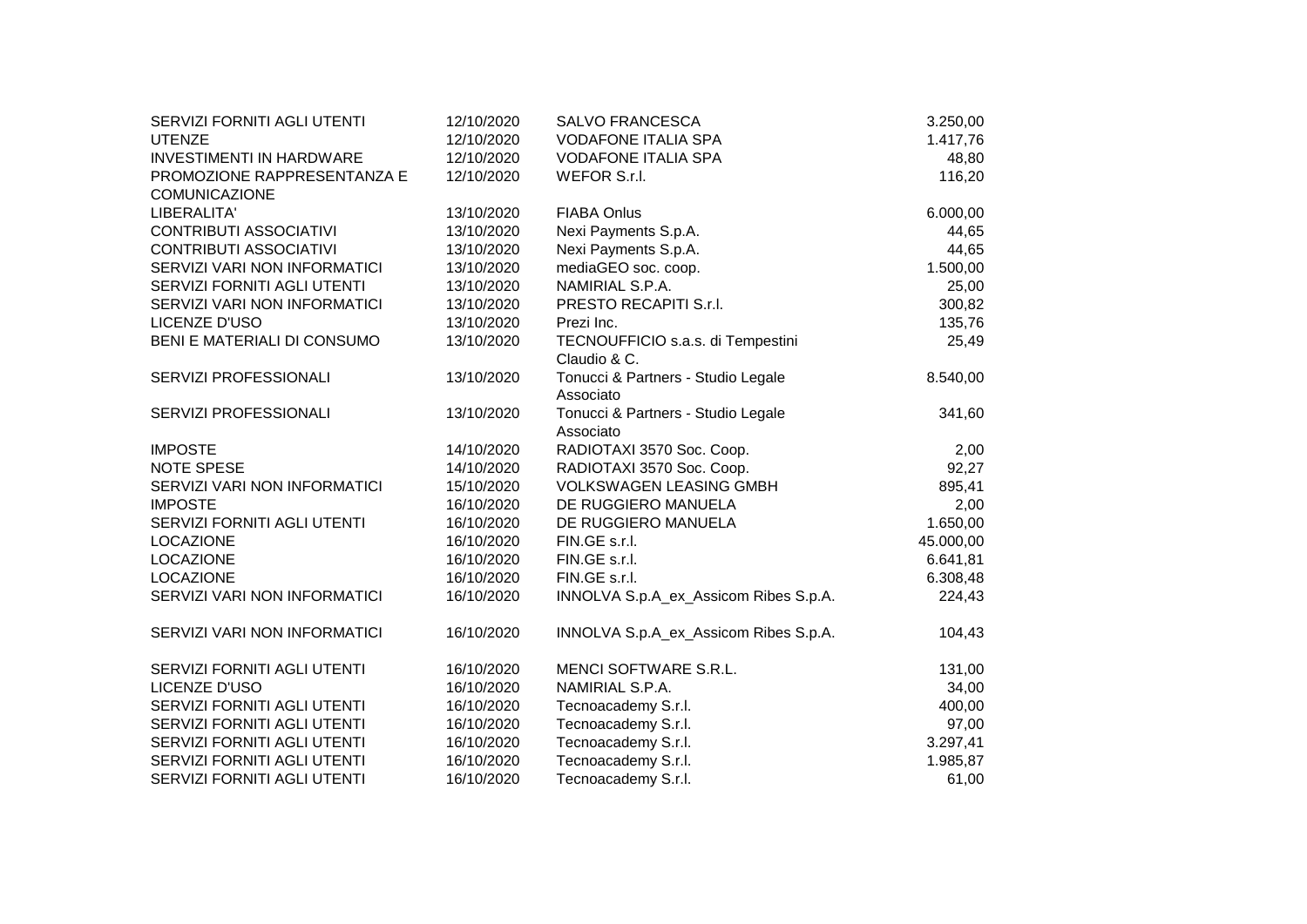| BENI E MATERIALI DI CONSUMO                   | 16/10/2020 | TECNOUFFICIO s.a.s. di Tempestini<br>Claudio & C.    | 8,03      |
|-----------------------------------------------|------------|------------------------------------------------------|-----------|
| BENI E MATERIALI DI CONSUMO                   | 16/10/2020 | TECNOUFFICIO s.a.s. di Tempestini<br>Claudio & C.    | 21,56     |
| BENI E MATERIALI DI CONSUMO                   | 19/10/2020 | ENI S.P.A.                                           | 69,21     |
| <b>IMPOSTE</b>                                | 20/10/2020 | F <sub>24</sub>                                      | 61.364,00 |
| LICENZE D'USO                                 | 22/10/2020 | Mapp Digital Italy S.r.l._ ex_MEME Italy Srl         | 745,00    |
| BENI E MATERIALI DI CONSUMO                   | 23/10/2020 | ANTICA FARMACIA DEL CORSO SNC                        | 5,25      |
| SERVIZI PER IL PERSONALE<br><b>DIPENDENTE</b> | 23/10/2020 | ANTICA FARMACIA DEL CORSO SNC                        | 97,01     |
| SERVIZI VARI NON INFORMATICI                  | 23/10/2020 | ARCHIVA S.R.L.                                       | 1.589,66  |
| <b>IMPOSTE</b>                                | 23/10/2020 | <b>AUTOMOBILE CLUB ITALIA</b>                        | 2,00      |
| SERVIZI FORNITI AGLI UTENTI                   | 23/10/2020 | <b>AUTOMOBILE CLUB ITALIA</b>                        | 1.224,94  |
| SERVIZI PROFESSIONALI                         | 23/10/2020 | <b>DATAMATE SRL</b>                                  | 1.120,00  |
| <b>SERVIZI INFORMATICI</b>                    | 23/10/2020 | DOT1 S.R.L.                                          | 5.000,00  |
| SERVIZI VARI NON INFORMATICI                  | 23/10/2020 | <b>Eurocredit Business Infomation Srl</b>            | 46,80     |
| SERVIZI FORNITI AGLI UTENTI                   | 23/10/2020 | LEICA GEOSYSTEMS S.P.A.                              | 191,40    |
| SERVIZI FORNITI AGLI UTENTI                   | 23/10/2020 | LEICA GEOSYSTEMS S.P.A.                              | 190,00    |
| SERVIZI FORNITI AGLI UTENTI                   | 23/10/2020 | LEICA GEOSYSTEMS S.P.A.                              | 191,95    |
| SERVIZI FORNITI AGLI UTENTI                   | 23/10/2020 | LEICA GEOSYSTEMS S.P.A.                              | 190,00    |
| SERVIZI FORNITI AGLI UTENTI                   | 23/10/2020 | MENCI SOFTWARE S.R.L.                                | 29,72     |
| SERVIZI FORNITI AGLI UTENTI                   | 23/10/2020 | MENCI SOFTWARE S.R.L.                                | 101,33    |
| SERVIZI DI SEDE                               | 23/10/2020 | P. e B. SERVICE S.R.L. UNIPERSONALE                  | 2.040,00  |
| SERVIZI FORNITI AGLI UTENTI                   | 23/10/2020 | PROGETTO ULISSE Srl                                  | 4.014,00  |
| SERVIZI FORNITI AGLI UTENTI                   | 23/10/2020 | QUALITY AND MANAGEMENT SERVICES<br>Srl               | 4.330,00  |
| SERVIZI FORNITI AGLI UTENTI                   | 23/10/2020 | <b>TECNICHE NUOVE SPA</b>                            | 200,00    |
| SERVIZI FORNITI AGLI UTENTI                   | 23/10/2020 | <b>TECNICHE NUOVE SPA</b>                            | 351,00    |
| SERVIZI FORNITI AGLI UTENTI                   | 23/10/2020 | UNIPRO S.r.I.                                        | 9.829,60  |
| LICENZE D'USO                                 | 24/10/2020 | Powtoon Ltd                                          | 193,47    |
| BENI E MATERIALI DI CONSUMO                   | 26/10/2020 | APPLE RETAIL ITALIA S.R.L. - Apple<br>Store, Euroma2 | 275,72    |
| INVESTIMENTI IN HARDWARE                      | 26/10/2020 | APPLE RETAIL ITALIA S.R.L. - Apple<br>Store, Euroma2 | 1.253,28  |
| SERVIZI PROFESSIONALI                         | 29/10/2020 | ALBINO FREZZA ALESSANDRO                             | 1.666,67  |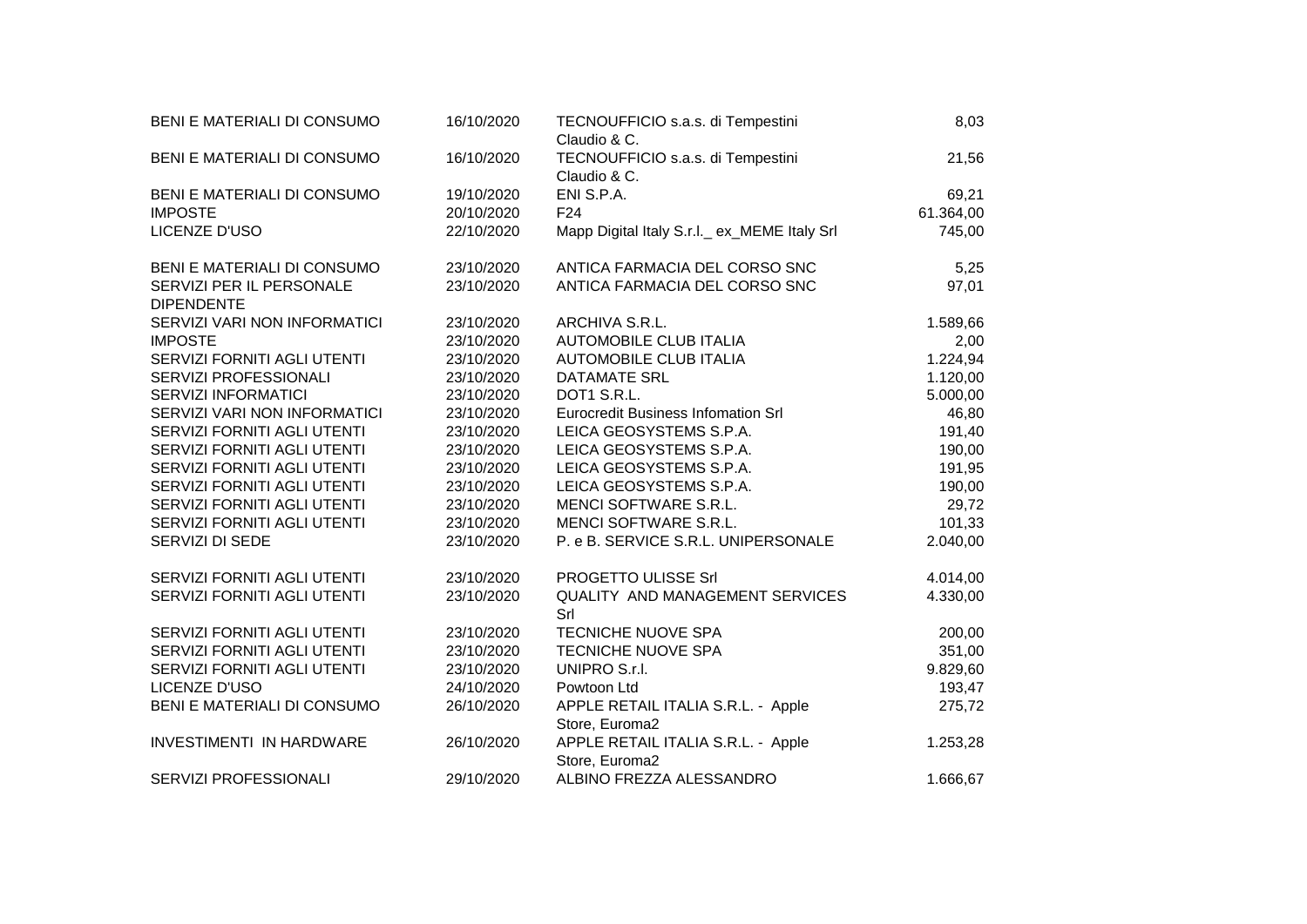| SERVIZI FORNITI AGLI UTENTI                         | 29/10/2020 | ASS. GEOM. DELLA PROV. DI R.EMILIA                   | 610,00    |
|-----------------------------------------------------|------------|------------------------------------------------------|-----------|
| SERVIZI PROFESSIONALI                               | 29/10/2020 | DEL NINNO ALESSANDRO                                 | 2.254,00  |
| SERVIZI PROFESSIONALI                               | 29/10/2020 | DEL NINNO ALESSANDRO                                 | 90,16     |
| SERVIZI FORNITI AGLI UTENTI                         | 29/10/2020 | DELTA DIGITAL LABS S.r.I.                            | 5.811,30  |
| SERVIZI FORNITI AGLI UTENTI                         | 29/10/2020 | <b>FREDIANI FORMAZIONE Srl</b>                       | 24,00     |
| SERVIZI FORNITI AGLI UTENTI                         | 29/10/2020 | <b>TECNICHE NUOVE SPA</b>                            | 791,00    |
| <b>SERVIZI INFORMATICI</b>                          | 29/10/2020 | TIM S.p.A._o_TELECOM ITALIA S.p.A.                   | 10.149,00 |
| <b>SERVIZI INFORMATICI</b>                          | 29/10/2020 | TIM S.p.A._o_TELECOM ITALIA S.p.A.                   | 40,00     |
| <b>SERVIZI INFORMATICI</b>                          | 29/10/2020 | TIM S.p.A._o_TELECOM ITALIA S.p.A.                   | 15,98     |
| SPESE AMMINISTRATIVE                                | 29/10/2020 | TIM S.p.A._o_TELECOM ITALIA S.p.A.                   | 3,90      |
| SPESE AMMINISTRATIVE                                | 29/10/2020 | TIM S.p.A._o_TELECOM ITALIA S.p.A.                   | 3,90      |
| SPESE AMMINISTRATIVE                                | 29/10/2020 | TIM S.p.A._o_TELECOM ITALIA S.p.A.                   | 3,90      |
| <b>UTENZE</b>                                       | 29/10/2020 | TIM S.p.A._o_TELECOM ITALIA S.p.A.                   | 3.016,05  |
| SERVIZI FORNITI AGLI UTENTI                         | 29/10/2020 | <b>VISURA SPA</b>                                    | 3.473,20  |
| BENI E MATERIALI DI CONSUMO                         | 30/10/2020 | ENI S.P.A.                                           | 15,00     |
| SERVIZI VARI NON INFORMATICI                        | 30/10/2020 | INNOLVA S.p.A_ex_Assicom Ribes S.p.A.                | 11,00     |
| <b>SERVIZI SEDE</b>                                 | 02/11/2020 | DE LAGE LANDEN INTERNATIONAL B.V.                    | 850,00    |
| SPESE AMMINISTRATIVE                                | 02/11/2020 | DE LAGE LANDEN INTERNATIONAL B.V.                    | 3,00      |
| <b>SERVIZI SEDE</b>                                 | 02/11/2020 | IFIS Rental Services S.r.I._EX_ GE<br><b>CAPITAL</b> | 698,01    |
| SPESE AMMINISTRATIVE                                | 02/11/2020 | IFIS Rental Services S.r.I._EX_ GE<br><b>CAPITAL</b> | 4,00      |
| SERVIZI PER IL PERSONALE<br><b>DIPENDENTE</b>       | 02/11/2020 | LEASYS S.P.A.                                        | 215,39    |
| SERVIZI PER IL PERSONALE<br><b>DIPENDENTE</b>       | 02/11/2020 | LEASYS S.P.A.                                        | 434,69    |
| PROMOZIONE RAPPRESENTANZA E<br><b>COMUNICAZIONE</b> | 03/11/2020 | ANTICA ENOTECA CAPRANICA Srl                         | 26,01     |
| PROMOZIONE RAPPRESENTANZA E<br><b>COMUNICAZIONE</b> | 03/11/2020 | ANTICA ENOTECA CAPRANICA Srl                         | 4,73      |
| LICENZE D'USO                                       | 03/11/2020 | TIM S.p.A._o_TELECOM ITALIA S.p.A.                   | 9,00      |
| SERVIZI VARI NON INFORMATICI                        | 03/11/2020 | TIM S.p.A._o_TELECOM ITALIA S.p.A.                   | 1,98      |
| SERVIZI VARI NON INFORMATICI                        | 06/11/2020 | Nexi Payments S.p.A.                                 | 11,00     |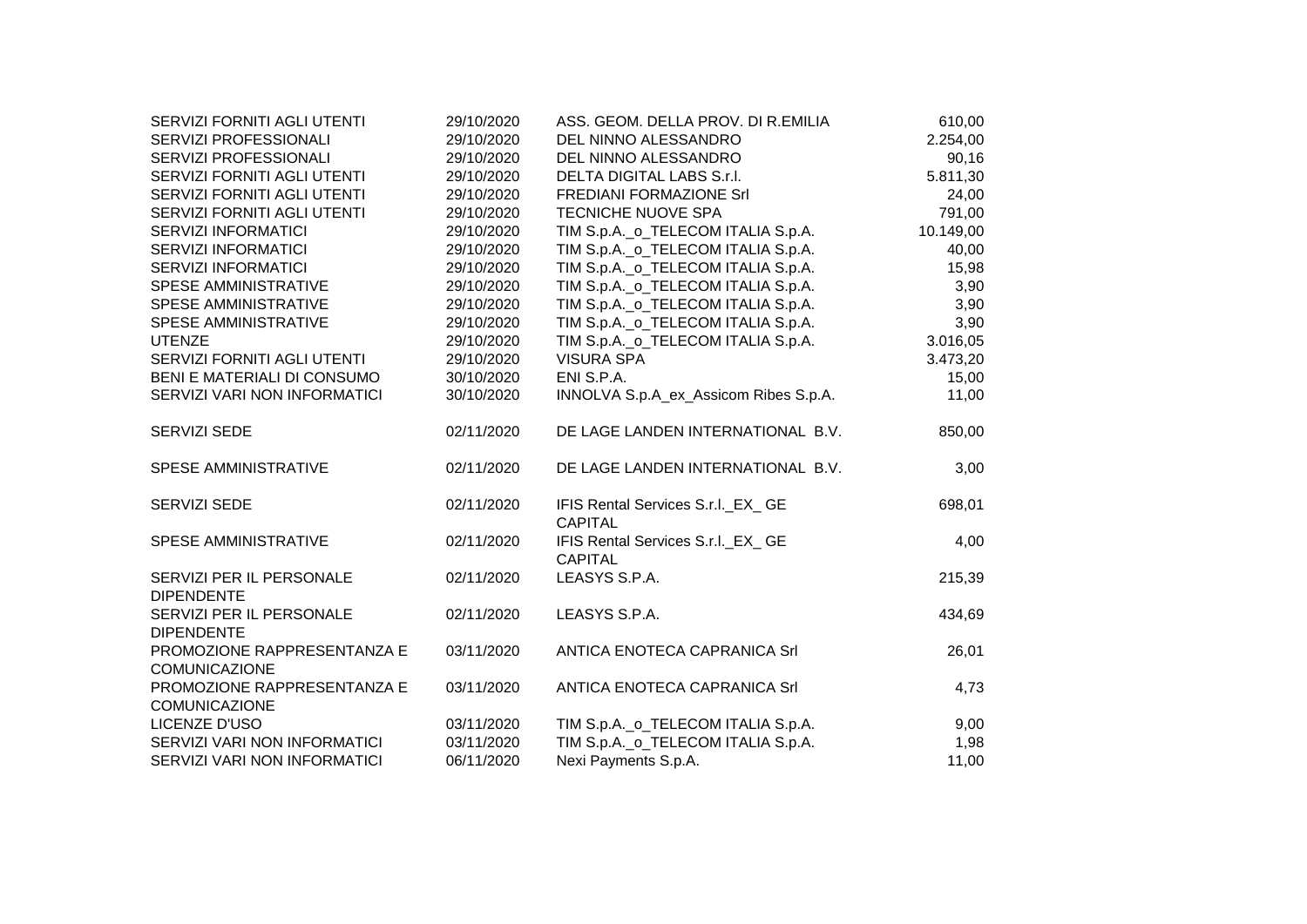| SERVIZI VARI NON INFORMATICI                        | 06/11/2020 | INNOLVA S.p.A_ex_Assicom Ribes S.p.A. | 147,54    |
|-----------------------------------------------------|------------|---------------------------------------|-----------|
| SERVIZI PROFESSIONALI                               | 09/11/2020 | ALBINO FREZZA ALESSANDRO              | 3.166,66  |
| SERVIZI PROFESSIONALI                               | 09/11/2020 | ALBINO FREZZA ALESSANDRO              | 126,67    |
| PROMOZIONE RAPPRESENTANZA E                         | 09/11/2020 | Ambrosini Gourmet Srl                 | 124,97    |
| <b>COMUNICAZIONE</b>                                |            |                                       |           |
| <b>IMPOSTE</b>                                      | 09/11/2020 | <b>AUTOMOBILE CLUB ITALIA</b>         | 2,00      |
| <b>IMPOSTE</b>                                      | 09/11/2020 | <b>AUTOMOBILE CLUB ITALIA</b>         | 2,00      |
| <b>IMPOSTE</b>                                      | 09/11/2020 | <b>AUTOMOBILE CLUB ITALIA</b>         | 2,00      |
| SERVIZI FORNITI AGLI UTENTI                         | 09/11/2020 | <b>AUTOMOBILE CLUB ITALIA</b>         | 4,02      |
| SERVIZI FORNITI AGLI UTENTI                         | 09/11/2020 | <b>AUTOMOBILE CLUB ITALIA</b>         | 972,00    |
| SERVIZI FORNITI AGLI UTENTI                         | 09/11/2020 | <b>AUTOMOBILE CLUB ITALIA</b>         | 4,02      |
| <b>IMPOSTE</b>                                      | 09/11/2020 | <b>ILDE VIAGGI SRL</b>                | 2,00      |
| SPESE AMMINISTRATIVE                                | 09/11/2020 | <b>ILDE VIAGGI SRL</b>                | 4,92      |
| SERVIZI FORNITI AGLI UTENTI                         | 09/11/2020 | <b>INFOCAMERE</b>                     | 18.611,86 |
| <b>IMPOSTE</b>                                      | 09/11/2020 | RADIOTAXI 3570 Soc. Coop.             | 2,00      |
| BENI E MATERIALI DI CONSUMO                         | 09/11/2020 | TECNOUFFICIO s.a.s. di Tempestini     | 403,28    |
|                                                     |            | Claudio & C.                          |           |
| PROMOZIONE RAPPRESENTANZA E<br><b>COMUNICAZIONE</b> | 10/11/2020 | <b>EUR CITY SRL</b>                   | 60,00     |
| PROMOZIONE RAPPRESENTANZA E<br><b>COMUNICAZIONE</b> | 12/11/2020 | <b>DUE ARCHI SRL</b>                  | 62,50     |
| SERVIZI VARI NON INFORMATICI                        | 12/11/2020 | <b>DUE ARCHI SRL</b>                  | 5,68      |
| LIBERALITA'                                         | 12/11/2020 | <b>FIABA Onlus</b>                    | 6.000,00  |
| SERVIZI VARI NON INFORMATICI                        | 13/11/2020 | INNOLVA S.p.A_ex_Assicom Ribes S.p.A. | 57,26     |
|                                                     |            |                                       |           |
| SERVIZI INFORMATICI                                 | 13/11/2020 | TIM S.p.A._o_TELECOM ITALIA S.p.A.    | 2,00      |
| <b>SERVIZI INFORMATICI</b>                          | 13/11/2020 | TIM S.p.A._o_TELECOM ITALIA S.p.A.    | 40,00     |
| <b>SPESE AMMINISTRATIVE</b>                         | 13/11/2020 | TIM S.p.A._o_TELECOM ITALIA S.p.A.    | 3,90      |
| SPESE AMMINISTRATIVE                                | 13/11/2020 | TIM S.p.A._o_TELECOM ITALIA S.p.A.    | 3,90      |
| <b>IMPOSTE</b>                                      | 16/11/2020 | RADIOTAXI 3570 Soc. Coop.             | 2,00      |
| <b>NOTE SPESE</b>                                   | 16/11/2020 | RADIOTAXI 3570 Soc. Coop.             | 68,95     |
| <b>CONTRIBUTI ASSOCIATIVI</b>                       | 17/11/2020 | Nexi Payments S.p.A.                  | 51,65     |
| SERVIZI VARI NON INFORMATICI                        | 20/11/2020 | ARCHIVA S.R.L.                        | 1.589,66  |
| SERVIZI FORNITI AGLI UTENTI                         | 20/11/2020 | CGR SPA_EX_BLOM CGR SPA               | 5.483,94  |
| PROMOZIONE RAPPRESENTANZA E                         | 20/11/2020 | CHARLOTTE S.r.l.s.                    | 1.100,00  |
|                                                     |            |                                       |           |

COMUNICAZIONE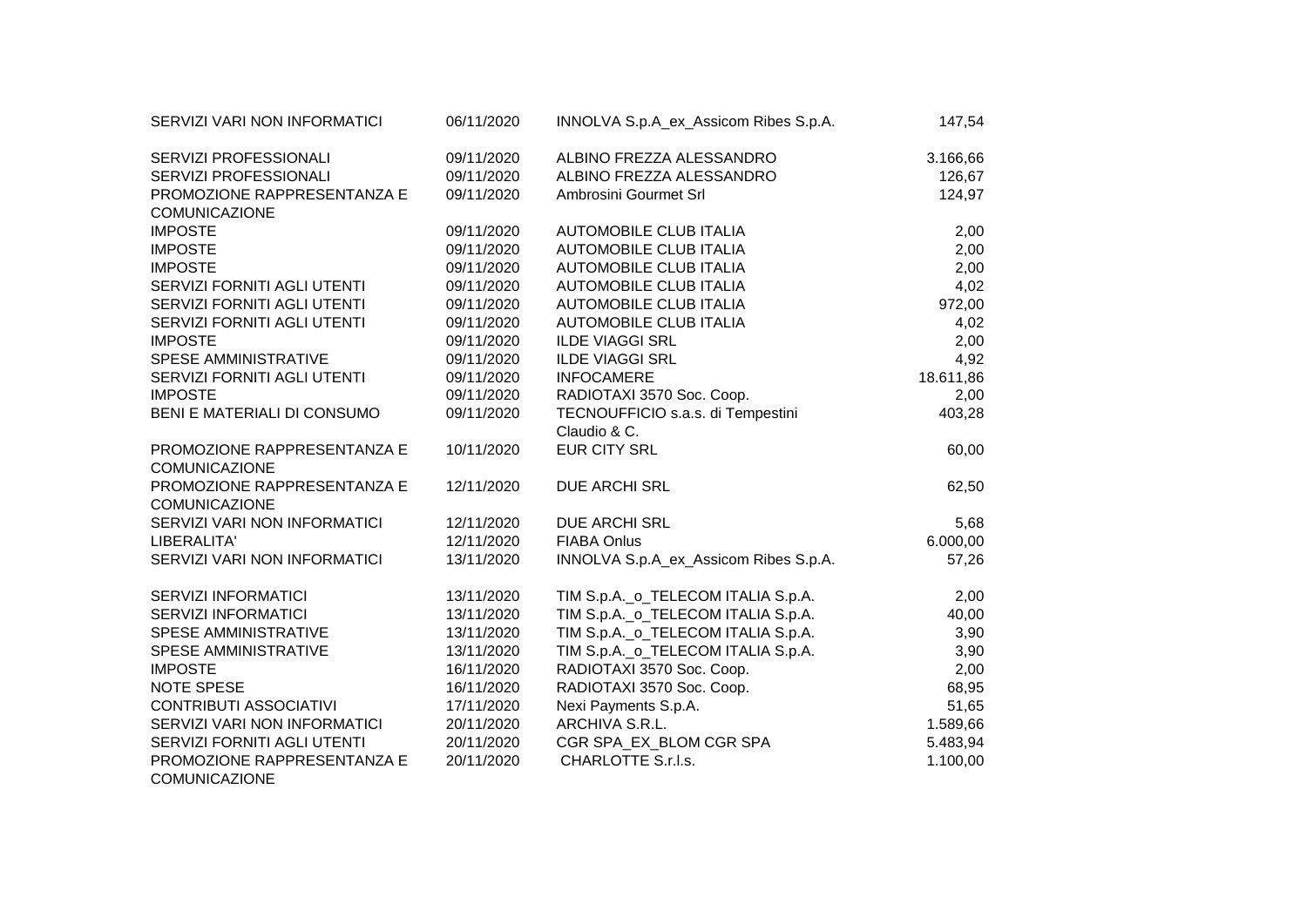| BENI E MATERIALI DI CONSUMO                    | 20/11/2020 | CORTONI SNC di Fabrizio Cortoni & C.        | 27,95    |
|------------------------------------------------|------------|---------------------------------------------|----------|
| <b>INVESTIMENTI IN HARDWARE</b>                | 20/11/2020 | <b>DATAMATE SRL</b>                         | 720,00   |
| SERVIZI PROFESSIONALI                          | 20/11/2020 | <b>DATAMATE SRL</b>                         | 1.400,00 |
| SERVIZI PROFESSIONALI                          | 20/11/2020 | DEL NINNO ALESSANDRO                        | 1.932,00 |
| SERVIZI PROFESSIONALI                          | 20/11/2020 | DEL NINNO ALESSANDRO                        | 77,28    |
| SERVIZI FORNITI AGLI UTENTI                    | 20/11/2020 | DELTA DIGITAL LABS S.r.I.                   | 8.831,50 |
| <b>SERVIZI INFORMATICI</b>                     | 20/11/2020 | DOT1 S.R.L.                                 | 5.000,00 |
| SERVIZI FORNITI AGLI UTENTI                    | 20/11/2020 | <b>FIABA Onlus</b>                          | 9,00     |
| SERVIZI VARI NON INFORMATICI                   | 20/11/2020 | INNOLVA S.p.A_ex_Assicom Ribes S.p.A.       | 39,00    |
| SERVIZI VARI NON INFORMATICI                   | 20/11/2020 | INNOLVA S.p.A_ex_Assicom Ribes S.p.A.       | 11,00    |
| SERVIZI FORNITI AGLI UTENTI                    | 20/11/2020 | LEICA GEOSYSTEMS S.P.A.                     | 191,40   |
| SERVIZI FORNITI AGLI UTENTI                    | 20/11/2020 | LEICA GEOSYSTEMS S.P.A.                     | 190,00   |
| <b>LICENZE D'USO</b>                           | 20/11/2020 | Mapp Digital Italy S.r.l. ex_MEME Italy Srl | 745,00   |
| FORMAZIONE E SELEZIONE DEL<br>PERSONALE        | 20/11/2020 | MULCAHY DARRAGH                             | 873,60   |
| FORMAZIONE E SELEZIONE DEL<br><b>PERSONALE</b> | 20/11/2020 | MULCAHY DARRAGH                             | 728,00   |
| FORMAZIONE E SELEZIONE DEL<br><b>PERSONALE</b> | 20/11/2020 | MULCAHY DARRAGH                             | 873,60   |
| LICENZE D'USO                                  | 20/11/2020 | NAMIRIAL S.P.A.                             | 2.000,00 |
| MANUTENZIONE SOFTWARE                          | 20/11/2020 | NAMIRIAL S.P.A.                             | 1.900,00 |
| SERVIZI FORNITI AGLI UTENTI                    | 20/11/2020 | NAMIRIAL S.P.A.                             | 30,00    |
| SERVIZI FORNITI AGLI UTENTI                    | 20/11/2020 | <b>NEGRI MATTEO</b>                         | 91,43    |
| SERVIZI FORNITI AGLI UTENTI                    | 20/11/2020 | <b>NEGRI MATTEO</b>                         | 4,57     |
| SERVIZI PROFESSIONALI                          | 20/11/2020 | <b>NEVIO BIANCHI &amp;</b>                  | 1.044,00 |
|                                                |            | PARTNERS_ex_BIANCHI & PARTNERS              |          |
| SERVIZI PROFESSIONALI                          | 20/11/2020 | <b>NEVIO BIANCHI &amp;</b>                  | 924,00   |
|                                                |            | PARTNERS_ex_BIANCHI & PARTNERS              |          |
| SERVIZI PROFESSIONALI                          | 20/11/2020 | <b>NEVIO BIANCHI &amp;</b>                  | 41,76    |
|                                                |            | PARTNERS_ex_BIANCHI & PARTNERS              |          |
| SERVIZI PROFESSIONALI                          | 20/11/2020 | <b>NEVIO BIANCHI &amp;</b>                  | 36,96    |
|                                                |            | PARTNERS_ex_BIANCHI & PARTNERS              |          |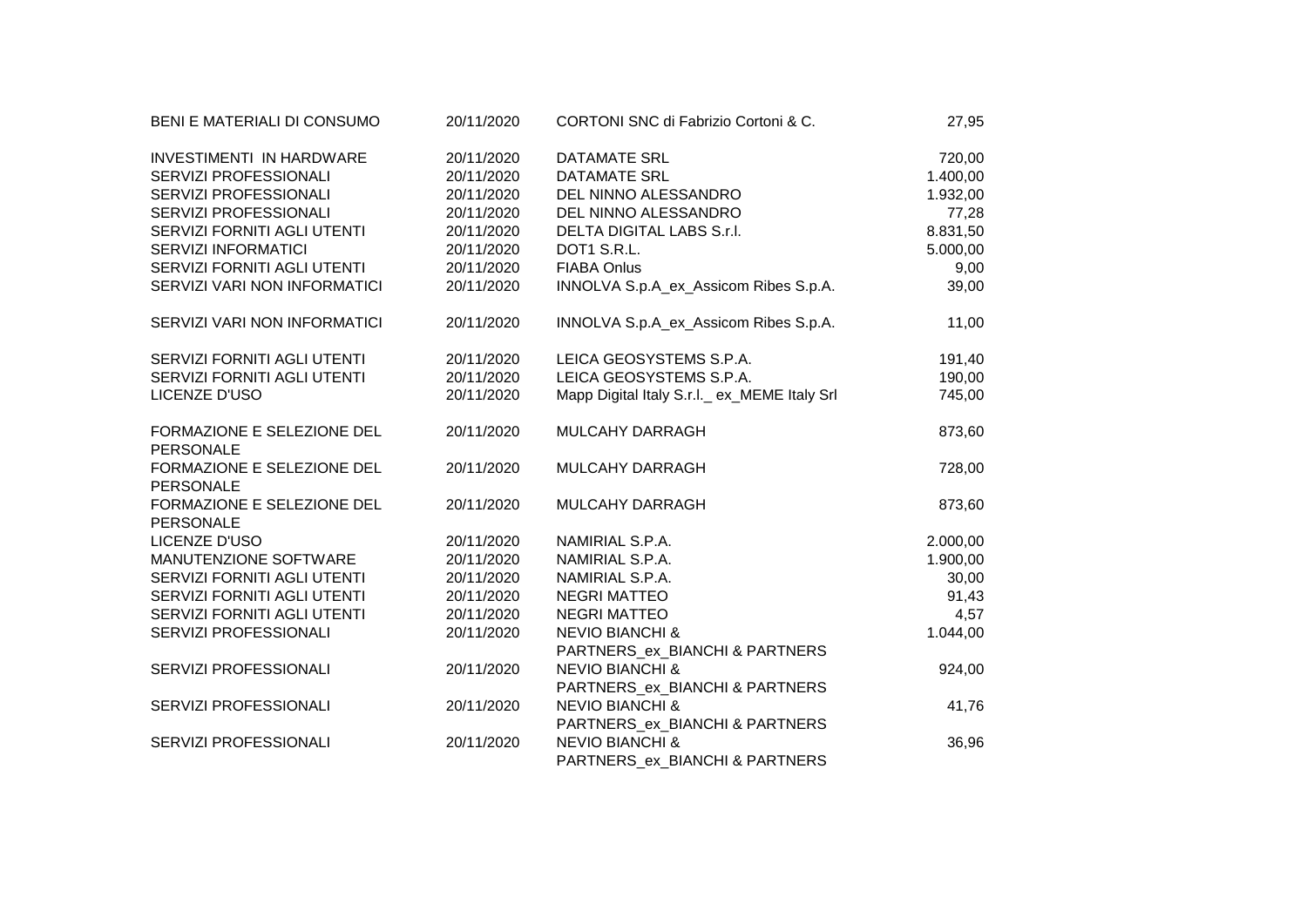| SERVIZI DI SEDE                               | 20/11/2020 | P. e B. SERVICE S.R.L. UNIPERSONALE           | 2.040,00  |
|-----------------------------------------------|------------|-----------------------------------------------|-----------|
| SERVIZI FORNITI AGLI UTENTI                   | 20/11/2020 | <b>QUALITY AND MANAGEMENT SERVICES</b><br>Srl | 5.860,00  |
| SERVIZI PER IL PERSONALE<br><b>DIPENDENTE</b> | 20/11/2020 | REYNAUD RICCARDO                              | 6.600,00  |
| SERVIZI PROFESSIONALI                         | 20/11/2020 | REYNAUD RICCARDO                              | 264,00    |
| SERVIZI FORNITI AGLI UTENTI                   | 20/11/2020 | TECNICHE NUOVE SPA                            | 306,00    |
| SERVIZI FORNITI AGLI UTENTI                   | 20/11/2020 | Tecnoacademy S.r.l.                           | 1.500,00  |
| SERVIZI FORNITI AGLI UTENTI                   | 20/11/2020 | Tecnoacademy S.r.l.                           | 450,00    |
| SERVIZI FORNITI AGLI UTENTI                   | 20/11/2020 | Tecnoacademy S.r.l.                           | 3.625,90  |
| <b>IMPOSTE</b>                                | 23/11/2020 | TIM S.p.A._o_TELECOM ITALIA S.p.A.            | 12,91     |
| SERVIZI VARI NON INFORMATICI                  | 23/11/2020 | TIM S.p.A._o_TELECOM ITALIA S.p.A.            | 4,44      |
| SPESE AMMINISTRATIVE                          | 23/11/2020 | TIM S.p.A._o_TELECOM ITALIA S.p.A.            | 4,33      |
| <b>UTENZE</b>                                 | 23/11/2020 | TIM S.p.A._o_TELECOM ITALIA S.p.A.            | 6,95      |
| SERVIZI FORNITI AGLI UTENTI                   | 26/11/2020 | PROGETTO ULISSE Srl                           | 5.472,00  |
| SERVIZI VARI NON INFORMATICI                  | 27/11/2020 | INNOLVA S.p.A_ex_Assicom Ribes S.p.A.         | 52,00     |
| BENI E MATERIALI DI CONSUMO                   | 30/11/2020 | ENI S.P.A.                                    | 67,58     |
| <b>IMPOSTE</b>                                | 30/11/2020 | F <sub>24</sub>                               | 6.445,00  |
| <b>IMPOSTE</b>                                | 30/11/2020 | F <sub>24</sub>                               | 80.487,00 |
| SERVIZI PER IL PERSONALE<br><b>DIPENDENTE</b> | 30/11/2020 | LEASYS S.P.A.                                 | 215,39    |
| SERVIZI PER IL PERSONALE<br><b>DIPENDENTE</b> | 30/11/2020 | LEASYS S.P.A.                                 | 434,69    |
| SERVIZI SEDE                                  | 01/12/2020 | DE LAGE LANDEN INTERNATIONAL B.V.             | 853,00    |
| SERVIZI FORNITI AGLI UTENTI                   | 02/12/2020 | ASS. GEOM. DELLA PROV. DI R.EMILIA            | 90,00     |
| <b>IMPOSTE</b>                                | 02/12/2020 | DE FRANCHIS SANDRA                            | 2,00      |
| SERVIZI PROFESSIONALI                         | 02/12/2020 | DE FRANCHIS SANDRA                            | 667,76    |
| <b>SERVIZI INFORMATICI</b>                    | 02/12/2020 | DOT1 S.R.L.                                   | 5.000,00  |
| SERVIZI FORNITI AGLI UTENTI                   | 02/12/2020 | FREDIANI FORMAZIONE Srl                       | 37,00     |
| FORMAZIONE E SELEZIONE DEL<br>PERSONALE       | 02/12/2020 | MULCAHY DARRAGH                               | 546,00    |
| SERVIZI FORNITI AGLI UTENTI                   | 02/12/2020 | <b>P-LEARNING SRL</b>                         | 881,20    |
| <b>SERVIZI INFORMATICI</b>                    | 02/12/2020 | SECLAN S.R.L.                                 | 221,10    |
| SERVIZI VARI NON INFORMATICI                  | 02/12/2020 | SECLAN S.R.L.                                 | 1.023,44  |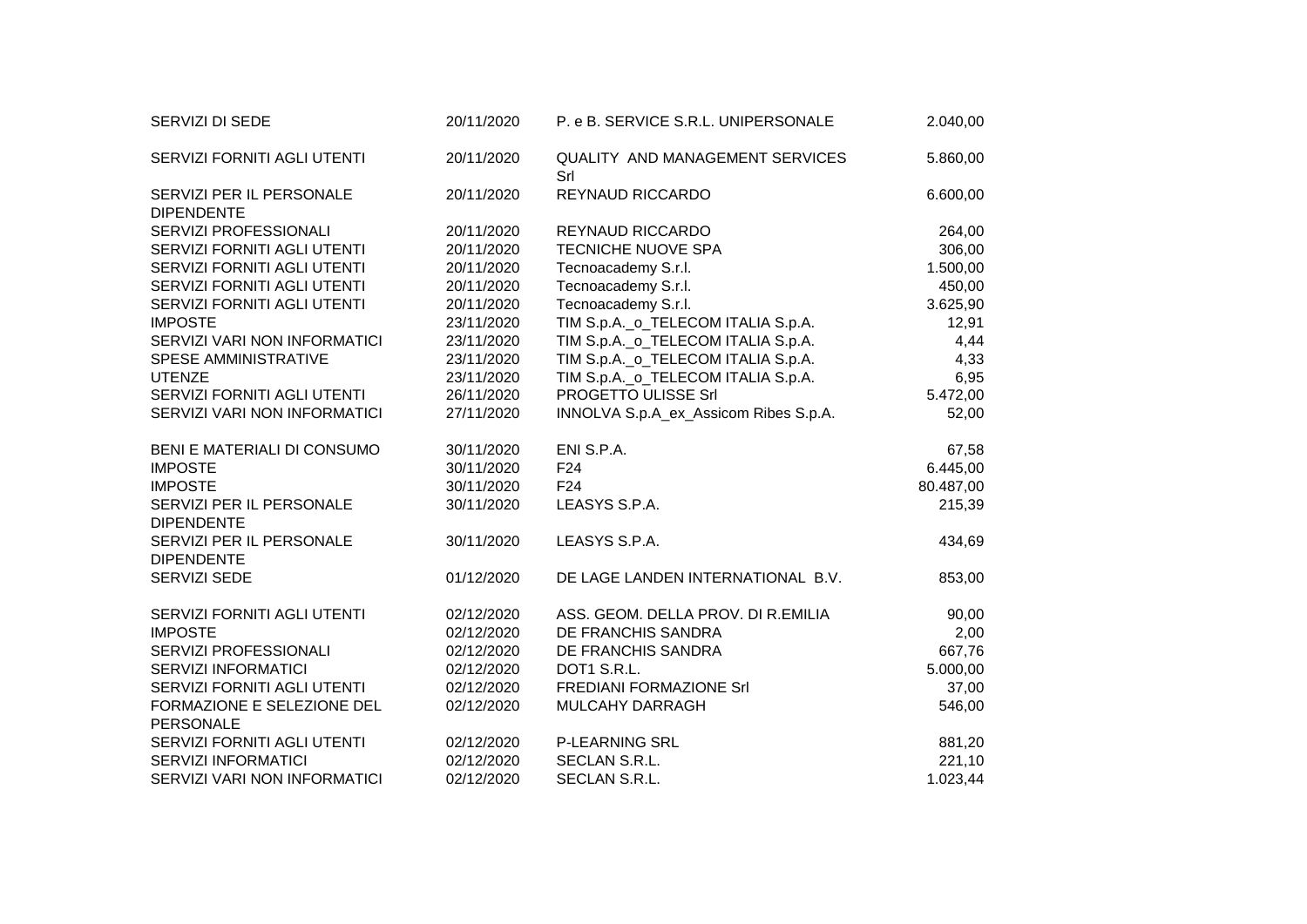| 02/12/2020 | TIM S.p.A._o_TELECOM ITALIA S.p.A.                                                                                                                                                 | 10.149,00                                                                                                                                                                                                                                                                                                                                                                                     |
|------------|------------------------------------------------------------------------------------------------------------------------------------------------------------------------------------|-----------------------------------------------------------------------------------------------------------------------------------------------------------------------------------------------------------------------------------------------------------------------------------------------------------------------------------------------------------------------------------------------|
| 02/12/2020 | TIPOGRAFIA LEGATORIA ROSSINI SRL                                                                                                                                                   | 180,00                                                                                                                                                                                                                                                                                                                                                                                        |
| 02/12/2020 | <b>VODAFONE ITALIA SPA</b>                                                                                                                                                         | 1.417,76                                                                                                                                                                                                                                                                                                                                                                                      |
| 02/12/2020 | <b>VODAFONE ITALIA SPA</b>                                                                                                                                                         | 48,80                                                                                                                                                                                                                                                                                                                                                                                         |
| 04/12/2020 | INNOLVA S.p.A_ex_Assicom Ribes S.p.A.                                                                                                                                              | 59,13                                                                                                                                                                                                                                                                                                                                                                                         |
| 07/12/2020 | ALBINO FREZZA ALESSANDRO                                                                                                                                                           | 3.166,66                                                                                                                                                                                                                                                                                                                                                                                      |
|            |                                                                                                                                                                                    | 126,67                                                                                                                                                                                                                                                                                                                                                                                        |
|            |                                                                                                                                                                                    | 109,66                                                                                                                                                                                                                                                                                                                                                                                        |
|            |                                                                                                                                                                                    | 2,00                                                                                                                                                                                                                                                                                                                                                                                          |
|            | <b>SEEWEB Srl</b>                                                                                                                                                                  | 177,00                                                                                                                                                                                                                                                                                                                                                                                        |
|            |                                                                                                                                                                                    | 38,94                                                                                                                                                                                                                                                                                                                                                                                         |
|            |                                                                                                                                                                                    | 18.131,35                                                                                                                                                                                                                                                                                                                                                                                     |
|            |                                                                                                                                                                                    | 9,00                                                                                                                                                                                                                                                                                                                                                                                          |
|            |                                                                                                                                                                                    | 1,98                                                                                                                                                                                                                                                                                                                                                                                          |
| 14/12/2020 |                                                                                                                                                                                    | 2,00                                                                                                                                                                                                                                                                                                                                                                                          |
| 14/12/2020 | <b>BRUZZESE GIUSEPPINA</b>                                                                                                                                                         | 107,98                                                                                                                                                                                                                                                                                                                                                                                        |
| 14/12/2020 |                                                                                                                                                                                    | 1.055,00                                                                                                                                                                                                                                                                                                                                                                                      |
|            |                                                                                                                                                                                    | 81,15                                                                                                                                                                                                                                                                                                                                                                                         |
| 14/12/2020 | PRESTA MARIO                                                                                                                                                                       | 450,00                                                                                                                                                                                                                                                                                                                                                                                        |
| 14/12/2020 | TECNOUFFICIO s.a.s. di Tempestini<br>Claudio & C.                                                                                                                                  | 141,48                                                                                                                                                                                                                                                                                                                                                                                        |
| 15/12/2020 | Servizi SMS informativi                                                                                                                                                            | 3,60                                                                                                                                                                                                                                                                                                                                                                                          |
| 17/12/2020 | DUE ARCHI SRL                                                                                                                                                                      | 8,77                                                                                                                                                                                                                                                                                                                                                                                          |
| 17/12/2020 | DUE ARCHI SRL                                                                                                                                                                      | 64,34                                                                                                                                                                                                                                                                                                                                                                                         |
|            |                                                                                                                                                                                    | 6.030,73                                                                                                                                                                                                                                                                                                                                                                                      |
|            |                                                                                                                                                                                    | 3.500,00                                                                                                                                                                                                                                                                                                                                                                                      |
|            | ARCHIVA S.R.L.                                                                                                                                                                     | 2.292,46                                                                                                                                                                                                                                                                                                                                                                                      |
|            |                                                                                                                                                                                    | 536,00                                                                                                                                                                                                                                                                                                                                                                                        |
| 18/12/2020 |                                                                                                                                                                                    | 427,30                                                                                                                                                                                                                                                                                                                                                                                        |
| 18/12/2020 | <b>DATAMATE SRL</b>                                                                                                                                                                | 1.400,00                                                                                                                                                                                                                                                                                                                                                                                      |
| 18/12/2020 | DEL NINNO ALESSANDRO                                                                                                                                                               | 2.576,00                                                                                                                                                                                                                                                                                                                                                                                      |
| 18/12/2020 | DEL NINNO ALESSANDRO                                                                                                                                                               | 103,04                                                                                                                                                                                                                                                                                                                                                                                        |
| 18/12/2020 | DELTA DIGITAL LABS S.r.I.                                                                                                                                                          | 18.403,50                                                                                                                                                                                                                                                                                                                                                                                     |
| 18/12/2020 | <b>DUE ARCHI SRL</b>                                                                                                                                                               | 10,86                                                                                                                                                                                                                                                                                                                                                                                         |
|            | 07/12/2020<br>07/12/2020<br>07/12/2020<br>07/12/2020<br>07/12/2020<br>11/12/2020<br>11/12/2020<br>11/12/2020<br>14/12/2020<br>18/12/2020<br>18/12/2020<br>18/12/2020<br>18/12/2020 | ALBINO FREZZA ALESSANDRO<br>Eurocredit Business Infomation Srl<br>RADIOTAXI 3570 Soc. Coop.<br><b>SEEWEB Srl</b><br><b>INFOCAMERE</b><br>TIM S.p.A._o_TELECOM ITALIA S.p.A.<br>TIM S.p.A._o_TELECOM ITALIA S.p.A.<br><b>BRUZZESE GIUSEPPINA</b><br>CHARLOTTE S.r.l.s.<br>PRESTA MARIO<br>AMA S.p.A. - Società con unico socio<br>ARCHIVA S.R.L.<br>CERVED Group S.p.A.<br>CERVED Group S.p.A. |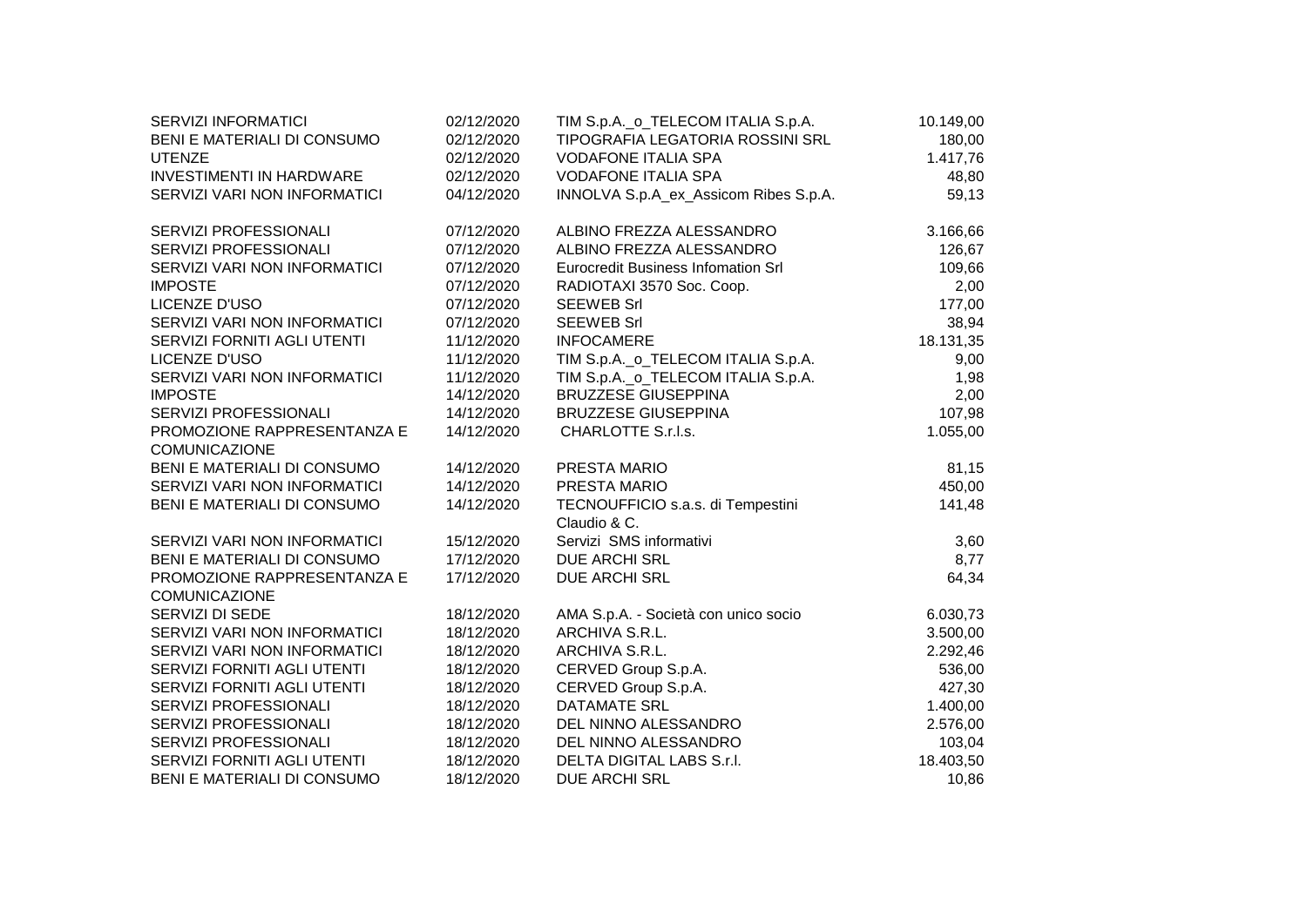| 18/12/2020 | <b>DUE ARCHI SRL</b>                                                                                         | 79,67                                                                                                                                                                           |                                                                                                        |
|------------|--------------------------------------------------------------------------------------------------------------|---------------------------------------------------------------------------------------------------------------------------------------------------------------------------------|--------------------------------------------------------------------------------------------------------|
|            |                                                                                                              |                                                                                                                                                                                 |                                                                                                        |
|            | <b>FIABA Onlus</b>                                                                                           |                                                                                                                                                                                 |                                                                                                        |
| 18/12/2020 |                                                                                                              |                                                                                                                                                                                 |                                                                                                        |
|            | <b>IIRSE Srl</b>                                                                                             |                                                                                                                                                                                 |                                                                                                        |
| 18/12/2020 | LEICA GEOSYSTEMS S.P.A.                                                                                      |                                                                                                                                                                                 |                                                                                                        |
|            | LEICA GEOSYSTEMS S.P.A.                                                                                      |                                                                                                                                                                                 |                                                                                                        |
|            | LEICA GEOSYSTEMS S.P.A.                                                                                      |                                                                                                                                                                                 |                                                                                                        |
| 18/12/2020 | LEICA GEOSYSTEMS S.P.A.                                                                                      |                                                                                                                                                                                 |                                                                                                        |
| 18/12/2020 | LEICA GEOSYSTEMS S.P.A.                                                                                      | 191,40                                                                                                                                                                          |                                                                                                        |
| 18/12/2020 | LEICA GEOSYSTEMS S.P.A.                                                                                      | 1.337,80                                                                                                                                                                        |                                                                                                        |
| 18/12/2020 | LEICA GEOSYSTEMS S.P.A.                                                                                      | 767,80                                                                                                                                                                          |                                                                                                        |
| 18/12/2020 | LEICA GEOSYSTEMS S.P.A.                                                                                      | 191,95                                                                                                                                                                          |                                                                                                        |
| 18/12/2020 | LEICA GEOSYSTEMS S.P.A.                                                                                      | 1.141,95                                                                                                                                                                        |                                                                                                        |
| 18/12/2020 | LEICA GEOSYSTEMS S.P.A.                                                                                      | 575,85                                                                                                                                                                          |                                                                                                        |
| 18/12/2020 | LEICA GEOSYSTEMS S.P.A.                                                                                      | 953,90                                                                                                                                                                          |                                                                                                        |
| 18/12/2020 | LEICA GEOSYSTEMS S.P.A.                                                                                      | 959,75                                                                                                                                                                          |                                                                                                        |
| 18/12/2020 | NAMIRIAL S.P.A.                                                                                              | 30,00                                                                                                                                                                           |                                                                                                        |
| 18/12/2020 | PROGETTO ULISSE Srl                                                                                          | 4.860,00                                                                                                                                                                        |                                                                                                        |
| 18/12/2020 | PROGETTO ULISSE Srl                                                                                          | 3.999,00                                                                                                                                                                        |                                                                                                        |
| 18/12/2020 | Srl                                                                                                          | 8.815,00                                                                                                                                                                        |                                                                                                        |
| 18/12/2020 | Tecnoacademy S.r.l.                                                                                          | 450,00                                                                                                                                                                          |                                                                                                        |
| 18/12/2020 | Tecnoacademy S.r.l.                                                                                          | 15.241,41                                                                                                                                                                       |                                                                                                        |
| 18/12/2020 | TECNOUFFICIO s.a.s. di Tempestini<br>Claudio & C.                                                            | 74,26                                                                                                                                                                           |                                                                                                        |
| 18/12/2020 | <b>VISURA SPA</b>                                                                                            | 5.801,40                                                                                                                                                                        |                                                                                                        |
| 18/12/2020 | WILLIS ITALIA S.P.A.                                                                                         | 2.070,32                                                                                                                                                                        |                                                                                                        |
| 18/12/2020 | WILLIS ITALIA S.P.A.                                                                                         | 0,90                                                                                                                                                                            |                                                                                                        |
|            |                                                                                                              |                                                                                                                                                                                 |                                                                                                        |
|            |                                                                                                              |                                                                                                                                                                                 |                                                                                                        |
|            |                                                                                                              |                                                                                                                                                                                 |                                                                                                        |
| 21/12/2020 | RADIOTAXI 3570 Soc. Coop.                                                                                    | 2,00                                                                                                                                                                            |                                                                                                        |
| 21/12/2020 | RADIOTAXI 3570 Soc. Coop.                                                                                    | 67,95                                                                                                                                                                           |                                                                                                        |
|            | 18/12/2020<br>18/12/2020<br>18/12/2020<br>18/12/2020<br>18/12/2020<br>18/12/2020<br>21/12/2020<br>21/12/2020 | <b>Eurocredit Business Infomation Srl</b><br>FREDIANI FORMAZIONE Srl<br>QUALITY AND MANAGEMENT SERVICES<br>WILLIS ITALIA S.P.A.<br><b>DUE ARCHI SRL</b><br><b>DUE ARCHI SRL</b> | 75,78<br>36,00<br>103,50<br>3.948,00<br>191,40<br>190,00<br>191,40<br>191,40<br>4,10<br>10,18<br>84,00 |